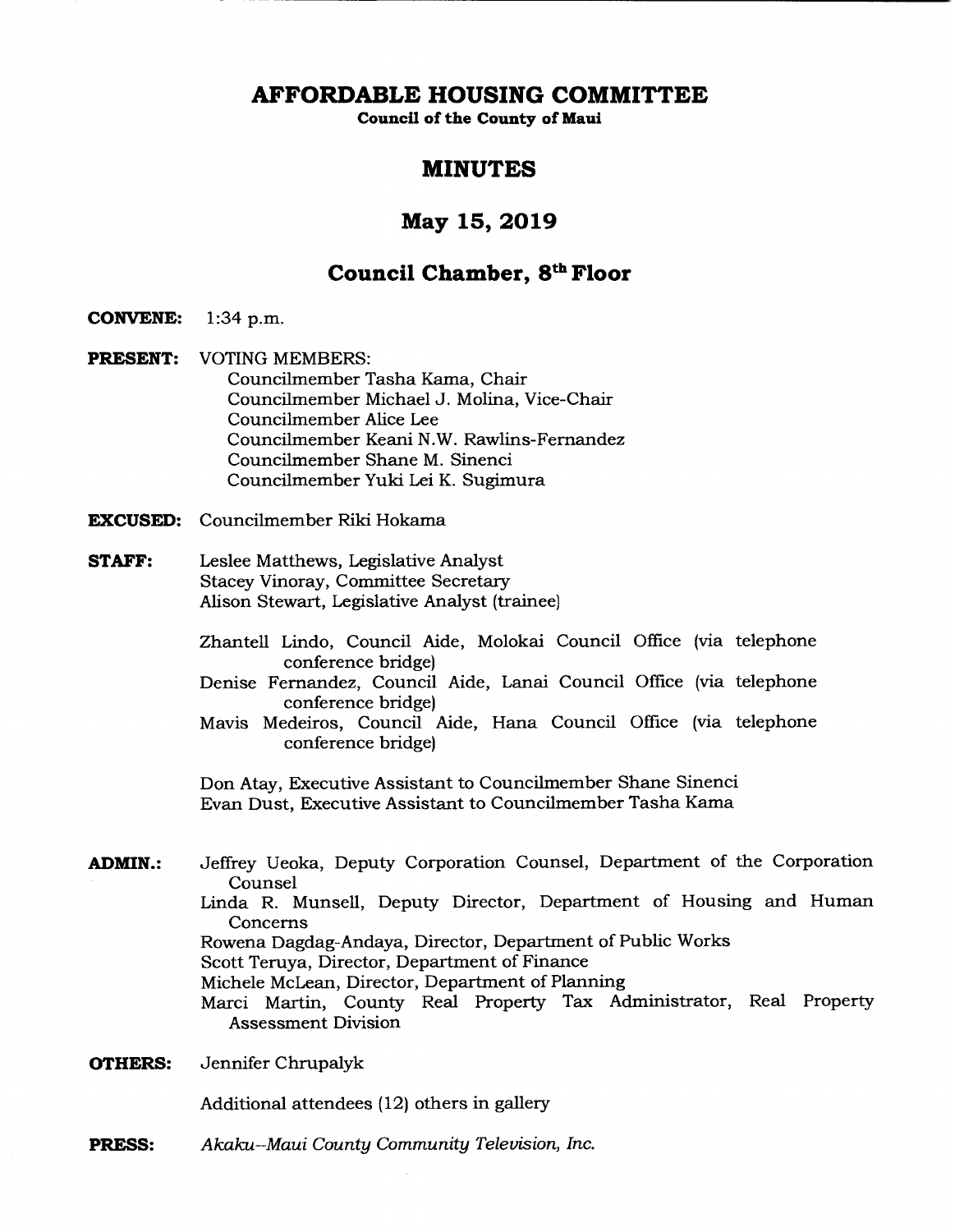### **May 15, 2019**

- CHAIR KAMA: . . . *(gavel)... ...(inaudible). . . 2019* is being convened at 1:30 p.m., and I'd like to ask everyone to please silence their cell phones or noise makers. Sometimes that includes our lips, so if you could just bear with me. Thank you. I'm Tasha Kama, I'm the Chair of the Housing Committee and I'd like to introduce the Vice-Chair, Mr. Mike Molina.
- VICE-CHAIR MOLINA: Good afternoon, Madam Chair.
- CHAIR KAMA: Aloha awakea.
- VICE-CHAIR MOLINA: Aloha.
- CHAIR KAMA: Mr. Riki Hokama is not going to be with us today, he's on a trip representing the County. Ms. Alice Lee, aloha awakea, Alice.
- COUNCILMEMBER LEE: Good afternoon. Good afternoon in Korean is annyeonghaseyo. Back by popular demand, Madam Chair.
- CHAIR KAMA: Good afternoon again. And also too, good afternoon to Councilmember Shane Sinenci.

COUNCILMEMBER SINENCI: Aloha awakea, Chair.

CHAIR KAMA: Aloha awakea also goes to our Co-Chair Keani Rawlins-Fernandez.

COUNCILMEMBER RAWLINS-FERNANDEZ: Aloha auinala. Setting sun.

COUNCILMEMBER SINENCI: Auinala.

CHAIR KAMA: Aloha auinala also to Yuki-Lei Sugimura.

COUNCILMEMBER SUGIMURA: Good afternoon.

CHAIR KAMA: Good afternoon. So, Members, we are going to also... oh, before I forget, two of our members, Chair Kelly King and Member Tamara Paltin are not voting members of the Committee and therefore are not required to be here but may join us at any time that they feel that they're able to. Also with us we have from the Department of Housing and Human Concerns, Ms. Linda Munsell sitting in the Chambers. We also have with us from the Department of Public Works, Ms. Rowena Dagdag-Andaya in the Chambers also. Aloha. Also with us we have the Department of Finance, Mr. Scott Teruya, the Director. And our Corporation Counsel, Mr. Jeff Ueoka.

MR. UEOKA: Good afternoon, Chair.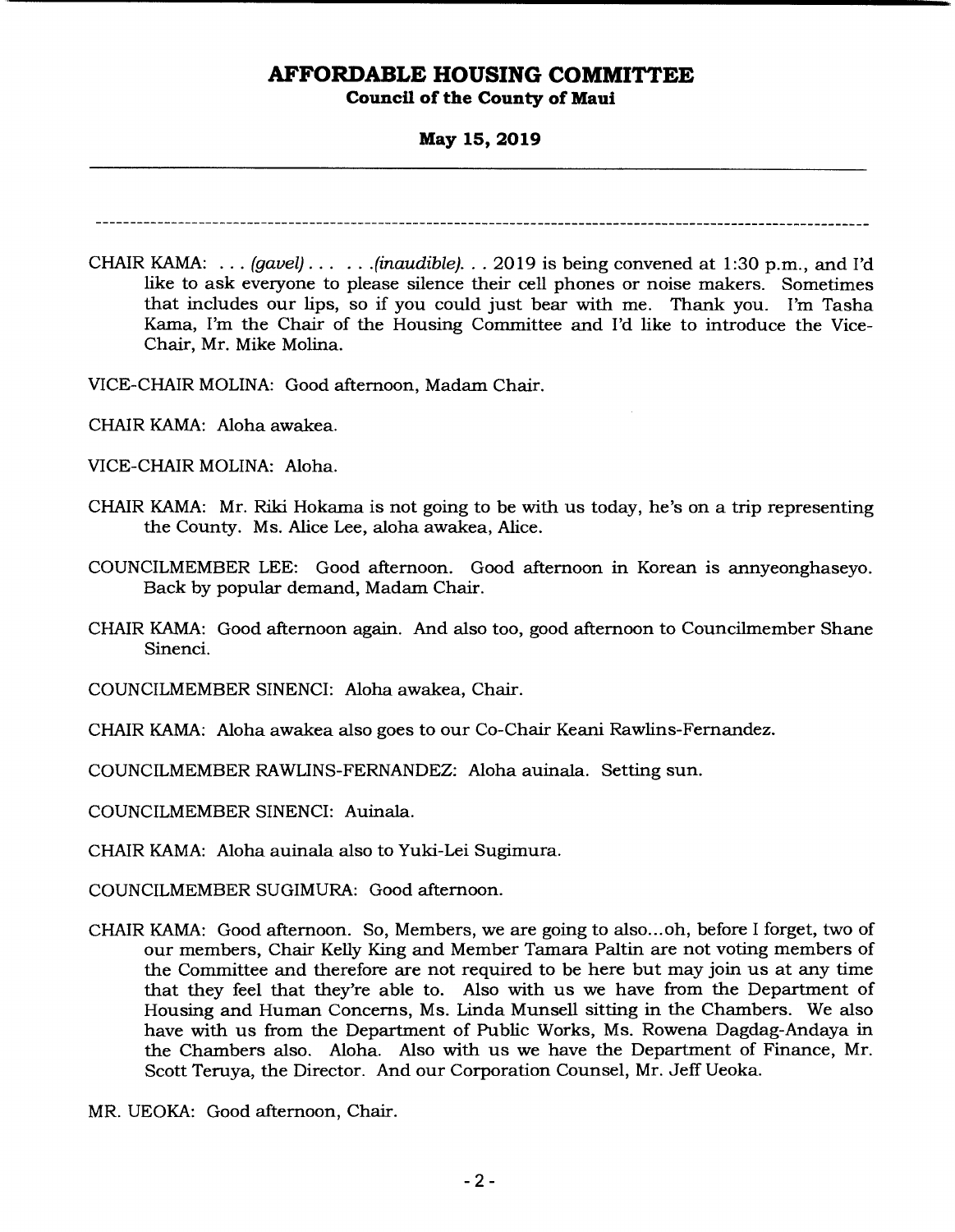#### **May 15, 2019**

CHAIR KAMA: We have our Committee Staff, Ms. Leslee Matthews, our Legislative Attorney. Aloha. And we have Ms. Alison Stewart, our Legislative Analyst. Aloha, Alison. And our very important Committee Secretary Stacey Vinoray, aloha. And we have with us today Marci Martin from Real Property. Oh, welcome. Yes, Real Property. So, Members, if there are no objections, I would like to change the order of today's agenda items so I would like to...so, we have AH-18, A Bill for an Ordinance Amending Chapter 3.48 of the Maui County Code, Relating to Long Term Dedication for Residential Workiorce Housing Rental Unit Projects and Repealing the Exemption for Low and Moderate Income Housing; we have AH-6, Expediting Building Plan Review Process by Developing a Catalog of Pre-Approved Plans; and AH- 17(8), Presentation Relating to the Kauai Housing Summit Held on February 22, 2019.

UNIDENTIFIED SPEAKER: No objection.

CHAIR KAMA: Thank you. So, if there are no objections, we'll be taking them out of order.

#### **• • • BEGIN PUBLIC TESTIMONY . . .**

- CHAIR KAMA: But in the meantime we're going to begin with public testimony. So, testimony is going to be limited to the items on the agenda, and to testify we ask that you would please sign up with our Staff out in the lobby. Testimony is limited to three minutes, and upon request, one minute to conclude to which I will kindly ask you to complete your testimony. When testifying, please state your name and who you are representing. And also, if you are a lobbyist, we'd also like to know that too. But first I'd like to check with our District Office, Mavis Oliveira-Medeiros with the Hana District Office, do you have any testifiers today, Mavis?
- MS. OLIVEIRA-MEDEIROS: Aloha, Chair, this is Mavis Oliveira-Medeiros from the Hana Office, and there is no one here waiting to testify.
- CHAIR KAMA: Thank you. I'd like to now check in with Denise Fernandez with our Lanai District Office. Denise, do you have any testifiers waiting?
- MS. FERNANDEZ: Good afternoon, Chair, this Denise Fernandez --

CHAIR KAMA: Aloha.

- MS. FERNANDEZ: --from the Lanai Office, and I have no testifiers.
- CHAIR KAMA: Thank you, Denise. And also with our Molokai District Office, Zhantell Lindo. Zhantell, are there any testifiers in the office today?
- MS. LINDO: Aloha, Chair. This is Zhan at the Molokai District Office and there are no testifiers.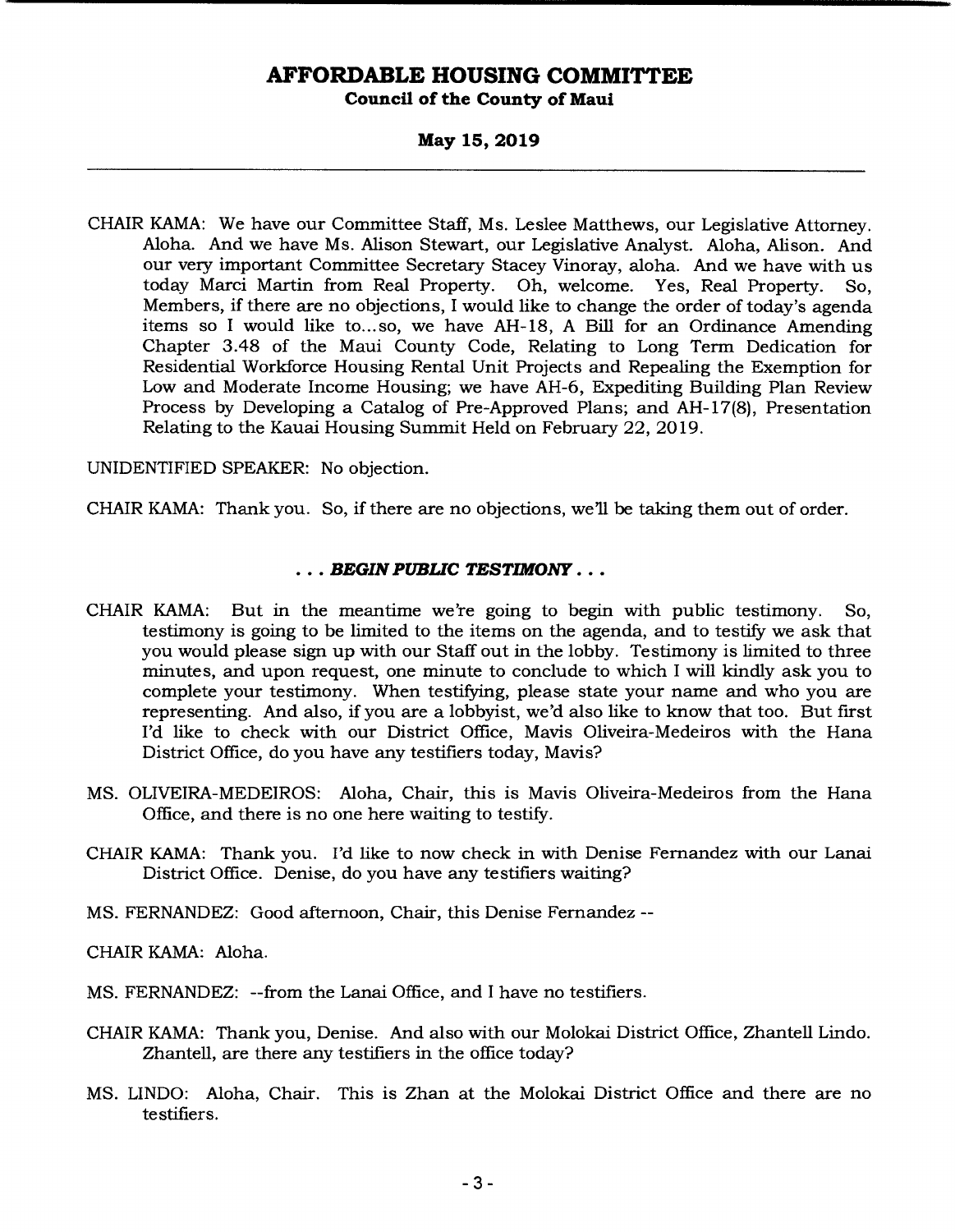**May 15, 2019** 

- CHAIR KAMA: Thank you. So, Ms. Stewart, would you please call our first testifier here in the Chambers if there are any?
- MS. STEWART: Yes, Madam Chair, there is one person signed up to testify today, and it is Jennifer Chrupalyk.
- MS. CHRUPALYK: Good afternoon, Council. Thank you for opening this space to hear our voices. My name is Jennifer Chrupalyk, I'm known by my family name, Kahala Maui. And I wanted to speak today on the third item, which is AH- 18. What I have to say for the longest I've been looking at your meetings to see where would be the right meeting to say exactly what I have to say and I haven't found the exact item number that would fit that description. However, I would like to convey the message that in looking for more units to build for long-term dedication and residential workforce housing and making new available rental units is not necessarily the solution for fixing our housing problem. We have plenty empty units. There's countless units all over. Every classified ad on every source, whether it be newspaper, media, Classified.com, Craigslist, Facebook, all of that, there's plenty units. But nobody can afford them because our minimum wage keeps getting pushed back. And I understand that we have problems with, like, local businesses being able to afford those kinds of wages, but we also have systems and ways that we can govern through the financial infrastructure of the corporations to be able to provide more people with a higher minimum wage where it won't necessarily affect the small business sector. And if we put our project focus on that and realize that it's an economic problem, not an empty shell unit, then you guys will save yourself a whole lot of drama when it comes to building on top of our grandparents' graves in the name of "oh, I need a house." Building new empty units is not the solution. I recognize that our problem entails two parts: minimum wage versus affordability, and tourist economy governance. Because we get plenty Airbnb's, and we realize that people have to go to renting their units as Airbnb's because local people cannot afford to rent it and these people are in danger of losing their property so they're going to take whatever they can to make their property... to keep their properties and make it work for them. Once again, if we focus more on our economic infrastructure and less on building, we would really get rid of a whole lot of problems. Thank you.
- CHAIR KAMA: Thank you, Ms. Chrupalyk. Does any of our Members have any questions for the testifier? Yes, Ms. Sugimura?
- COUNCILMEMBER SUGIMURA: Thank you, so the minimum wage issue is actually a State issue and it was not passed by this Legislature. I'm sure it's going to come up again in the continuing legislative session and I look forward to you supporting it.

MS. CHRUPALYK: Oh yes, definitely.

COUNCILMEMBER SUGIMURA: Yeah.

MS. CHRUPALYK: Thank you.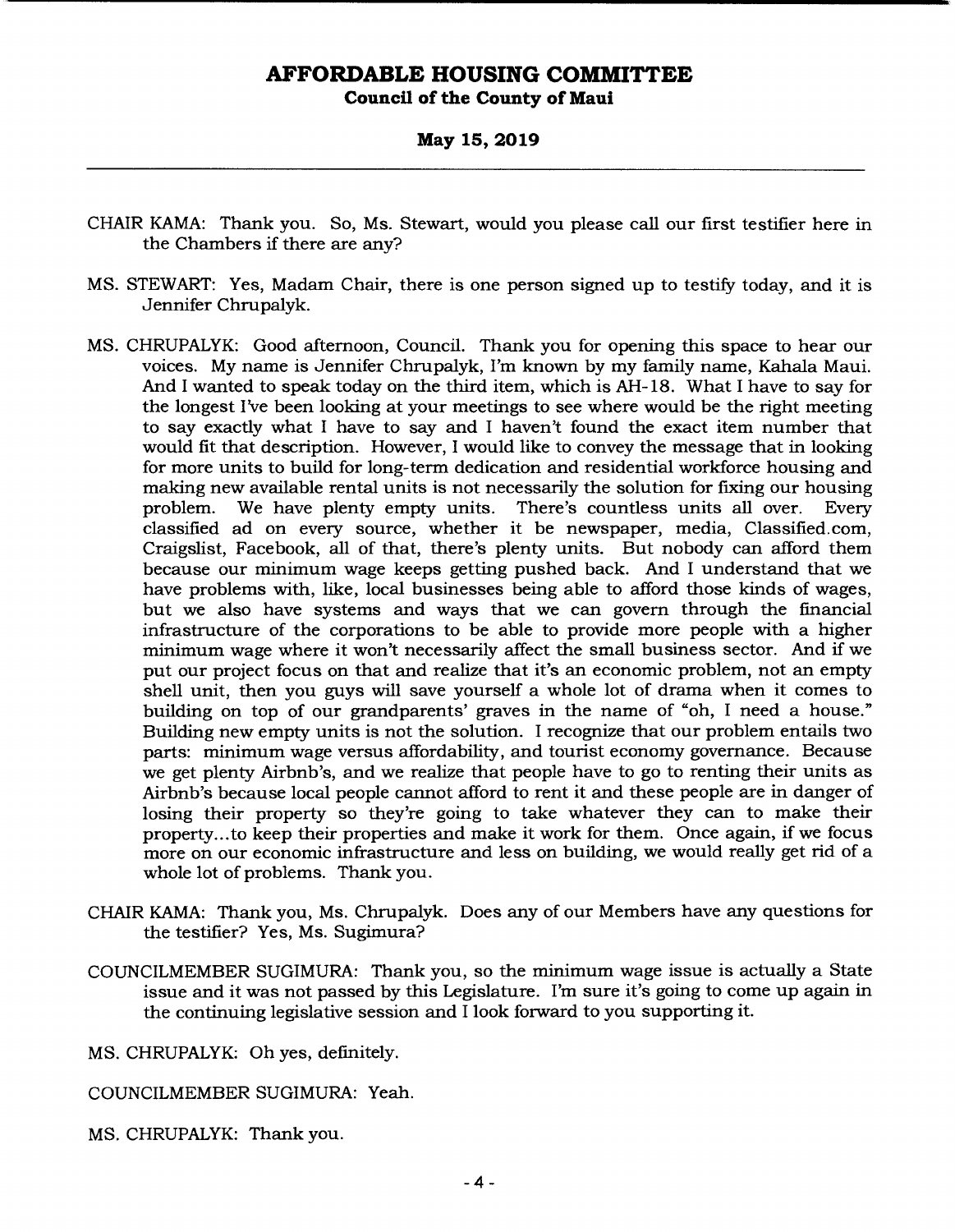#### **May 15, 2019**

COUNCILMEMBER SUGIMURA: And thanks for your testimony.

MS. CHRUPALYK: Thank you.

CHAIR KAMA: Thank you again. Are there any other testifiers signed up, Ms. Stewart? None? Is there anyone here in the Chambers that would like to testify? If not, without objections, Members, I'd like to close public testimony.

COUNCILMEMBERS: No objections.

#### *.. END OF PUBLIC TESTIMONY .. .*

### **AH-18 AMENDING CHAPTER 3.48, MAUI COUNTY CODE, RELATING TO LONG TERM DEDICATION FOR RESIDENTIAL WORKFORCE HOUSING RENTAL UNIT PROJECTS AND REPEALING THE EXEMPTION FOR LOW AND MODERATE INCOME HOUSING (CC 19-80)**

- CHAIR KAMA: Thank you. So, AH-18 is third on the agenda but I thank you for allowing me to change the order and well take up AH-18 right now. So, it is Amending Chapter 3.48 of the Maui County Code, Relating to Long Term Dedication for Residential Workforce Housing Rental Unit Projects and Repealing the Exemption for Low and Moderate Income Housing. So, right now our Staff is passing out a revised proposed bill that was just received from our Corp. Counsel that has passed and been approved by our Finance Director, Mr. Scott Teruya. So, the purpose of the bill is to create a new section in the Maui County Code under Chapter 3.48 relating to real property tax and the policy and procedures for the long-term dedication of residential workforce housing units, and to repeal Section 3.48.545 of the Code relating to the exemption for low and moderate-income housing, and to repeal Section 3.48.550 of the Code relating to claim for exemptions. Wow, that was a mouthful. So, if that was my mouthful, must be a head-full for all of you. But nonetheless, we have our Director of Finance, Mr. Scott Teruya, who's going to present to us on the proposed bill. Mr. Teruya?
- MR. TERUYA: Thank you, Chair, and good afternoon, Members.
- CHAIR KAMA: Good afternoon.
- MR. TERUYA: Good afternoon, Members. Scott Teruya, Director of Finance on the proposed bill by Administration. You kind of covered most of it, the amendments... the reason for this bill actually comes from the prior year's item that came up on a West Maui project that was supposed to be affordable for 30 years and after about 10 years into the dedication of the project, they were probably going to try to get into fair-market rentals. In understanding what was going on during that time, this proposal is to fix or change the process of not...it being a dedication process of 30 years. Therefore, if you fail to meet your dedication or your term of your contract, so to speak, that the taxes would be back taxed and a 10 percent penalty. Under the current Code, there is nothing that the developer would have to get penalized on as far as tax purposes, so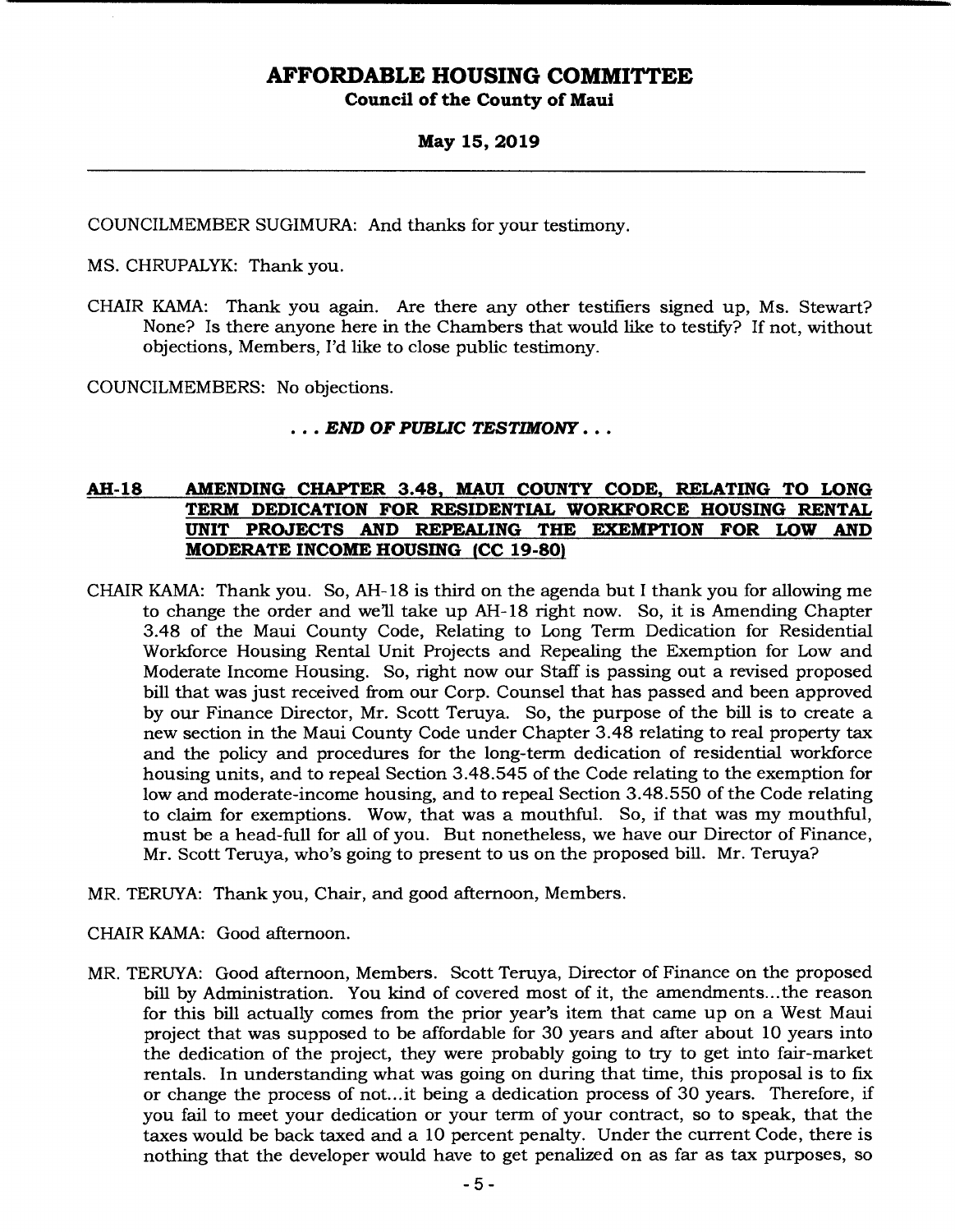#### **May 15, 2019**

this bill just simply requires this to be a dedication of 30 years or at the will of this body. And that if they fail to meet the objectives of the dedication, then it would be subject to rollback. So, Chair, that's all I have for initial comments and we happy to answer any questions that the Members have.

- CHAIR KAMA: Thank you. Members, questions? Yes, Ms. Lee, followed by Ms. Keani Rawlins-Fernandez.
- COUNCILMEMBER LEE: Thank you, Madam Chair. Director, could you explain why the Section 3.48.545, that whole section is being repealed or deleted in its entirety and under A, was there a need to delete that first part in A where it says non-profit or limited distribution mortgagor means, et cetera, and references the National Housing Act? Could you explain why you would delete that?

CHAIR KAMA: Yes, go ahead, Mr. Ueoka.

MR. UEOKA: Thank you, if Member Lee doesn't mind.

COUNCILMEMBER LEE: No.

- MR. UEOKA: Okay, thank you, Chair. Thank you, Member Lee. So, 3.48.545 in an exemption from real property taxes, it goes on an annual basis, kind of like your home exemption. So, every year if you qualify you get the exemption. So, this section provides that if your... the first part just defines what a non-profit or limited distribution mortgagor is and it refers back to the National Housing Act. I think that was like, originally new deal legislation back in the '30s or 'SOs or something. But the part that people really go under a lot is under Section B on that second portion, it goes non-profit or limited distribution mortgagor or which is owned and operated by a person, corporation, or association, regulated by Federal and State laws, or by a political subdivision of the State or agency thereof as to rents, charges, profits, dividends, development costs, and methods of operation, shall be exempt from property taxes. So, that's what most of the people are getting the exemption under. This provision deletes that and in the latest version I gave you, 3.48.550, which goes in for the claim for exemption. So, they go hand-in-hand. So, they really should both be deleted. That was my oversight in the original draft, so this is the correction for it. But we're deleting all of that so that instead if you would like an exemption because you are doing low and moderate-income housing, which in this case means you qualify as a residential workforce housing unit per Chapter 2.96, which has certain restrictions involved, then if you dedicate for 30 years, which is in the draft, you guys are free to adjust that, then you get the exemption for the dedication period. If you do not fulfill your dedication period, like all other real property tax dedications, you will be subject to back tax, or rollback as they call it, which includes a penalty. So, I hope that helps.
- COUNCILMEMBER LEE: Well, I still have two questions. One is having to do with the mortgage insurance. So, those who qualify for the real property exemption, tax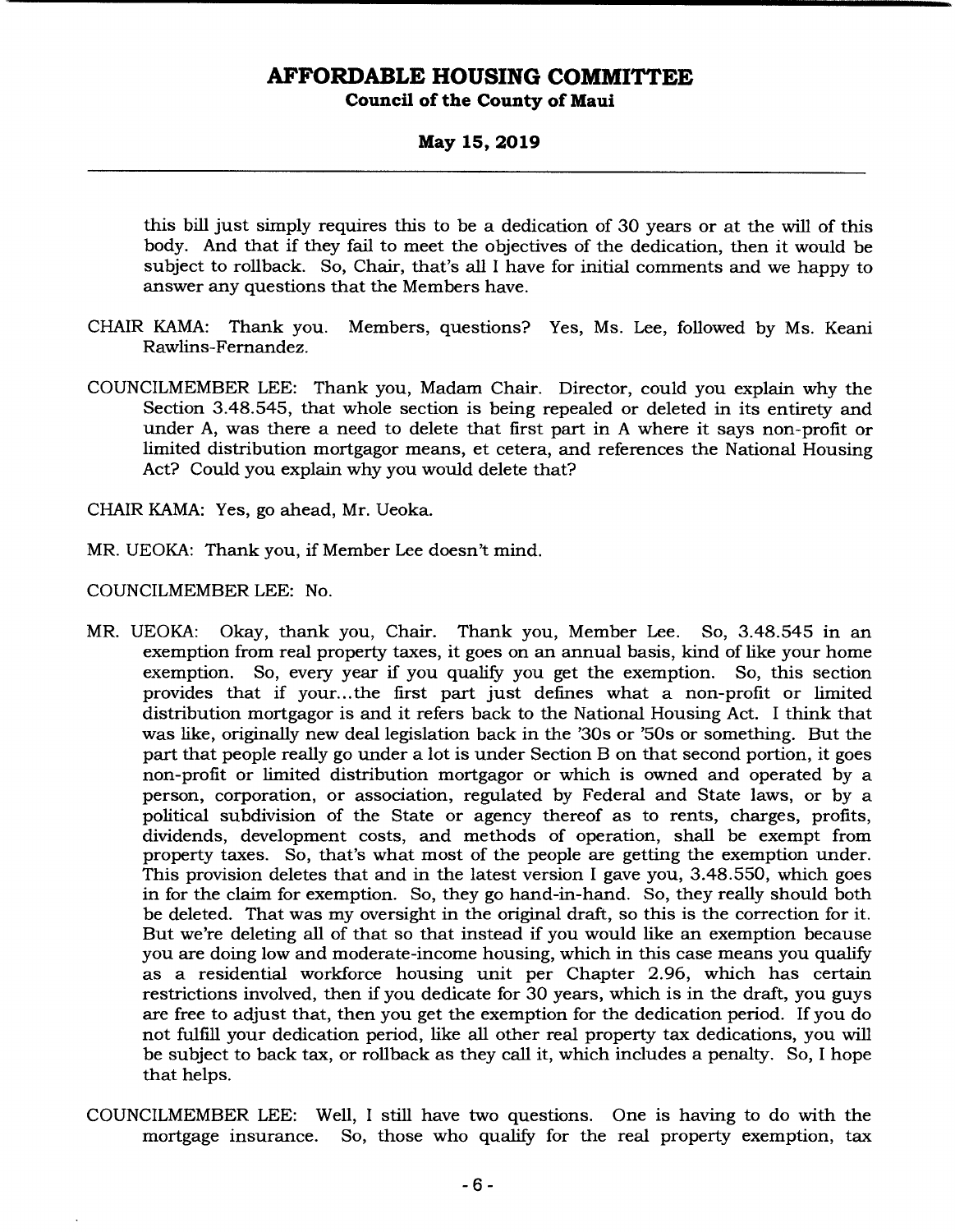**May 15, 2019** 

exemption, would no longer need to obtain insurance. I'm just reading off of this A. Could you explain that? Or is that relevant anymore?

- MR. UEOKA: Chair, thank you. I don't believe, well, I don't know what's relevant or not. Typically, how this was treated is an applicant would come and show proof to the Department of Finance whether or not they hit these various benchmarks and if they did, then they would talk to Real Property Tax and they'd be exempt. However, as I mentioned earlier, most would come in under 3.48.545(b) because they were limited as to their charges, profits, dividends, rents, development costs, and methods of operation by the County or the State. So, it kind of is irrelevant at this point and it'll really be if you qualify as a residential workforce, if your project is ten or more units and qualifies as a residential workforce housing unit, all ten units, then you'll be eligible for this exemption assuming you sign up for the dedication period.
- COUNCILMEMBER LEE: Okay, so, as far as enforcement goes, let's say the developer after 10 years, even though he dedicated the property for 30 years, after 10 years starts to charge market rate. How would the County be able to know that and enforce the agreements? Would that be for you or for the Director? Jeff'?
- MR. TERUYA: Thank you for that question, Member Lee. Chair?
- CHAIR KAMA: Yes, go ahead, mister.
- MR. TERUYA: Most of our... normally in the dedication a person who fills out the dedication is required to let us know. If we find out then we're going to investigate and then we're going to go back for back taxes. In the dedication, like I mentioned, the person applying for it, the onus is on them to let us know. If we find out, normally it's through complaints, Department on Housing, I'm not sure if the coordination between them is going to be able to let us know as well. So, I guess my question would be almost similar to yours is, how would we find out? It's probably going to be a word of mouth.
- COUNCILMEMBER LEE: Well, I don't think that's good enough, Director. I think we need something to ensure that the people pay...well, are in compliance. So, maybe an annual reporting might be suitable for the developer to report to the Department of Housing and Human Concerns and then the Housing and Human Concerns can report to the Council annually. Because how many dedications do you think there are anyway?
- MR. TERUYA: Chairman?
- CHAIR KAMA: Yes, go ahead, Mr. Ueoka?
- MR. UEOKA: Thank you, Chair. Quickly, I don't think there's going to be a whole bunch. Thirty-seven right now according to Mr. Teruya, and a bunch of them would actually qualify as non-profits also. Out of the 37, majority of them are non-profits. In regards to your question on reporting, got me thinking and in the definition of residential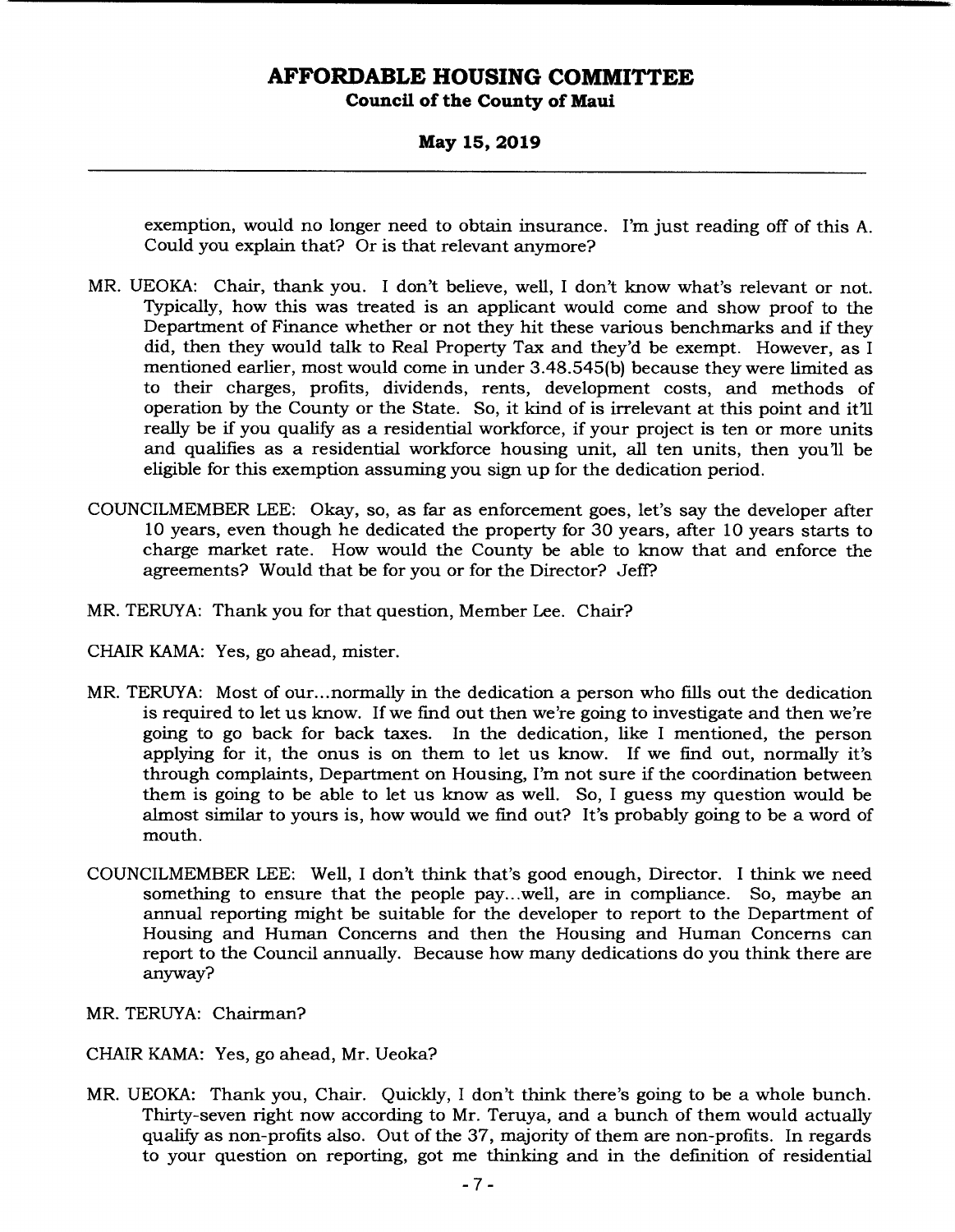**May 15, 2019** 

workforce housing rental unit project, it does state that are subject to the restrictions set forth in 2.96.070 of this Code. So, in 2.96.070, there is a, like an annual recertification requirement and graduated income tenant requirement that's already in 2.96, so my assumption would be that... I'll go stronger than an assumption. My read of it is that they would need to comply with this annual recertification and work with the Department of Housing and Human Concerns.

- COUNCILMEMBER LEE: Okay. So, they are required to report. So, I just wanted to make sure that the Housing Department reports to us, you know, if there's any delinquency or any problems with recertification. So, where are we at that?
- MR. UEOKA: Chair?
- CHAIR KAMA: Mr. Ueoka?
- MR. UEOKA: You know, again, it's up to you guys, wherever you want. But I would recommend you take a look in 2.96 because we're requiring to qualify for this, you have to follow 2.96. It might be cleaner if you just put it in 2.96, so the 2.96 projects will be required to report also. I think, you know, I don't want to speculate, but they're... Housing does a pretty good job at staying on top of the various projects once they're getting going. Thank you, Chair.

CHAIR KAMA: Thank you.

COUNCILMEMBER LEE: Madam Chair --

CHAIR KAMA: Yes?

- COUNCILMEMBER LEE: --I...thank you for your advice but I'm thinking that we should make an amendment to this ordinance because this ordinance deals with real property exemption and 2.96 deals with so many other things, requirements. So, I think at some point I'd like to make an amendment to add the notification to Housing and the notification from Housing to the Council.
- CHAIR KAMA: Okay, so, hold on to that thought, so when we actually do make a motion, if we do that today --

COUNCILMEMBER LEE: Okay.

CHAIR KAMA: --then you can go ahead and do that.

COUNCILMEMBER LEE: Alright, thank you.

CHAIR KAMA: Ms. Rawlins-Fernandez?

COUNCILMEMBER RAWLINS-FERNANDEZ: Mahalo, Chair, and mahalo for taking this item up first on the agenda. And I support a lot of what Councilmember Lee spoke about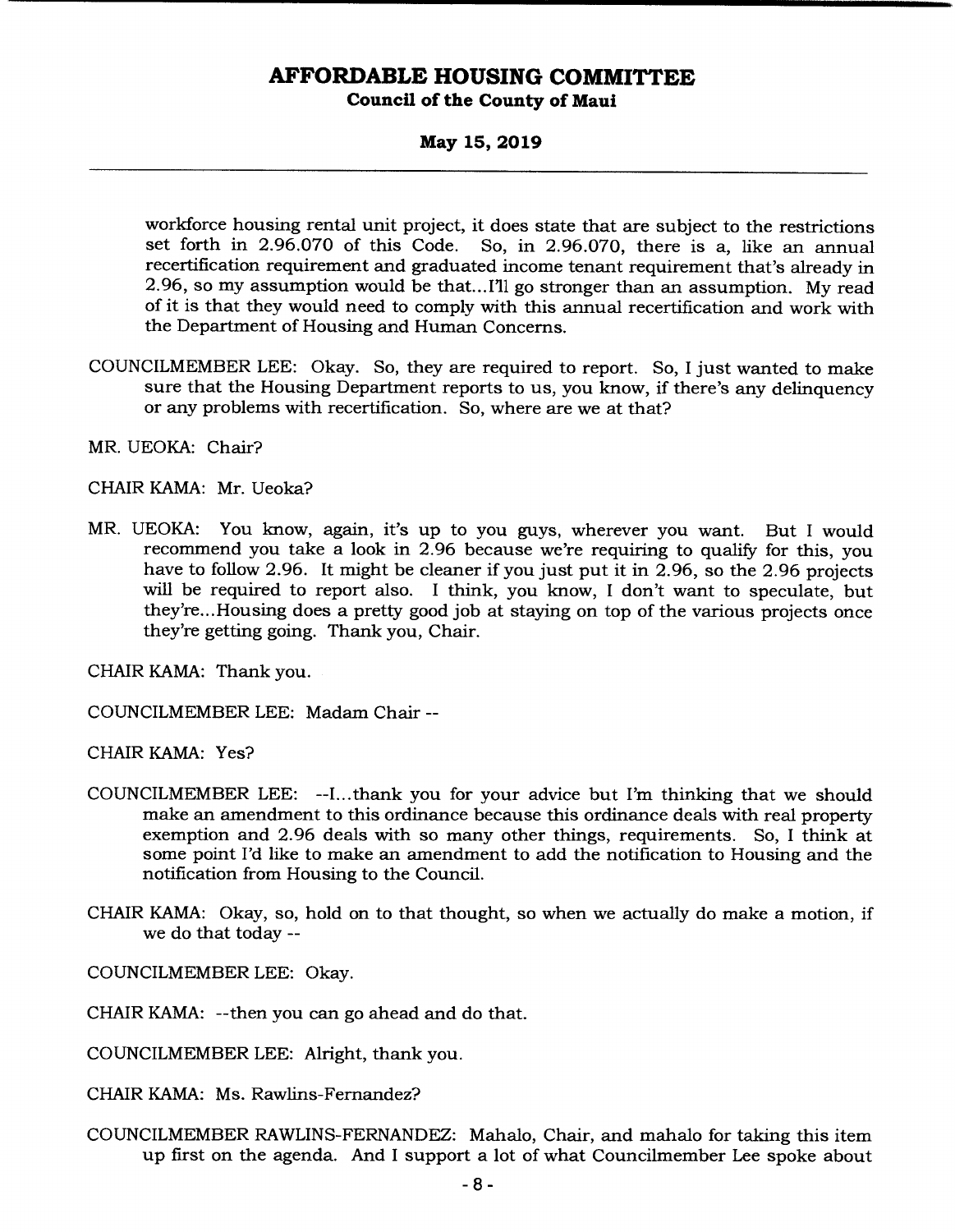**May 15, 2019** 

and I do support the effort in preventing a situation like Front Street Apartments from happening again. So, my question was what Member Lee had asked but it's also, so in Section 2.97.130, it also references a section that 3.48.545 that's being proposed to be removed. So, at what point would we ensure that they're... that we do good housekeeping and that the 2.97 doesn't reference a section that we're deleting?

- MR. UEOKA: Chair?
- CHAIR KAMA: Yes.
- MR. UEOKA: Thank you. If it's repealed, we can send up a follow-up bill, but I believe the big one for 2.97 was they could also dedicate the property under 2.97 so during construction, sorry, they would be eligible for a real property tax exemption also. But anyone under 2.97, because, I think those were all 100 percent projects, so the rentals would likely qualify for this exemption under, you know, or I'm sorry, for this dedication if they saw fit. So, I think we could.. .we can address it in housekeeping and thank you for bringing that up.
- COUNCILMEMBER RAWLINS-FERNANDEZ: Okay. Mahalo, Mr. Ueoka. Okay, so in the proposed amendment it seems like it would give the Director of Finance sole discretion over all of the aspects of residential workforce housing. Would these developments need to have Council or public review for large changes such as cancellation of requirements or failure to observe restrictions?

CHAIR KAMA: Yes, Mr. Ueoka?

- MR. UEOKA: Thank you, Chair. That would actually have nothing to do with the Director of Finance, he would just be giving the dedication and therefore the tax exemption. If they fail to meet it, you know, the other requirements of 2.96, that would be under the Department of Housing and Human Concerns and they'd be following up, you know, in accordance with whatever our powers are per the deed restrictions and law. But the Director of Finance wouldn't have any authority to say, "yeah, this no count anymore," or anything like that. He's strictly going to confer with the Department of Housing and Human Concerns whether or not the property will be utilized for residential workforce housing unit projects and if he gets the green light from them, he'll go ahead and, well, I'm assuming he'll go ahead and issue the dedication and then move forward. But as far as enforcement of the deed restrictions and all of that, that won't be on the Department of Finance. That'll still be with DHHC. Thank you, Chair.
- COUNCILMEMBER RAWLINS-FERNANDEZ: Mahalo, Mr. Ueoka. So, in the proposal, should we clean that up a little bit to make it clear? Or?

CHAIR KAMA: Is it clear enough?

MR. UEOKA: Thank you, Chair.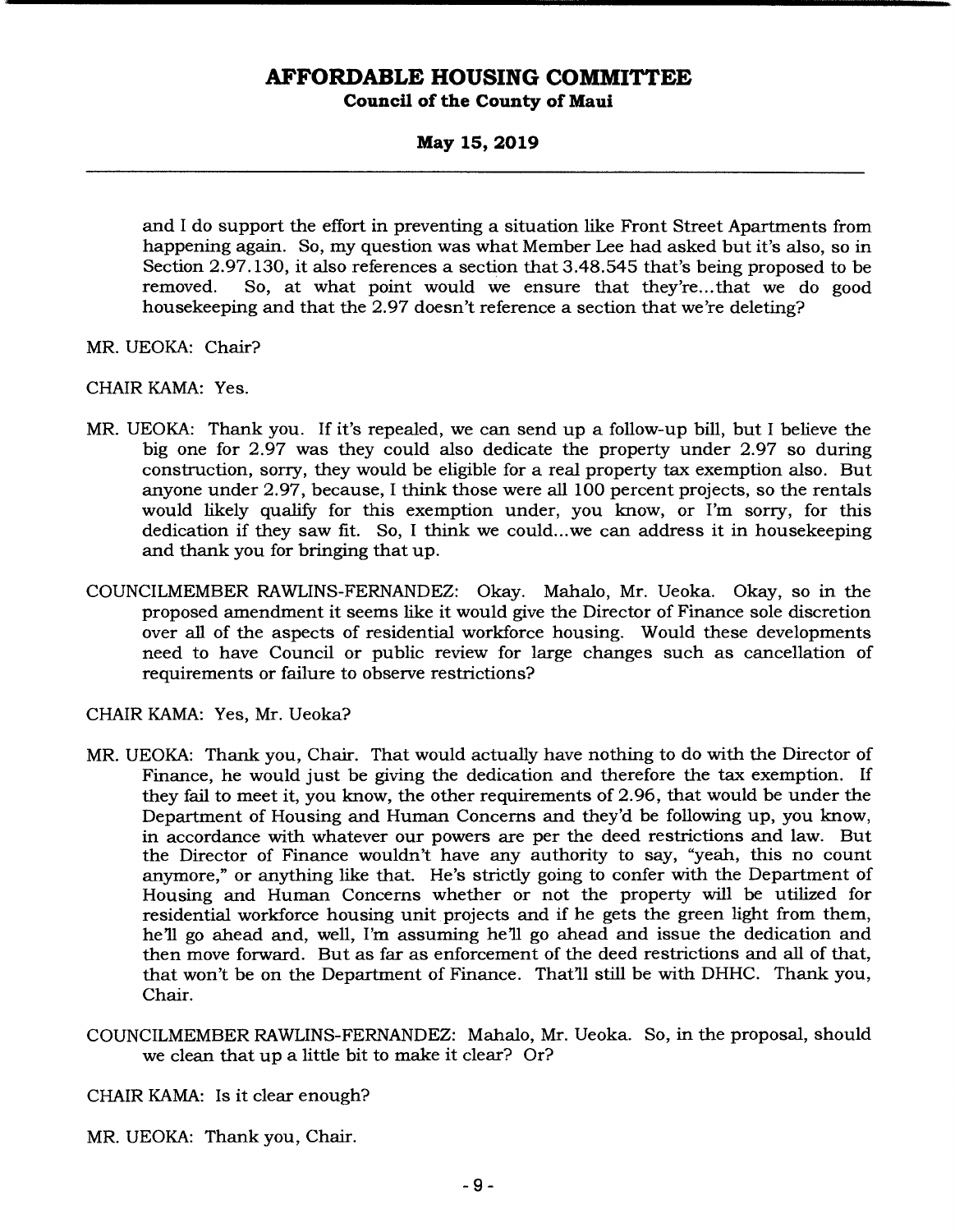#### **May 15, 2019**

#### CHAIR KAMA: Yes?

- MR. UEOKA: Under D it talks about the Director of Finance shall confer with the Director of the Department of Housing and Human Concerns. And nowhere in here does it authorize the Director to do that. The only section is in H and that's more of like a force majeure type thing. If something terrible happens to the project like hurricane, fire, something happens where it's unusable as a residential workforce housing unit project, they're giving them time, it would give them a break from the deed restriction, or the dedication, so that they could fix it and they wouldn't be subject to rollback because it would be kind of be insult to injury where a fire renders the property unusable and then he comes in and says, "well, you're not renting it to low and moderate income housing people, so you're in violation of your dedication, we're rolling you back." So, the idea with that was to give them about 36 months max to rebuild the project and get it to go back into residential workforce housing units. It's not intended to give any other type of break where they go market or anything. So, that...
- MR. TERUYA: . . . *(inaudible)...*
- MR. UEOKA: Yeah correct, and if you're in year '29 of your dedication and this happens, that '29 stops right there and you still have to fulfill those three years after you rebuild. It doesn't go away while you're rebuilding. So, the period keeps, or, I'm sorry, it stops running, it tolls for that period.
- COUNCILMEMBER RAWLINS-FERNANDEZ: Okay, mahalo for that explanation. So, I guess it doesn't... and I understand there's all kind of situations that would come up, but it would give the Director sole discretion to decide and I know a fire is like a good example. But are there other examples in which the situation would come up, or how would that determination be made?
- MR. TERUYA: Chair?
- CHAIR KAMA: Yes?
- MR. TERUYA: We, like any other dedication program in the Real Property Division, it's pretty cut and dry. If you fail to meet the restrictions, you're going to be rolled back. We have very little leeway. I mean, if it's an act of God, obviously it would be. But other than that, short of that, even if you needed... even if one unit is rented at market it violates the dedication. So, it's very, very clear in my mind.
- COUNCILMEMBER RAWLINS-FERNANDEZ: Okay, mahalo, Director. Okay and then Ill just... I'll ask one more question if it's okay, Chair --
- CHAIR KAMA: Yes, by all means, yes.
- COUNCILMEMBER RAWLINS-FERNANDEZ: --and then I'll yield the floor. So, I guess, back to the 3.48.545, if this language is removed, does this open the process up to any developer, meaning that any developer can also qualify for the fast-track affordable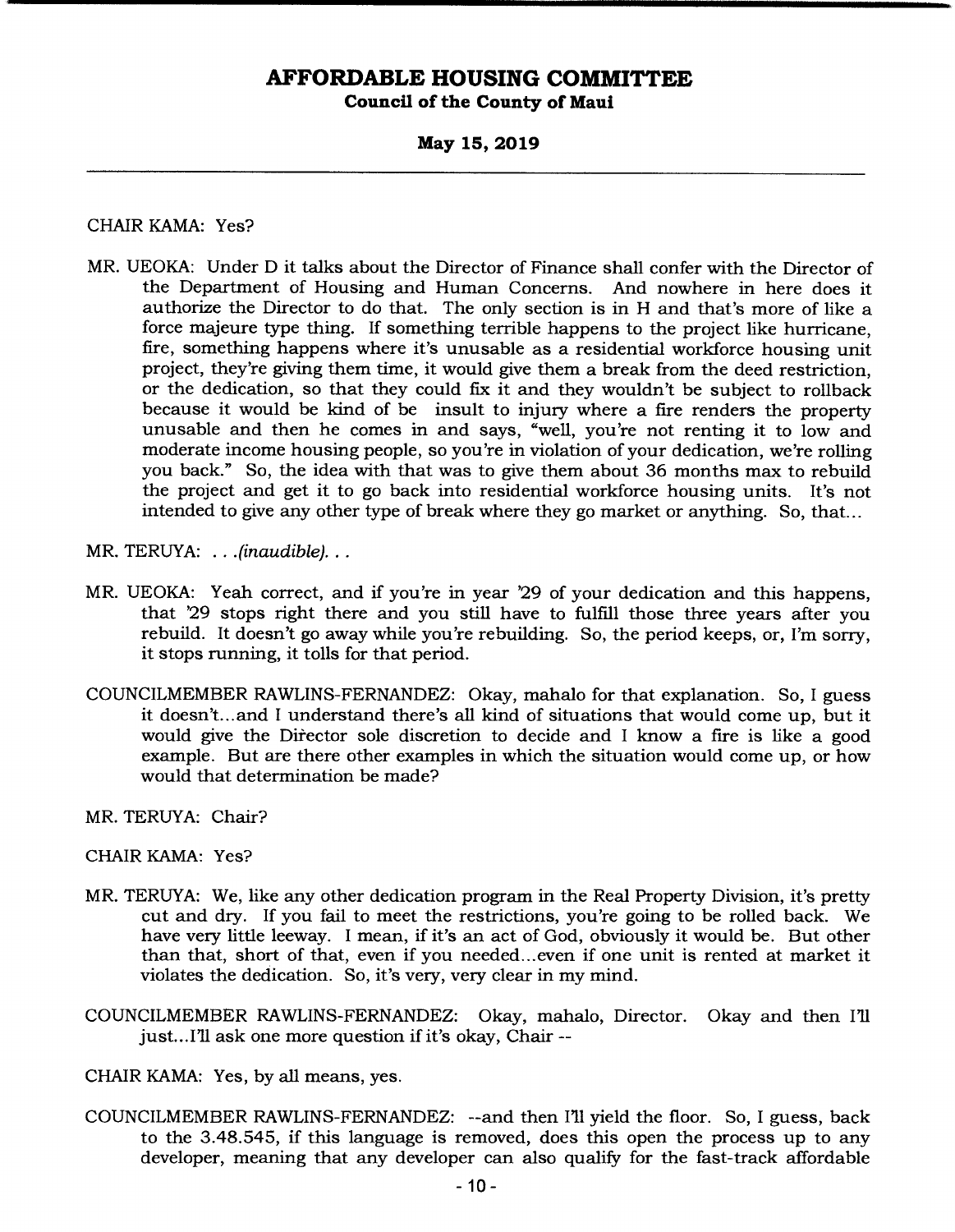**May 15, 2019** 

workforce housing permitting process and would only have to pay a penalty of 10 percent of the back taxes and previous taxes owed if they did not end up meeting the residential workforce housing requirements after the property is developed?

MR. UEOKA: Thank you, Chair. Okay, I don't think by deleting 545 it necessarily creates anything else. However, if someone does dedicate under 367, 3.48.367, they'll be required to fulfill the deed restriction requirements under 2.96.070, which they signed up for. If they fail to meet those requirements, they'll be subject to tax, a rollback tax, which, under the current system, they wouldn't be. So, they'd be subject to that, but they'd also be subject to whatever specific enforcement we can seek as the County on these deed restrictions that, you know, there's mechanisms in place and the revamp of 2.96.070 did create a lot of other mechanisms in there. But as far as.. .1 don't think anything automatically qualifies you for two point.. .was it, 2.97 fast track? Or the 2.96, the new fast track in 2.96 you're referring to?

COUNCILMEMBER RAWLINS-FERNANDEZ: Yeah.

MR. UEOKA: I think you'd qualify for that anyway because to be subject to this dedication you have to be 100 percent, 10 or more units 100 percent, so you'd qualify anyway. But the deletion of 545, in my opinion, doesn't open up any doors.

COUNCILMEMBER RAWLINS-FERNANDEZ: Okay, mahalo, Mr. Ueoka. Mahalo, Chair.

CHAIR KAMA: You're welcome. Members.. .yes, Member, Councilmember Molina?

VICE-CHAIR MOLINA: Thank you, Madam Chair. For I guess either Mr. Ueoka or Mr. Teruya, you know this proposal is for ten or more rental units, was there any discussion about why no open it up even more for anyone that wishes to rent their units that's consistent with the rental guidelines of 2.96? Because I just feel maybe we shouldn't be so limited. Now, I don't know what the rationale was that for, but could you share that with us? And, you know, if someone had an ohana too, and they're willing to rent that ohana within the rental guidelines that's established in the workforce housing code, you know, why not give them the discount or exemption as well?

#### CHAIR KAMA: Mr. Ueoka?

MR. UEOKA: Thank you, Chair. That's a very good point, Mr. Molina. We did talk about that with Director Teruya and for now we just wanted to address the big housing projects because we felt the smaller and more individual projects there would be, like, more and more loopholes and stuff we'd miss by trying to do one sweeping legislation. So, the point was here to just catch projects, which is what 3.48.545 covered, and work with the Council later on to do a more individualized-type project where just a dedication for a long-term residential rental at certain rates and that thing. So, it... this was more just to solve the immediate need Director Teruya saw that happened with, as Member Rawlins-Fernandez mentioned, with the Front Street Apartments. So, this was plugging that hole and we do realize there is a greater need, you bring up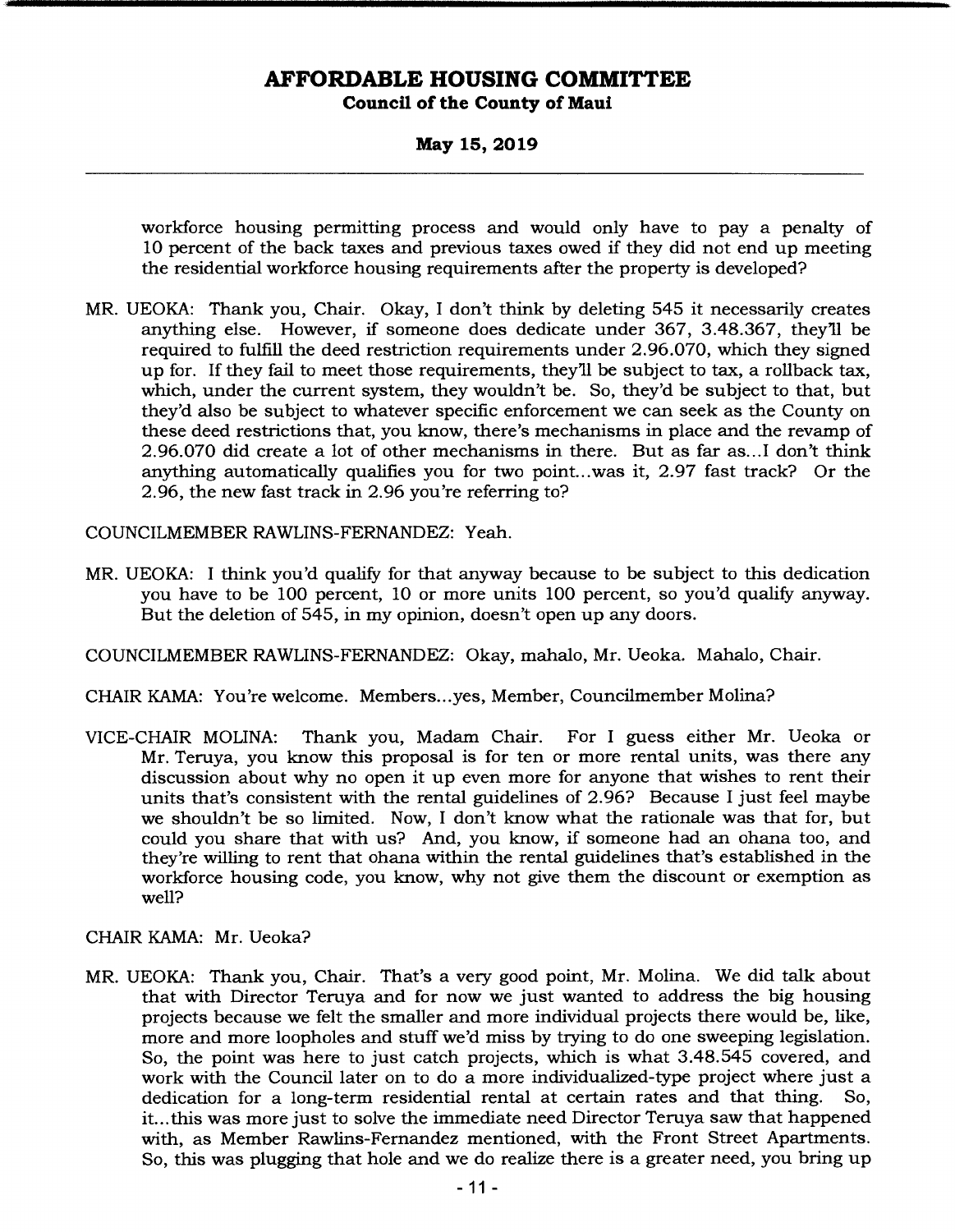**May 15, 2019** 

a very good point. But we wanted to take small bites and actually get something serviceable right now rather than open ourselves up to something we don't fully, or I shouldn't say understand, but something we couldn't fully vet. Thank you...

VICE-CHAIR MOLINA: Okay, so at this point it would be somewhat uncomfortable if we decided to amend this and... but what I basically, Madam Chair, just would want assurances from the Administration that we'll revisit this again and look at other, you know, options, if you will. So --

CHAIR KAMA: Okay.

VICE-CHAIR MOLINA: --okay, and then --

CHAIR KAMA: Mr. Teruya?

- VICE-CHAIR MOLINA: --I... oh, go ahead Mr. Teruya.
- MR. TERUYA: Thank you, Chair. In regards to your question, it is a good question and it's something that's going to come up in Member Rawlins-Fernandez's Committee tomorrow in addressing the TIG. That is one of the items that's coming up on the TIG's... tomorrow to create the TIG to have a long.., maybe in that conversation, whether or not... how is that going to be addressed. Because when we talk about every single long-term housing unit, you need to know financial impact as well. So --

VICE-CHAIR MOLINA: Okay.

MR. TERUYA: --that might be very premature at this point to include that right here.

VICE-CHAIR MOLINA: Okay, and just a quick follow-up. So, with this current proposal as far as revenue loss for the County, have you guys had any, made any estimations at this point --

MR. TERUYA: Chair?

VICE-CHAIR MOLINA: --based on what's out there?

MR. TERUYA: Chair?

CHAIR KAMA: Yes, go ahead.

MR. TERUYA: Right now we're assuming that whoever's getting it will probably return to get it. The whole point, the biggest point about this is there's a... if you default, there's a financial obligation. That's really all the difference is.

VICE-CHAIR MOLINA: Okay.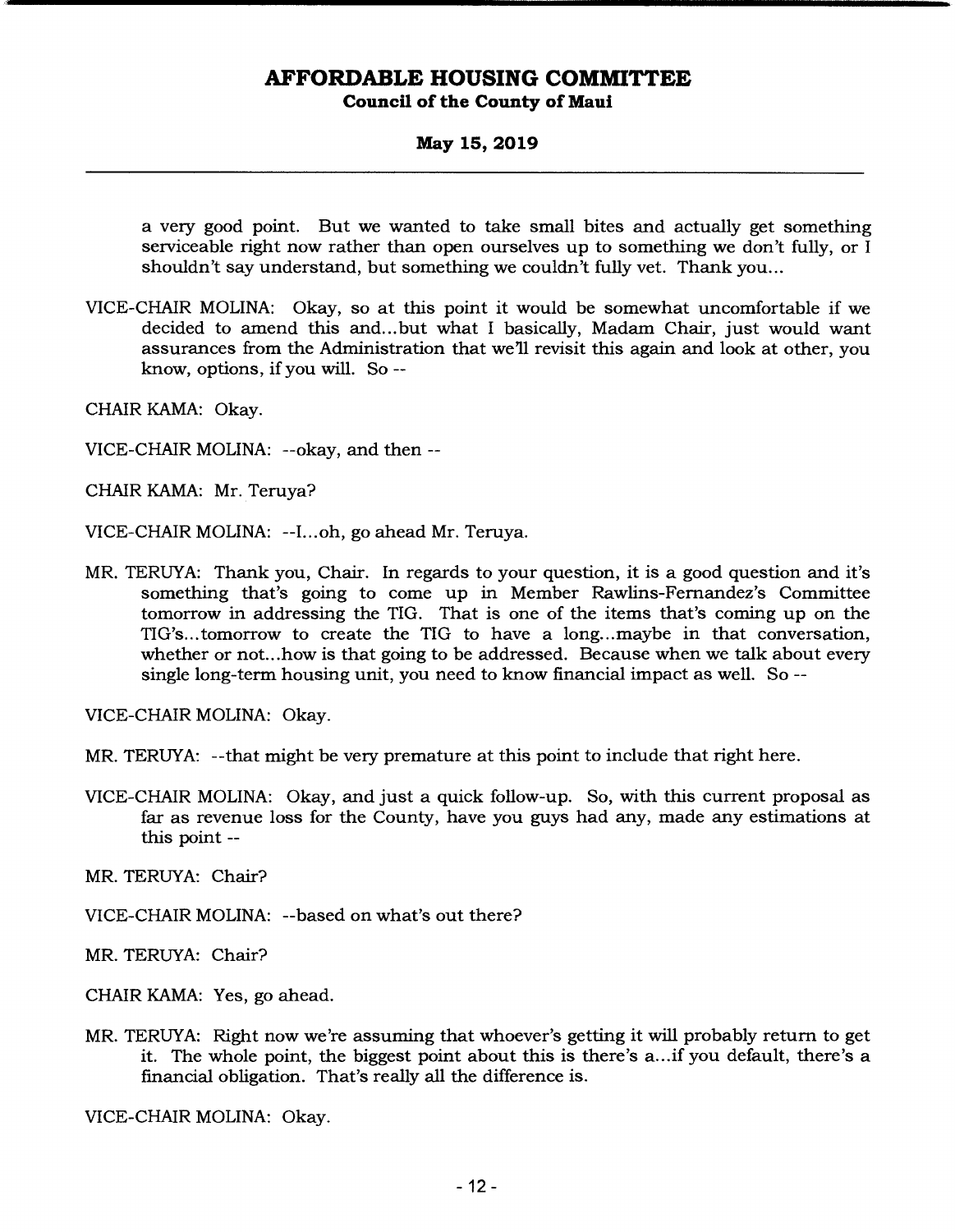#### **May 15, 2019**

- MR. TERUYA: So, I'm assuming... and we're not trying to exclude anybody from the dedication. We just want to make sure that if you're going to do your commitment, you're going to fulfill the commitment and that's what this is for. I don't think there's going to be any more people getting it either way. But I'm assuming everybody who has it now would get it again.
- VICE-CHAIR MOLINA: Okay, airight, thank you. Thank you, Madam Chair.

CHAIR KAMA: Mr. Sinenci?

COUNCILMEMBER SINENCI: Thank you, Chair. I just had a question about the verbiage on the amendment. The second part it says, and repealing the exemption for low and moderate income housing, is there a part B to this amendment and can you speak on that?

CHAIR KAMA: Mr. Ueoka?

MR. UEOKA: Thank you, Chair. We're just saying low and moderate income housing because that's the title of the current exemption for 3.48.545. That's the only reason why we said that. We...it...I know it sounds horrible and against all common sense, but what we're really doing is we're deleting that section but we're adding in a dedication process under this new 3.48.367. So, it's like Director Teruya said, it's just creating a dedication so there'll be a little bit more incentive to complete the entire dedication period.

COUNCILMEMBER SINENCI: Okay.

MR. UEOKA: Thank you.

COUNCILMEMBER SINENCI: Just a follow-up, does this have.., and this doesn't affect like any of the short-term rentals or anything like that. This is just purely for affordable housing, yeah?

CHAIR KAMA: Mr. Ueoka?

MR. UEOKA: That is our understanding, Mr. Sinenci.

COUNCILMEMBER SINENCI: Okay, thank you. Thank you, Chair.

CHAIR KAMA: You're welcome.

MR. UEOKA: Chair?

- CHAIR KAMA: Yes, Mr. Ueoka?
- MR. UEOKA: Sorry, someone wiser on 2.96 than me, I believe it was Deputy Director Under 2.96.070B(2)C, it states owners or owner's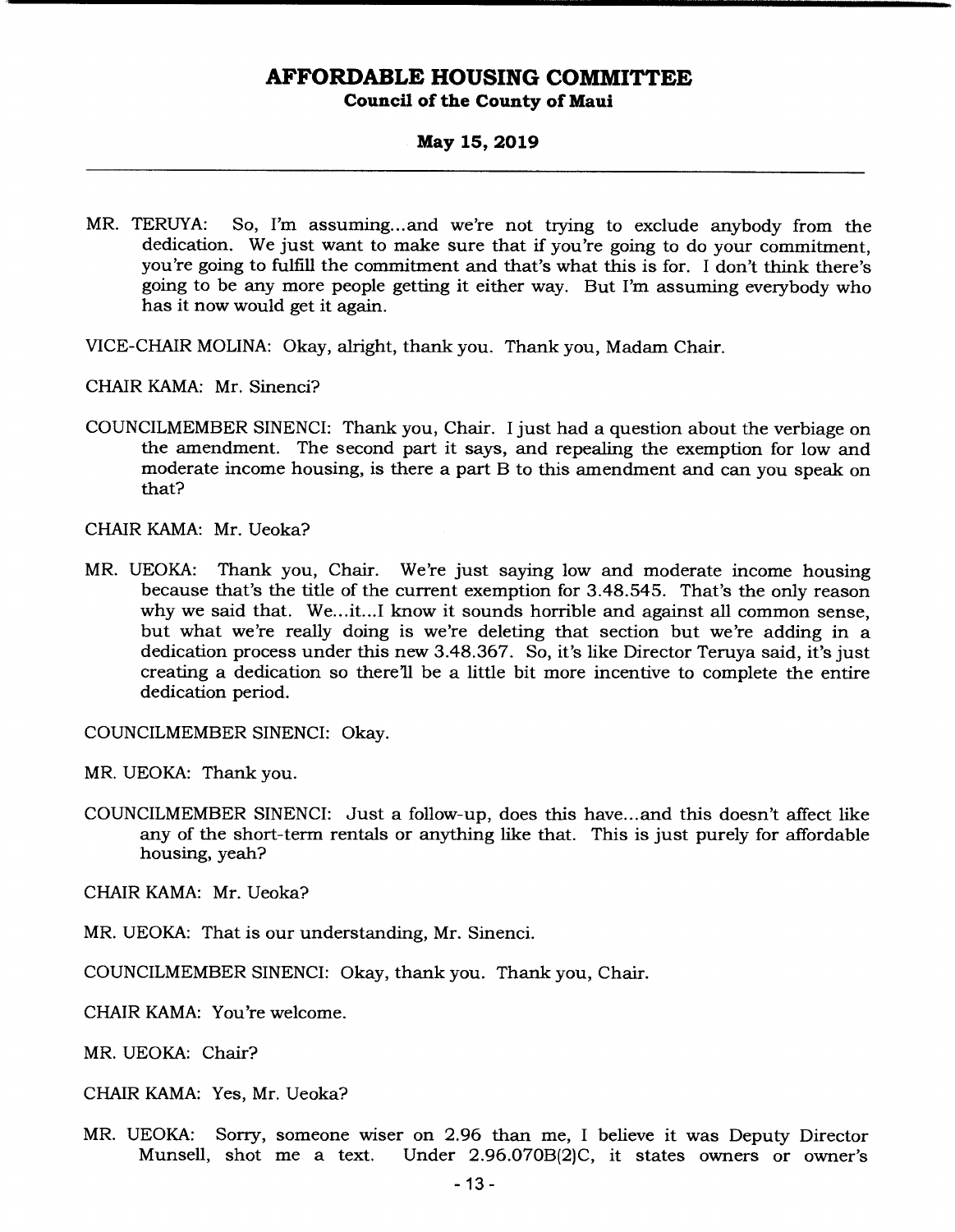#### **May 15, 2019**

representative shall submit proof of compliance with income guidelines for rentals quarterly to the Department of Housing Concerns. So, addressing Member Lee's concern. So, we will be getting quarterly compliance reports.

COUNCILMEMBER LEE: Thank you, but we're still going to need it coming to the Council.

COUNCILMEMBER SUGIMURA: Yes.

CHAIR KAMA: Yes, Member Sugimura?

COUNCILMEMBER SUGIMURA: So, in relationship to that I think Ms. Lee just added something. Do you want to say it on the mic --

COUNCILMEMBER LEE: Oh, not yet.

COUNCILMEMBER SUGIMURA: --before I start? Okay. So, going through this I'm grateful that it's going to address some of the major problems that we are going through with, because of Front Street and that it sounds like we will then not have the problems that we are currently living because of Front Street. One of the... and you've explained a lot of this bill. And one of the things in I of the bill that you passed out, what is a paramount lien upon the property as provided by the ordinance? So, additional taxes and penalties due and owing as a result of failure to observe the restrictions on the property or any other breach of the terms of dedication, shall...what is a paramount lien?

MR. UEOKA: It's our real property taxes. It's the number one lien on a property.

COUNCILMEMBER SUGIMURA: Oh.

MR. UEOKA: We go ahead of mortgages and everything.

COUNCILMEMBER SUGIMURA: Okay, so it's the positioning? Okay. Well, that is our largest revenue source so I'm glad you take that position. And this will definitely, then, allow us to know when things are happening or not happening and thank you for recognizing the shortfalls that we were in and your expertise to solve that problem. Thank you.

CHAIR KAMA: You're welcome.

COUNCILMEMBER SUGIMURA: I look forward to you asking for our, the motion.

CHAIR KAMA: Thank you. Member Molina, do you want to share with the group?

VICE-CHAIR MOLINA: Oh, not.

CHAIR KAMA: Okay. I...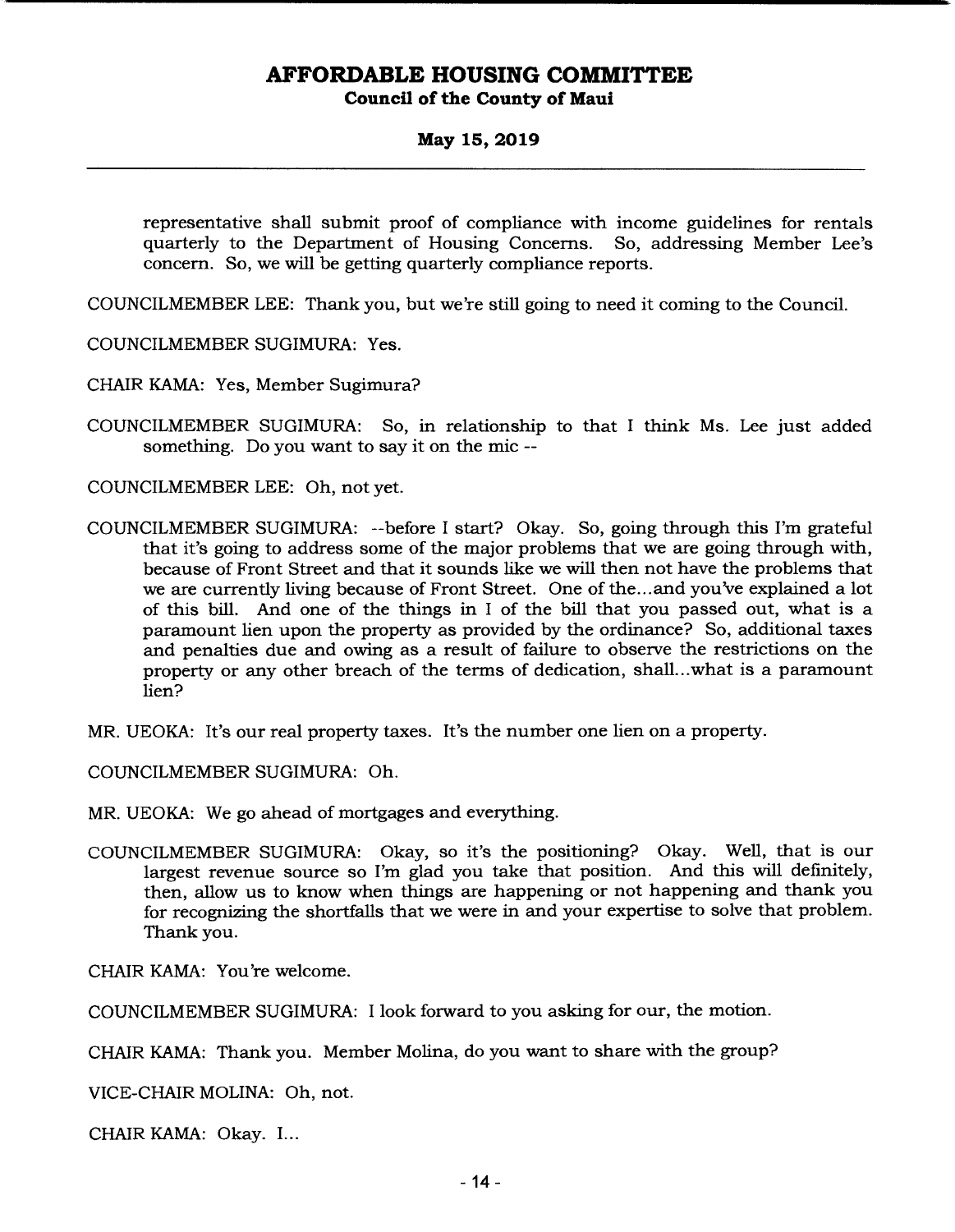#### **May 15, 2019**

UNIDENTIFIED SPEAKER: . . . *(inaudible)...* 

CHAIR KAMA: Okay. Okay, Members, the Chair will now entertain a motion to recommend passage of the proposed bill entitled A Bill for an Ordinance Amending Chapter 3.48, Maui County Code, Relating to Long Term Dedication for Residential Workforce Housing Rental Unit Projects and Repealing the Exemption for Low and Moderate Income Housing; on first reading; and incorporating any revisions made by the Committee today and non-substantive revisions; and the filing of County Communication 19-80.

COUNCILMEMBER SUGIMURA: So move.

MS. MATTHEWS: Madam Chair?

CHAIR KAMA: Yes?

- MS. MATTHEWS: I wanted to confirm whether or not you're entertaining the motion for the revised proposed bill?
- CHAIR KAMA: Oh yes. Yes, this is... so, what you've got today was the revised bill. There was an earlier bill that was sent, but you guys got the revision.

COUNCILMEMBER SUGIMURA: Yes.

- CHAIR KAMA: So, the motion should be for the revised version, so yes.
- COUNCILMEMBER SUGIMURA: So move with your revision.

CHAIR KAMA: Yes. Who second the motion?

COUNCILMEMBER LEE: Him.

CHAIR KAMA: Thank you, Mr. Molina. Yes, Ms. Lee?

COUNCILMEMBER LEE: Madam Chair, I'd like to make an amendment to the motion. I'd like to amend, and I'm not sure, Mr. Corporation Counsel, so help me with this. Amend Section 3.48.367, adding after K another sentence which would say that the Director of Housing and Human Concerns will notify the...will provide an annual report to the Council or quarterly report, quarterly report to the Council on whatever she texted you.

COUNCILMEMBER RAWLINS-FERNANDEZ: Second.

COUNCILMEMBER LEE: How do you like that? I'm not sure.. .because I'm not sure of the verbiage.

MR. UEOKA: Yeah.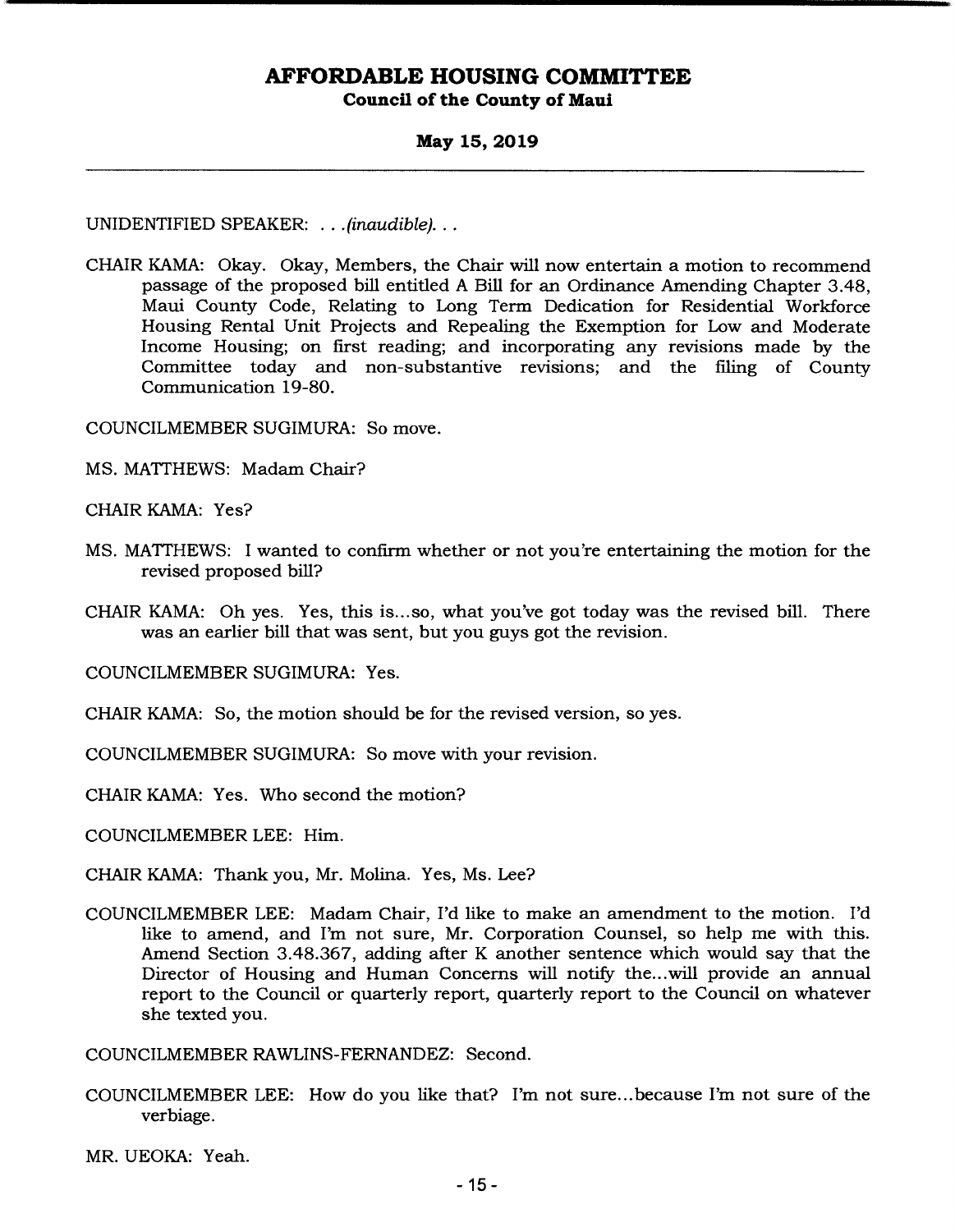**May 15, 2019** 

CHAIR KAMA: Okay, so, yes, Mr. Ueoka?

MR. UEOKA: Thank you, Chair. It's the requirement under 2.96.070B(2)C. But, I guess, just like how you said that this isn't under 2.96, it's under 3.48, as time goes by I've noticed like, right now the current Director will know that there's a quarterly reporting requirement for the Director under 3.48.367L, but four or five directors from now might not necessarily know. And that's the problem when you put it under a section of the Code that that director doesn't typically work with. As you are familiar when you were director, I don't think you worked in 3.48 very often.

COUNCILMEMBER LEE: That's true.

MR. UEOKA: Yeah.

- COUNCILMEMBER LEE: That's true, but are you saying, okay, are you saying we should put it under 2.96?
- MR. UEOKA: That would be my recommendation. Or make the Director of Finance do the report to you.
- COUNCILMEMBER LEE: Well, that's even better. Okay, so we can amend this one right here, instead of having the Director of Housing and Human Concerns report...
- CHAIR KAMA: So, are you amending your amendment? Because there's an amendment on the floor that had already passed, it was seconded to amend 3.. .it was. Wasn't that correct, Leslee?

COUNCILMEMBER RAWLINS-FERNANDEZ: Yeah, and I seconded it.

COUNCILMEMBER LEE: I wasn't finished yet, but...

CHAIR KAMA: I know, but they already anxiously wanting to support you.

COUNCILMEMBER LEE: Oh, okay. Okay.

CHAIR KAMA: So...

COUNCILMEMBER LEE: Reverse.

CHAIR KAMA: Is everybody going to withdraw the amendment?

COUNCILMEMBER RAWLINS-FERNANDEZ: No objections, I withdraw.

CHAIR KAMA: Okay.

VICE-CHAIR MOLINA: No objections.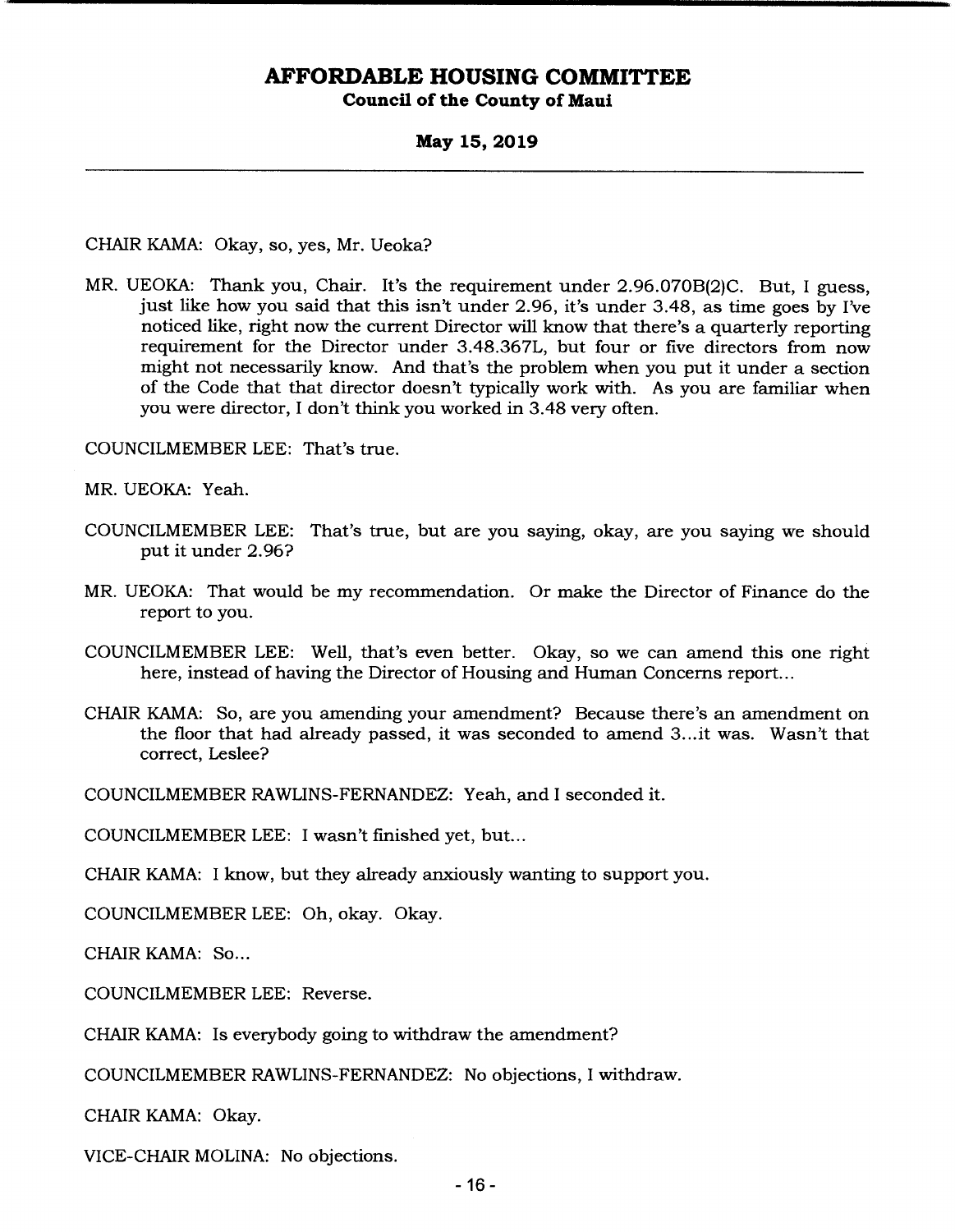#### **May 15, 2019**

CHAIR KAMA: Okay, we good.

COUNCILMEMBER LEE: Okay, now --

CHAIR KAMA: Alright. So --

COUNCILMEMBER LEE: --amending the --

CHAIR KAMA: --amending the main motion.

COUNCILMEMBER LEE: --main motion. Okay, to add a section under K, after K, letter K, under 3.48.367 requiring that the Director of Finance provide a quarterly report to the County Council on the status of the dedications.

COUNCILMEMBER RAWLINS-FERNANDEZ: Second.

CHAIR KAMA: Okay...

COUNCILMEMBER LEE: And then just in case you're worried about the next director and the next director, God willing for the next nine years I'm going to track this. Thank you, Madam Chair.

CHAIR KAMA: Okay, so, Mr. Ueoka, did you get that amendment to the main motion? Okay.

MR. UEOKA: In concept, yes.

CHAIR KAMA: Okay. So, that was, then.. .who seconded that amendment? Okay, so, it was moved by Alice --

COUNCILMEMBER RAWLINS-FERNANDEZ: Member Lee.

CHAIR KAMA: --Councilmember Lee, seconded by Councilmember Keani Rawlins-Fernandez to amend the main motion to read to form. Can I say that?

MR. UEOKA: *Yeah,* I can work with Staff on --

CHAIR KAMA: Okay, okay.

MR. UEOKA: --wordsmithing it.

CHAIR KAMA: Thank you. So, all those in favor of the amendment, say "aye."

COUNCILMEMBER RAWLINS-FERNANDEZ: I have a question real quick.

CHAIR KAMA: Yes.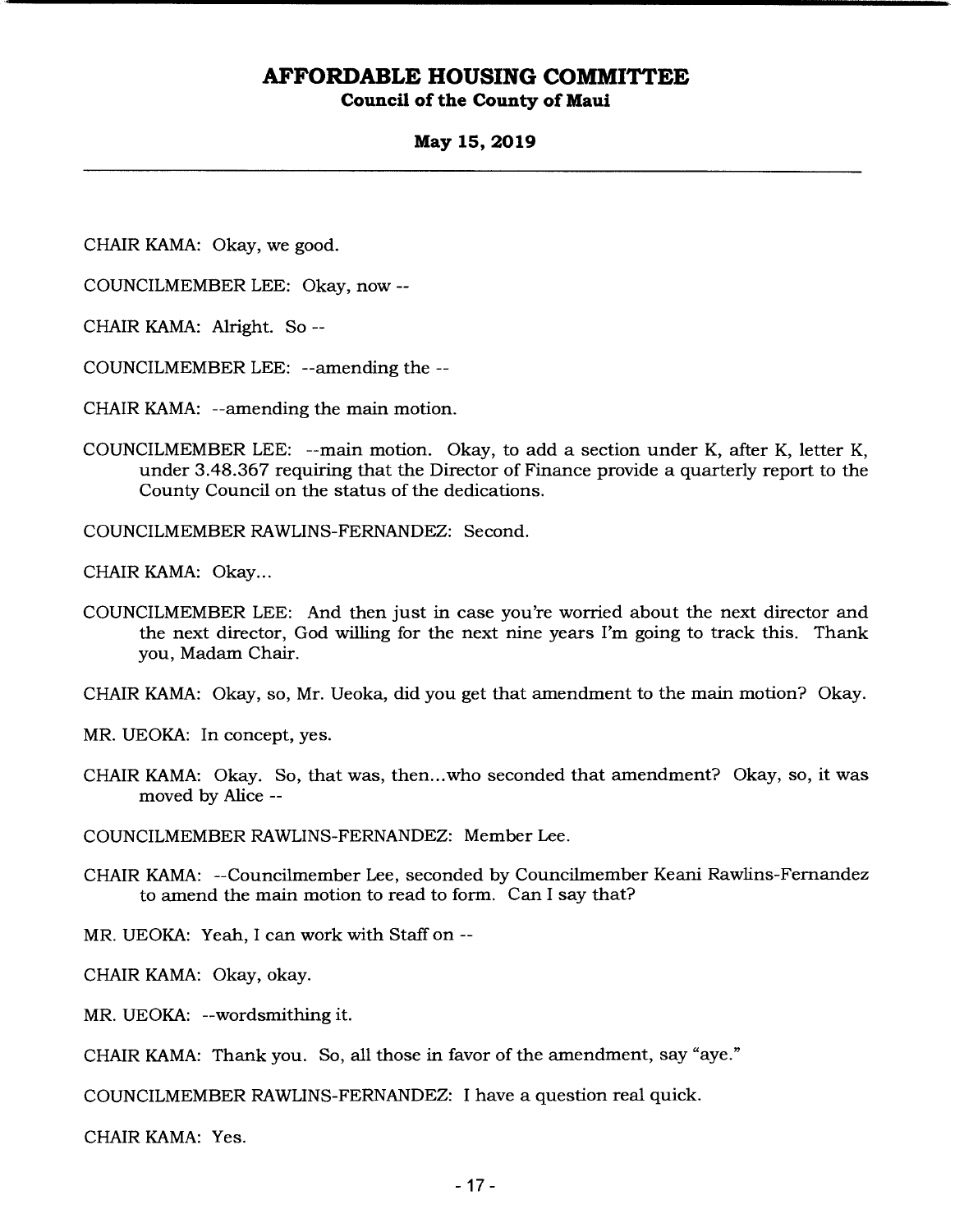### **May 15, 2019**

COUNCILMEMBER RAWLINS-FERNANDEZ: Sorry.

CHAIR KAMA: I'm sorry, yes.

COUNCILMEMBER RAWLINS-FERNANDEZ: The recommendation was to put that amendment under 2.96? Because it's going under 2.48.367.

UNIDENTIFIED SPEAKER: . . . *(inaudible)...* 

COUNCILMEMBER LEE: We want it in this one because it will be the Director of Finance.

COUNCILMEMBER RAWLINS-FERNANDEZ: Yeah, yeah. That's what I said.

CHAIR KAMA: Yeah.

COUNCILMEMBER RAWLINS-FERNANDEZ: . *.(inaudible). . .*2.48.367.

CHAIR KAMA: Yeah.

COUNCILMEMBER RAWLINS-FERNANDEZ: Yeah, okay.

CHAIR KAMA: Yeah.

UNIDENTIFIED SPEAKER: . . . *(inaudible)...* 

COUNCILMEMBER RAWLINS-FERNANDEZ: Okay. Alright, just wanted to confirm.

CHAIR KAMA: Okay.

COUNCILMEMBER RAWLINS-FERNANDEZ: Okay. Ready for the question.

CHAIR KAMA: All those in favor, say "aye."

COUNCILMEMBERS: Aye.

CHAIR KAMA: All those opposed? Hearing none, seeing none, the motion has passed unanimously. Councilmember Sinenci, Molina, Lee, Rawlins-Fernandez, Sugimura, myself; one excused, Mr. Riki Hokama.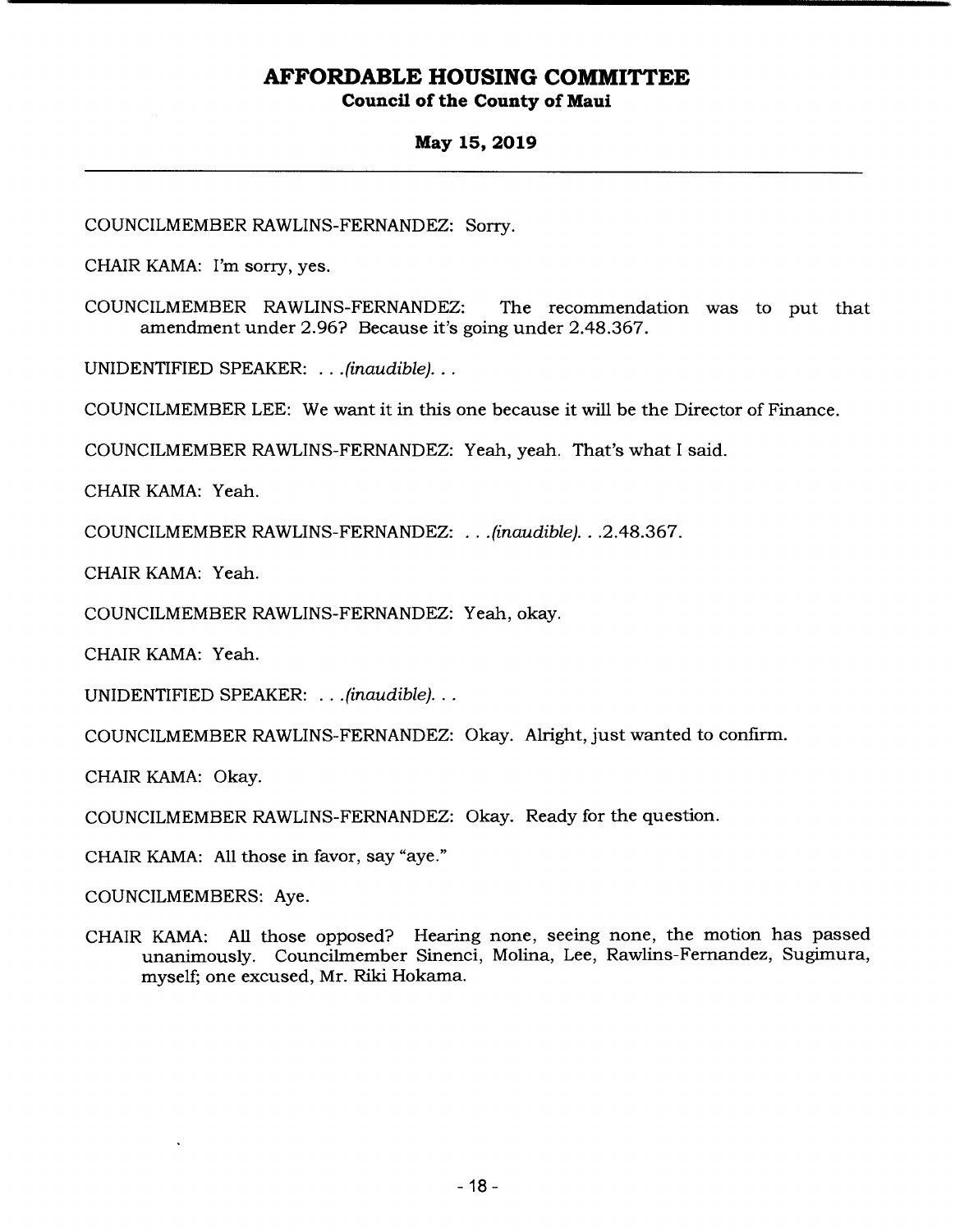## **AFFORDABLE HOUSING COMMITTEE**

#### **Council of the County of Maui**

**May 15, 2019** 

**VOTE: AYES: Chair Kama, Councilmembers Sinenci, Sugimura. NOES: None. ABSTAIN: None. ABSENT: None. Vice-Chair Molina, Lee, Rawlins-Fernandez, EXC.: Councilmember Hokama.** 

#### **MOTION CARRIED.**

**ACTION: APPROVE AMENDMENT.** 

VICE-CHAIR MOLINA: Madam Chair?

CHAIR KAMA: Yes?

VICE-CHAIR MOLINA: Now, we're back to the main motion as amended, yeah?

CHAIR KAMA: Yes.

VICE-CHAIR MOLINA: Okay.

CHAIR KAMA: And now, all of those in favor of the motion, the main motion on the floor, please say, "aye."

COUNCILMEMBERS: Aye.

CHAIR KAMA: All those opposed? Hearing none, the motion's passed with Councilmember Sinenci, Councilmember Molina, Councilmember Rawlins-Fernandez, Councilmember Sugimura, myself, and excused is Mr. Riki Hokama.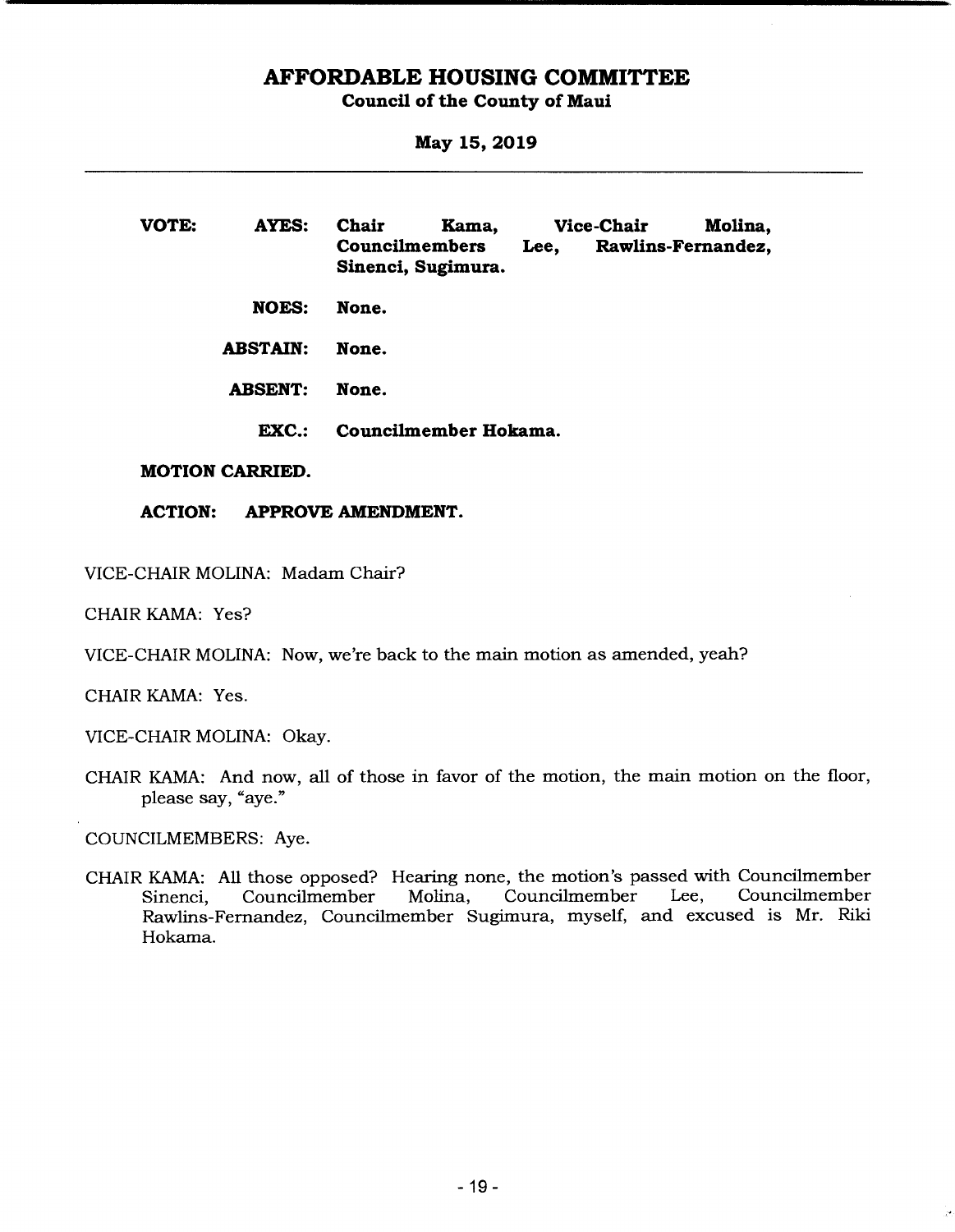### **AFFORDABLE HOUSING COMMITTEE**

#### **Council of the County of Maui**

**May 15, 2019** 

**VOTE: AYES: Chair Kama, Vice-Chair Molina, Councilmembers Lee, Rawlins-Fernandez, Sinenci, Sugimura. NOES: None. ABSTAIN: None. ABSENT: None. EXC.: Councilmember Hokama.** 

#### **MOTION CARRIED.**

### **ACTION: FIRST READING of bill and FILING of County Communication 19-80.**

CHAIR KAMA: So, Members, I just want to thank you so very much for passing this ordinance through. Thank you very much for Member Keani Rawlins-Fernandez having to leave early and requesting that we put this on the agenda first. So, I thank you all for obligating us to do this task. And thank you, Mr. Teruya, for a job well done and we'll see you over the next ten years. So, at this time I think I'm going to now... oh, it's done, right? We don't have to.. .we filed it already, right? Did we?

COUNCILMEMBER SUGIMURA: No.

CHAIR KAMA: Communication. We filed the County communication. Okay. So, we're done.

#### **AH-6 EXPEDITING BUILDING PLAN REVIEW PROCESS BY DEVELOPING A CATALOG OF PRE-APPROVED PLANS (MISC)**

CHAIR KAMA: Okay, moving right along here, AH-6, Expediting Building Plan Review Process by Developing a Catalog of Pre-Approved Plans. So, do we need to take a short break to get Ms. Andaya-Dagdag *[sic]* set up?

COUNCILMEMBER SUGIMURA: Okay, good.

CHAIR KAMA: Are you ready? You could sit here. Yeah. Join us, Ms. McLean. What is this? Okay. So, without further ado, if we might, Members, we're now going to take on AH-6, Expediting Building Plan Review Process by Developing a Catalog of Pre-Approved Plans. Acting Director of Public Works Rowena Dagdag-Andaya will give us a brief overview of preapproved building plans, the status of a catalog of preapproved plans, and how they can be used to facilitate the development of affordable housing in particular. And also joining her is our Director of Planning, Ms. Michele McLean. So, welcome --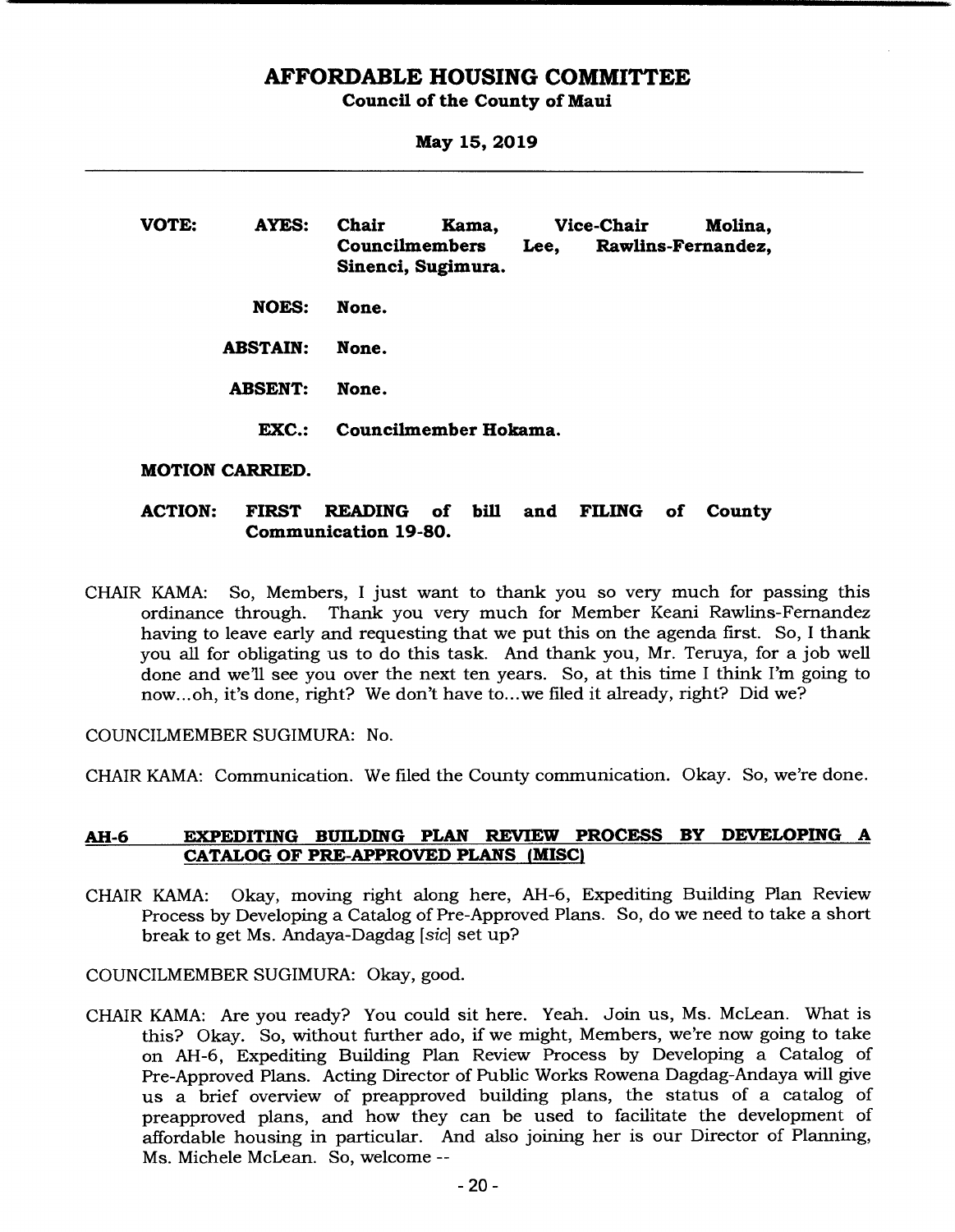**May 15, 2019** 

MS. DAGDAG-ANDAYA: Aloha.

- CHAIR KAMA: --and thank you for joining us today. And as we say aloha to our Keani So, Ms. Andaya-Dagdag, if you would please continue?
- MS. DAGDAG-ANDAYA: Okay. Aloha, Chair and Councilmembers. Again, I'm Rowena Dagdag-Andaya, Acting Director of Public Works. And, I... this item regarding the preapproved, a catalog of preapproved plans, was something that was brought up back in, I believe, 2016 when the temporary investigative group regarding affordable housing convened and provided their recommendations to the County Council and to the Administration at that time. This idea was discussed in Committee and, I think, I was part of that discussion that day when it was brought to Committee and I looked at some of the information from the other counties, one of them being the City of Sacramento. And at the time, they had an infill program where an architect was selected to provide model house plans for purchase by owners and developers for a specific neighborhood. My understanding is that that process was used to streamline the process for developing single-family homes and it was... those plans were basically used for one of the historic neighborhoods and for redeveloping that neighborhood. So, there were two architectural firms that were selected and what they did was they created the house plans that were used for that specific neighborhood, people would, or homeowners and applicants would contact the architects and the architects would charge for the services. These would be creating architectural plans and the structure plans, and then if they wanted to customize the plans to meet their needs, their home needs, they could do that as well for an extra fee. I did.. .back in 2017, I called up the City of Sacramento and I couldn't get a response from them regarding that program, and when I finally contacted the architect, the architect's representative had told me that the city had actually kind of stopped that program. And when I go back to the website again today... or actually, I looked at the... that architect that I called and I saw a link to that infill house program, but unfortunately that link is broken. So, if I had more time, I would've tried to reach back to the City of Sacramento to see if they still had that program in place and get more information from them as to how it was working and perhaps use that as a model for a program that we would implement here at the County of Maui. I think one of the first things that we would have to do, though, is really have a good discussion with the architects association and the architect community because it would be incumbent on them to provide or develop the plans and potential homebuyers or applicants would need to reach out to the architects to see if their plans could be used. What we currently have at the County is something called a design registration process. And if you have, I believe, the handouts were provided to all of you. The process is outlined on this page and it's in our Code, in our Building Code under Section 106.6, there is a section entitled Design Registration and the design registration process has been used for several residential projects, Spencer Homes, Waikapu Gardens, has utilized the design registration process in both their building of homes in Kihei and in Waikapu. Maui Lani has also utilized that process in the past and most recently, the Kehalani Developments, they've been using the design registration process as well. What happens, and if you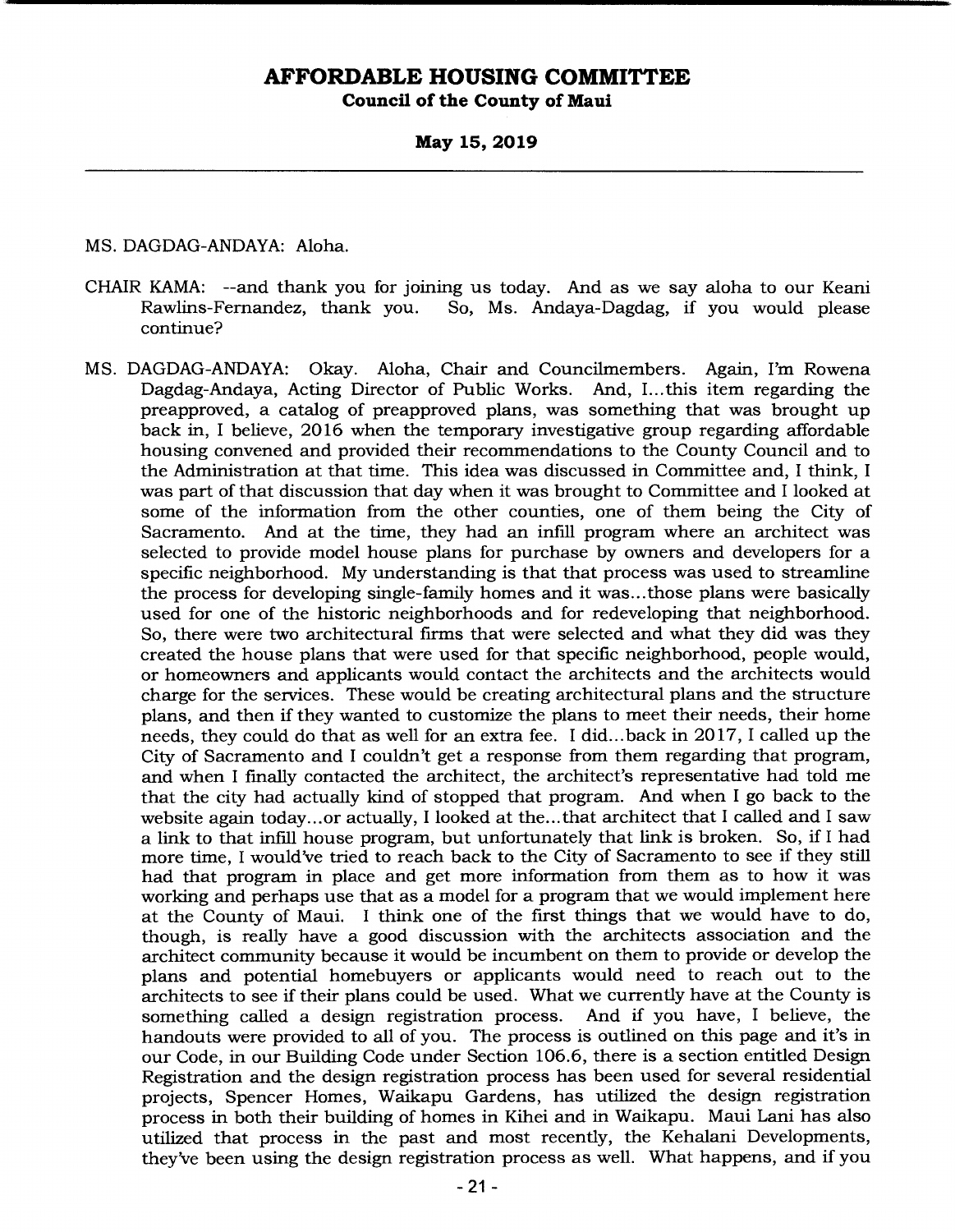**May 15, 2019** 

can follow along with me on the handout, the first thing that takes place is that a design registration application is prepared, the plans are made, and then there's a fee of \$500 that's submitted to our Building Plans Review Section. So, if you can imagine something like Spenser Homes and there, I think there's about seven models in that neighborhood. So, there would be a set of plans for each model and someone from Spenser Homes would come in to the County and work directly with our Building Plans Review Section. They would schedule an appointment and they would go over the plans together and each plan would be \$500. The fee for reviewing it would be \$500. The second step is our Building Plans Review Section would review for completeness and that we would, or the Building Permit Section would process the fee. Next, the Building Plans Review Section would conduct only a Building Code review, and then provide comments to the architect or structural engineer. So, in essence, there's still a plan review there that takes either, you know, a couple of days or could take a couple of weeks, but it's only between... the plans review is only being done by our Building Code, or Building Plans Review Section. Once our Building Plans Review Section finds that the designs are in compliance with our Building Code, then a design registration number is given to that model, and the design registration number is put on the title sheet of the plans. For number five, we actually have the plans scanned into our database. There's a program called ApplicationXtender where the public can, and the private, you know, those in the public can actually review the plans. So, if you are familiar with our DSA website, we do have a search feature, a database, that allows you to search for building permits and the building permit link would actually show the plans and the building permit application for each home or commercial structure that's applied for. When the applicant is ready to utilize the plan, then they come in and a standing building permit form is applied for or used to apply for a permit application and at that point, we do have to send those plans out to the different agencies for review. So, this includes Fire Department, Planning Department, Water, Wastewater, and at times, even SHPD depending on where the location of the home is being applied for. So, the benefit of doing that design registration is that there's no... the plan review fee is only \$50, so you have that benefit of, you know, paying a minimal amount. But you still have to go through that plan review processing by the different agencies. So, I think even with the other process, the catalog of plans in the other counties, the one like Sacramento, they would get the catalog of plans, their building department would review the plans for compliance with the building code, but you still have to meet things like setback, water requirements, wastewater, any archaeological issues, you still have to go through that review. At this time, if you take a look at your sheet, we have issued a number of design registrations from 2012 to the present. So, designers have taken advantage of the process and, you know, if.. .1 guess at this point if there is a push to have a catalog of plans to be used for affordable housing we'd, you know, we would most certainly be interested in revisiting that initiative, but we would also need to involve the architecture community in that as well. So, with that, if you have any questions, I'm here to answer them, or Michele, Director McLean can also help answer as well.

CHAIR KAMA: Thank you, Ms. Dagdag-Andaya. Members, questions? Yes, Mr. Sinenci?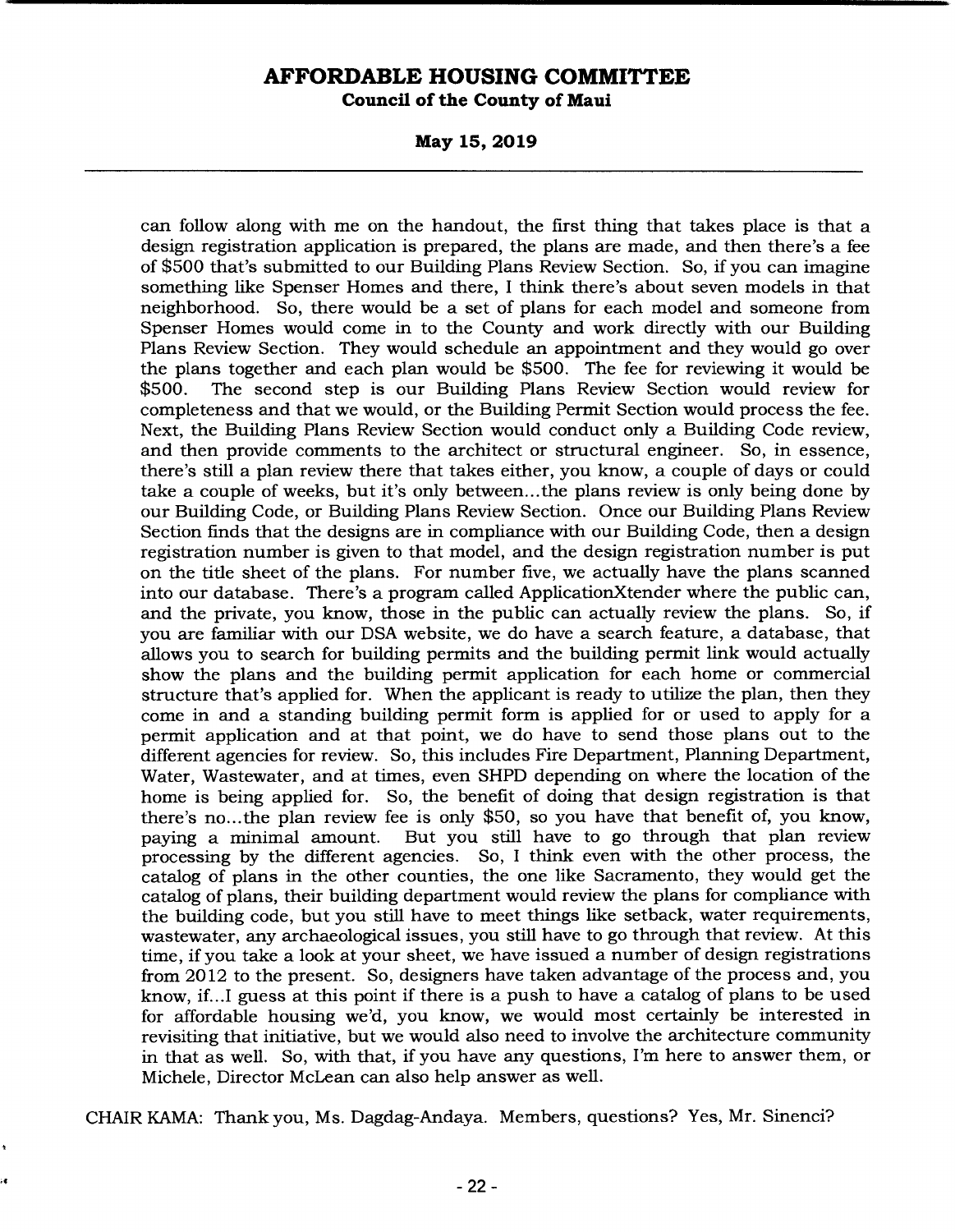### **May 15, 2019**

- COUNCILMEMBER SINENCI: Thank you, Chair. Thank you, Ms. Dagdag-Andaya, for that presentation. So, just a couple questions. So, you said that we've, the County from 2012 to the present, we've got about 148 models that's plans that have been submitted to the County?
- MS. DAGDAG-ANDAYA: Yes. And just to note the design registration process actually started years ago but the data that I have here shows what's been approved under our existing Building Code. So, one thing to note too is when the Building Code changes, then all of the design registrations that had been previously applied for would be cancelled. So, new sets or new registrations would need to come into play.
- COUNCILMEMBER SINENCI: Oh, I see. Okay. So, this is on the DSA website, all of these models?
- MS. DAGDAG-ANDAYA: We can help you find those models. I think what helps is we can, yeah, we can give you the numbers and then we can search through them that way. But when you go onto the DSA website, if you already know the building permit number, you can search using the building permit number, or you can type in a key word and it'll pop up all of the different plans from that neighborhood or from that development or from the applicant.
- COUNCILMEMBER SINENCI: So, by doing this, you get to waive the design registration application fee of \$500. Is that correct?
- MS. DAGDAG-ANDAYA: Yeah, actually, the, so, the design registration application fee is standard when the designer comes in to apply for that design registration number. If you're coming... say for example you were interested in a specific plan from Kehalani and you wanted to use that plan in another location, then one of the things you would have to do is work, you know, identify who the architect was or is that developed that plan, reach out to them and see if you can use their plan for that.. .for wherever you're building your home.

COUNCILMEMBER SINENCI: And they may charge you a fee?

MS. DAGDAG-ANDAYA: They may charge you a fee. Yes.

COUNCILMEMBER SINENCI: For using their plans?

MS. DAGDAG-ANDAYA: Uh-huh.

COUNCILMEMBER SINENCI: And then, so the... and then as far as affordability, well, you would just look at the plan that's most affordable for your budget, I guess, yeah? You also said, so, the plans are preapproved. However, for the specific site that you plan to build your house, you would still need to take the approved plans to all of the different departments to have them --

MS. DAGDAG-ANDAYA: Yes.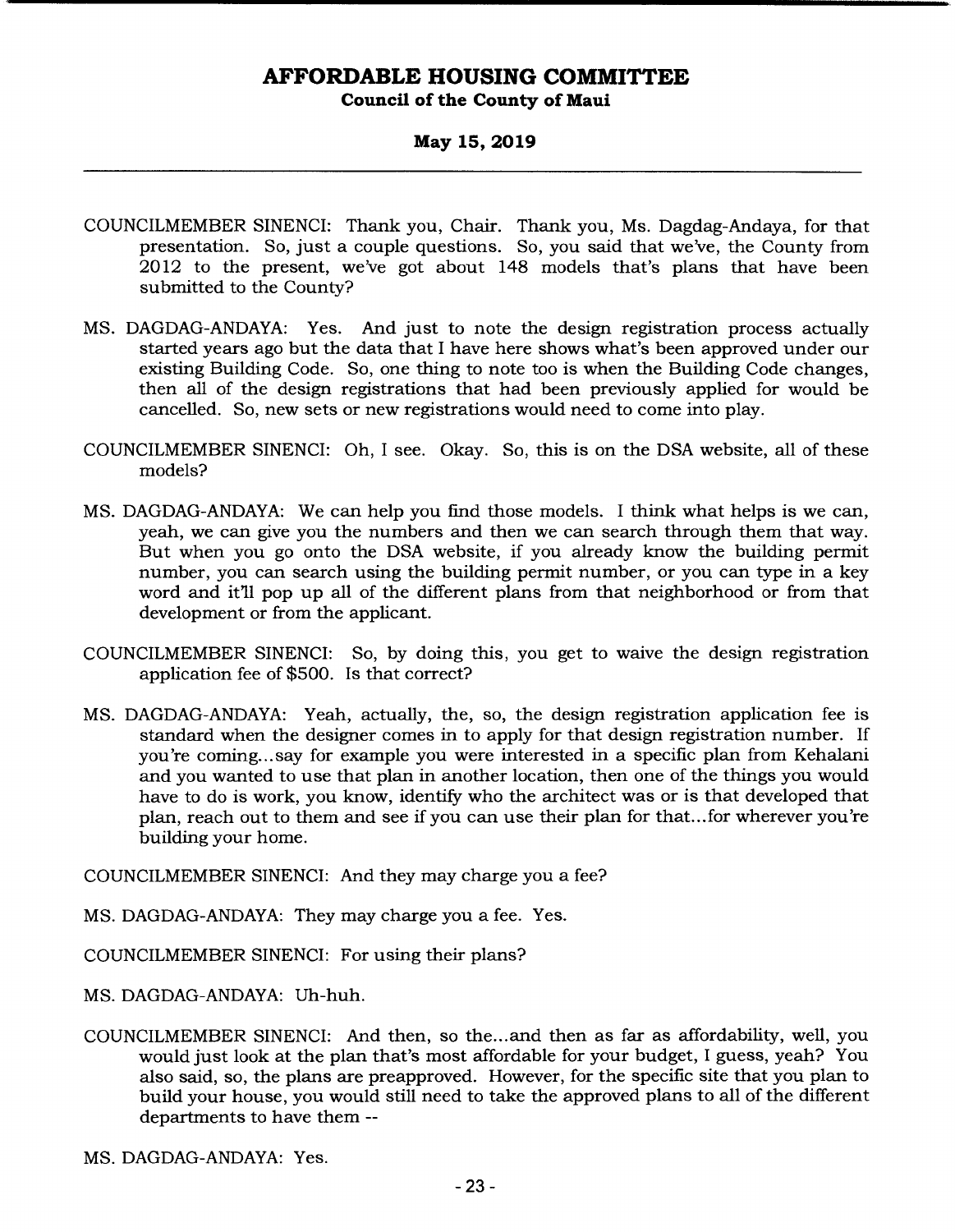### **May 15, 2019**

COUNCILMEMBER SINENCI: --okayed by Fire, Wastewater --

MS. DAGDAG-ANDAYA: Right.

COUNCILMEMBER SINENCI: --all those things.

MS. DAGDAG-ANDAYA: Because you still need to be in compliance with other sections of the Code. So, even if you have that initial Building Code compliance, you still need to meet things like setback, water requirements, I mean, Water Department would have to take note of the number of fixtures, Wastewater if you have to do a cesspool versus hookup. So, those things also need to be reviewed.

COUNCILMEMBER SINENCI: And...

MS. DAGDAG-ANDAYA: Oh, septic. I'm sorry, septic. Yeah.

- COUNCILMEMBER SINENCI: And just a follow-up, Chair. And so, those departments also require a fee?
- MS. DAGDAG-ANDAYA: Some might require a fee.

COUNCILMEMBER SINENCI: Okay.

- MS. DAGDAG-ANDAYA: Yeah.
- COUNCILMEMBER SINENCI: Thank you. Thank you, Chair.
- CHAIR KAMA: Any other questions...

COUNCILMEMBER SUGIMURA: Chair?

- CHAIR KAMA: Yes, Ms. Sugimura?
- COUNCILMEMBER SUGIMURA: Thank you. Recently we saw the passing of Hiroshi Arisumi and through that Dream City, right? So, I did this whole thing about learning about Dream City and what that was when it came up. And I think that the Arisumi's, plus other builders in conjunction with the closing of HC&S, the housing for the plantation workers developed Dream City. And I think what you're talking about is what they did at that time when they came out with, I think was 3,000 homes over a period of I forget how many years. But I encourage this and I wondered if you also have in the designs, because I think we always think of a home as three bedrooms, two baths, or garage, or something like that. But do you have smaller ones where you can accommodate ohana units or, you know, something we can look at towards developing for helping the homeless?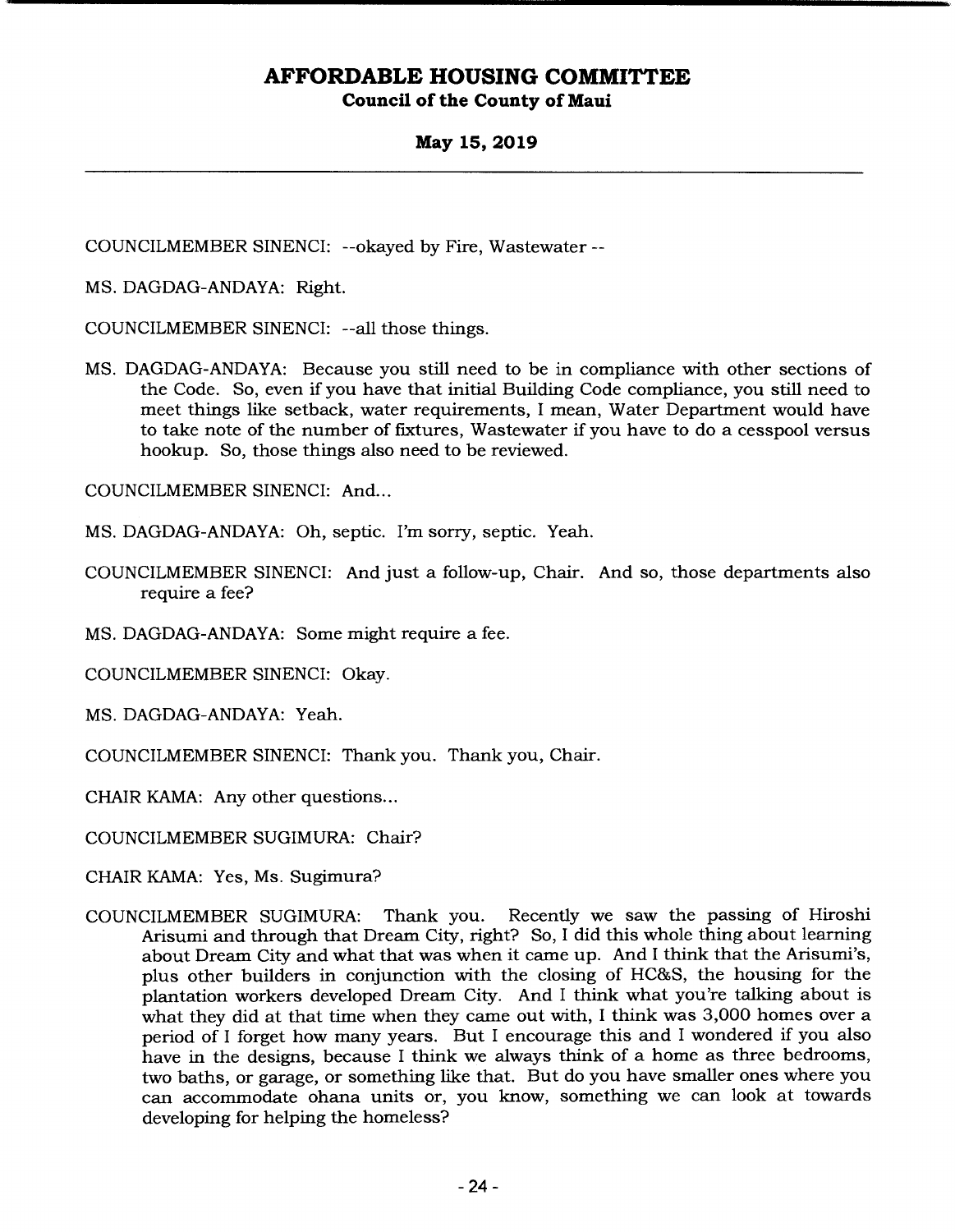### **May 15, 2019**

- MS. DAGDAG-ANDAYA: Chair? I don't think we have, you know, I asked about that, well, what if we had a pilot project where it's just ohana units. And my understanding, I don't think we have plans that have gone through the design registration process. I'll need to... staff needs to go back and check, but lately it's been your single-family projects or single-family subdivisions that have been utilizing this registration process. But I would be interested in seeing if we can do a pilot with just the ohana smaller-type homes.
- COUNCILMEMBER SUGIMURA: I'm interested in that too. Just, you can help more people when our land is so limited and valued. I wonder if Planning has a comment regarding this process.
- CHAIR KAMA: Go ahead, Ms. McLean.

COUNCILMEMBER SUGIMURA: Thank you, Director. Thank you, Chair.

MS. MCLEAN: Thank you, Chair. Picking up where Rowena left off, unfortunately it wouldn't work for Planning to have a similar kind of registration process because we would have to look at the zoning of the parcel and that depends on each individual parcel. So, looking at the zoning, we would look at the size of the structure to make sure if it's an ohana that it's the size allowed by that lot size, or if it's a farm dwelling that it's allowed the size of the farm dwelling that's spelled out in the Code, the density that's allowed in different zoning districts, can this house, are there other homes on the property already, can this additional house be constructed, and what the setbacks are, as Rowena mentioned. Plus, we would also look at whether there are conditions on that zoning. There are zonings that have conditions that say, for example, no ohanas, or building height shall be limited to one-story, so we'd need to check things like that to see if any of those apply. And also if other permits are required like a flood development permit, SMA review, historic district. So, those are the things that we look at when we review any of building permit but...with these. But if you are looking to further incentivize and make things easier, faster, cheaper, we don't charge a fee for our initial review of a building permit, but if we need.. .if there are problems with the plans and changes need to be made, we charge for re-reviews. And that was sort of a carrot-and-stick approach to try to speed up the building permit review process because we would spend so much time back and forth, back and forth, back and forth to try to make sure that permits are, have everything we need on the first review. That saves the applicant time, it saves us time. But we do charge for the second, third, and fourth review. So, one option would be if it's a registered building permit that we wouldn't charge those re-review fees. So, that might be an opportunity for some savings. Or there's also the prioritization policy that was adopted in the Code for affordable housing projects that go through Housing and Human Concerns, but we could also do a prioritization, all departments, in fact, could do a prioritization for permits that follow the registration process. So, if it is the Council's thought that the registration process is going to be used for affordable housing --

CHAIR KAMA: Right.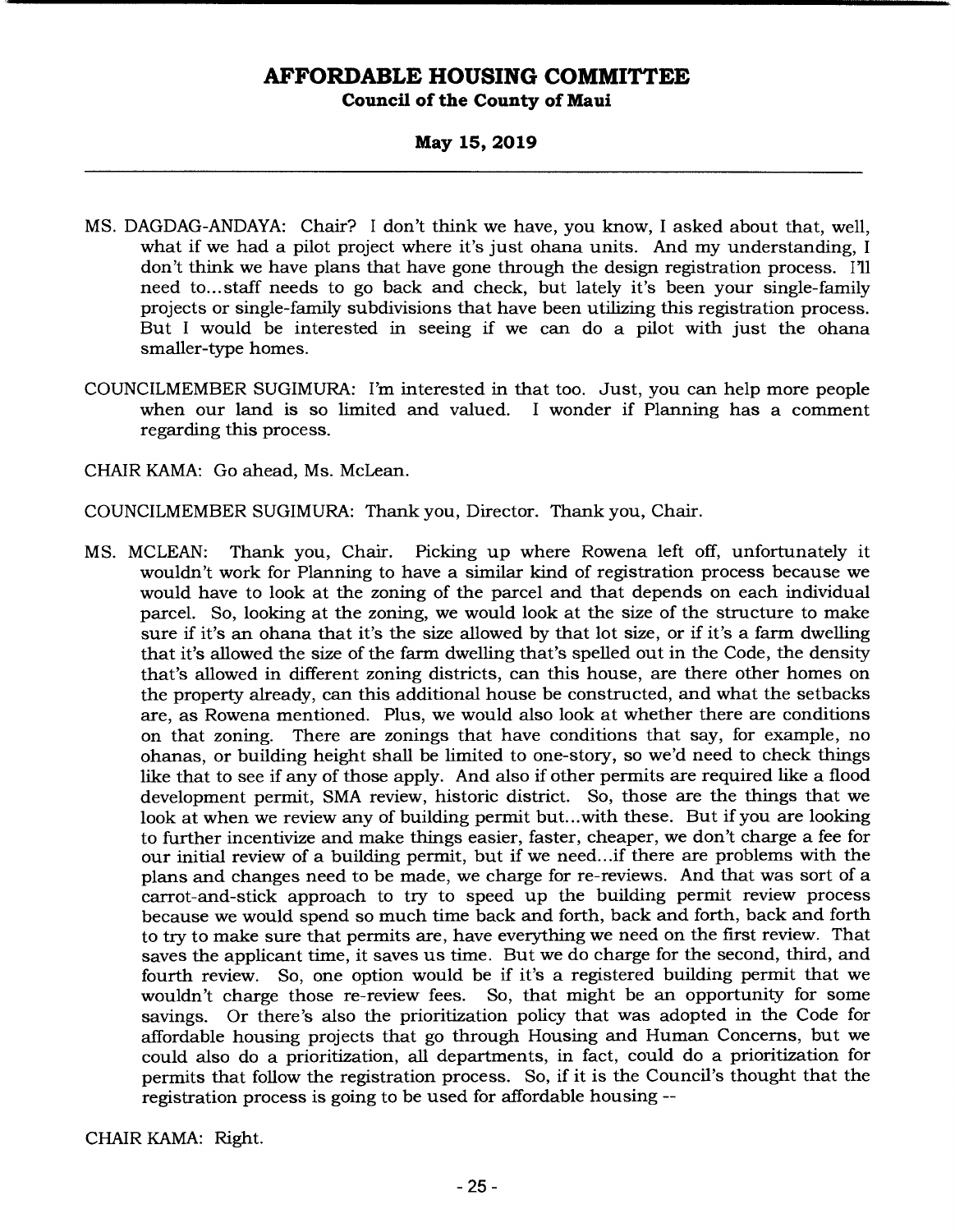### **May 15, 2019**

MS. MCLEAN: --you know, at least in part, then those are some other opportunities to at least make it less expensive and to speed it up. Thank you, Chair.

CHAIR KAMA: Thank you. Thank you.

COUNCILMEMBER SUGIMURA: Thank you.

CHAIR KAMA: Any other questions, Members? Mr. Molina?

- VICE-CHAIR MOLINA: Yeah, thank you, Madam Chair. Just follow up with Director McLean, how many, I guess, re-reviews do you do? Is that a common occurrence where you have to look at a project two times, three times, and so forth? You guys make a lot of money off of those re-reviews, I guess, with your fees that you have to charge the applicant?
- MS. MCLEAN: It is much less common now that we charge for the re-reviews.

VICE-CHAIR MOLINA: Okay.

MS. MCLEAN: It really had an effect.

VICE-CHAIR MOLINA: Yeah.

MS. MCLEAN: It really did.

VICE-CHAIR MOLINA: So, it's more of a deterrent, yeah?

MS. MCLEAN: It was, if I recall correctly, and I would need to check back from when we first proposed that re-review fee to the Council, I think fewer than a quarter of building permits we were approving on the first round. And then sort of, you know, in equal categories of second review, third review, fourth review. Now, we're reviewing the majority in the first round, very few go for a third review. If we don't catch them the first time and they come in the second time we say, "oh, we're charging you." "What, you're charging us?" Again, if you have to come back again it's going to be even more, and then even more again. We approve most of them after just two.

VICE-CHAIR MOLINA: That's good to hear. Thank you.

CHAIR KAMA: You're welcome. Yes, Ms. Lee.

- COUNCILMEMBER LEE: Thank you, Madam Chair. Ms. McLean, so, if the applicant has preapproval on design from DSA, do the applicants still go back to you multiple times?
- MS. MCLEAN: I.. .the re-review fee process is relatively new; it's only been in place for maybe one fiscal year and we don't get all that many design reviewed plans. But I would have to check with staff to see with the design registered, excuse me, with the design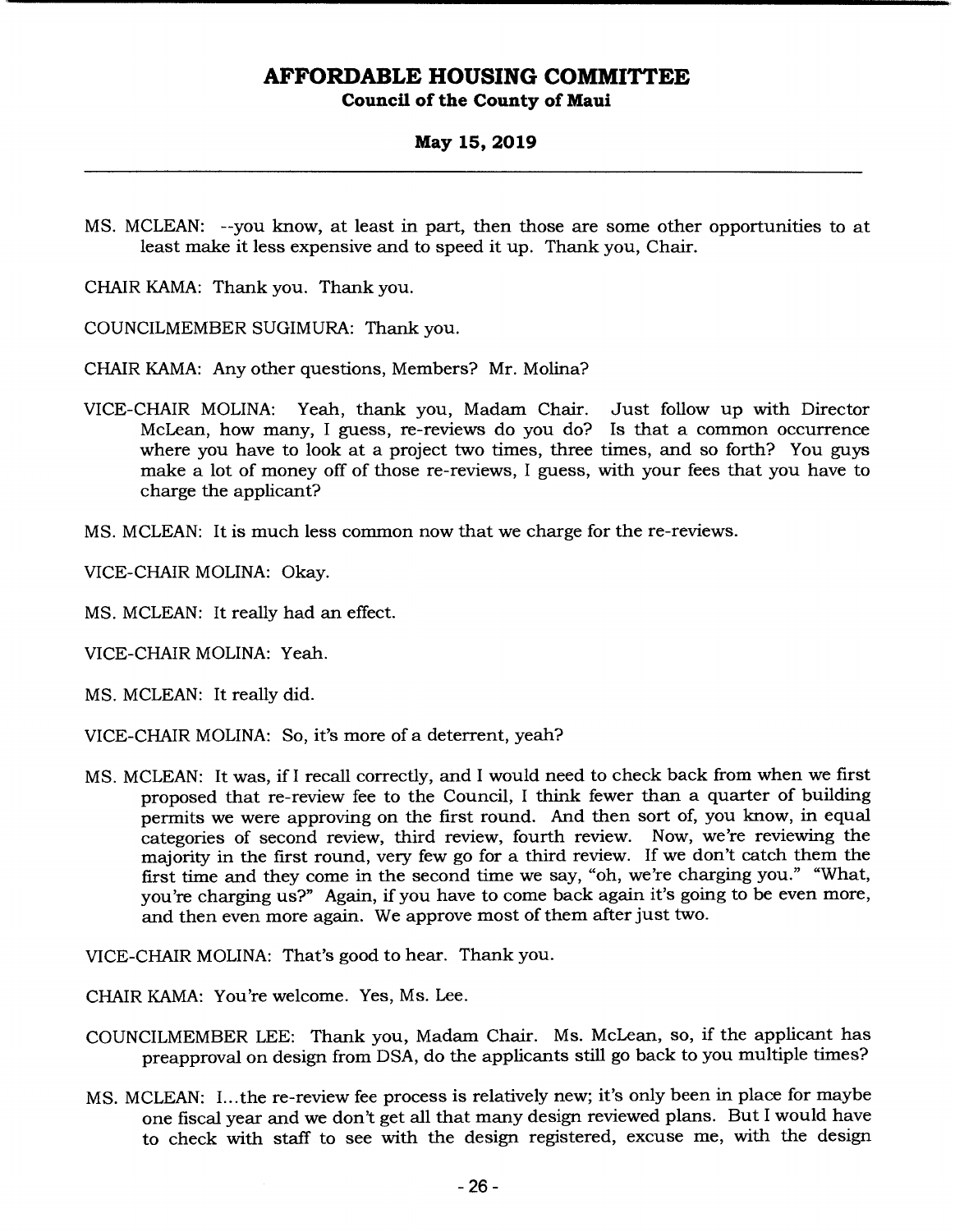### **May 15, 2019**

registered building permits that come to us if we, if it's common to need re-reviews for those. I just don't know; I haven't asked for that certain kind of application.

- COUNCILMEMBER LEE: Okay, and also, I know that you instituted that expediting process, expedited process last year or the year before or a couple years ago, and by prioritizing, I don't know if it's a pink card or some kind of card, has that been working well?
- CHAIR KAMA: Yes, go ahead.
- MS. DAGDAG-ANDAYA: Chair, yes, I believe it has been working well. One of the first projects that we used it was the senior housing project in Kahului. I think it's called Kahului Lani --

CHAIR KAMA: Yeah.

MS. DAGDAG-ANDAYA: --across from Foodland --

CHAIR KAMA: Catholic Charities.

MS. DAGDAG-ANDAYA: --Kahului. Yeah. That one, I know staff had mentioned to me that by prioritizing that project, in fact, the developer, he, or one of the representatives from Catholic Charities said that the process went really smoothly for them. I mean, smoother than what they expected. So, we're happy with that. So, we had some good progress.

COUNCILMEMBER LEE: Do you have any idea how long it took?

- MS. DAGDAG-ANDAYA: You know, it still took about, I want to say, between four to six months. I might be off by a couple months. But it was, you know, he, yeah, Catholic Charities did say that it was a smooth process for them. I believe we.. .they went in for permits sometime in March and then groundbreaking was later, like, November of that same year. Yeah, and it's a big project too.
- COUNCILMEMBER LEE: I just want to say, Madam Chair, that I don't know where I got this from, but this proposed ordinance on fast-track permitting. Were you going to... did you pass this out?
- CHAIR KAMA: I don't remember. Did we, Staff?
- COUNCILMEMBER LEE: Anyway, I have this copy and I was thinking, you know, maybe 10, 15 years ago, it would not have worked because in order for there to be fast-track permitting, there has to be a commitment on the part of the departments and the directors on down, which there was no commitment before because you're.. .you can't legislate them moving faster. Because what's going to happen is you can say if it's not approved within 14 days, the application is automatically approved. But, the application has to be complete. That word complete changes everything, you know.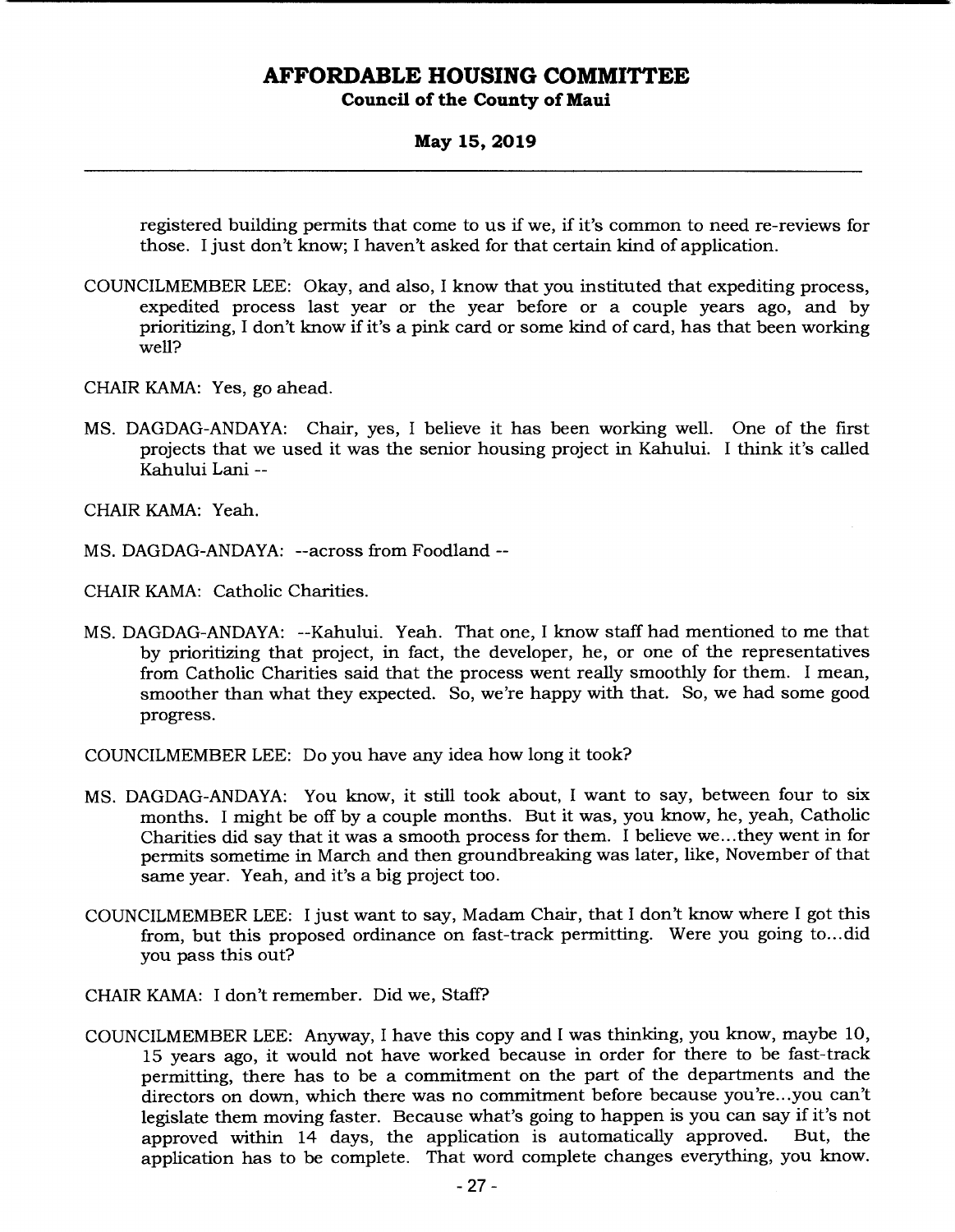#### **May 15, 2019**

Once they say this application is not complete, then the 14 days could be 400 days, it doesn't matter. Yeah? So, anyway, but with the new attitude of this, of the departments and Administration --

CHAIR KAMA: And Council.

COUNCILMEMBER LEE: --that makes all the difference in the.. .yes, and then of course, the Council, you know, the leadership of the Council.

UNIDENTIFIED SPEAKER: Yes.

- COUNCILMEMBER LEE: But I just want to let you know, Madam Chair, that it takes everybody working together because honestly we cannot force them to move any faster because it's.. .that's the Executive, that's the Administration, and we're the Legislative body. So, anyway, we thank you for, you know, for this new spirit of cooperation and moving the projects forward. Because, you know, as you know affordable housing and the homeless issue is our top priority. So, anyway, I just thought I'd share. Thank you.
- CHAIR KAMA: Well, that's why, Ms. Lee, we all have to hold hands so when we run, we run together and nobody's left behind, right?
- MS. DAGDAG-ANDAYA: Chair, could I add one more thing?
- CHAIR KAMA: Yes, you may. . . *(inaudible)...*
- MS. DAGDAG-ANDAYA: So, thank you very much, Councilmember Lee, for that, for your comments because one of the things that we're doing as a department in working with other departments is measuring performance goals when it comes to providing that service of reviewing the applications in a timely manner. So, we are tracking the data and, you know, we support each other and so we are tracking the numbers as it relates to the time it takes for us to review plans.
- CHAIR KAMA: So, Ms. Dagdag-Andaya, I have a question. So, when you talk about experimental housing, one of the things I think about is container homes. So, in the case of doing a demonstration or experimental housing with container homes, where does this fall in regard to the design registration? Does there have to be one? Or, Mr. Ueoka? Anyone?
- MR. UEOKA: Chair?

#### CHAIR KAMA: Yes?

MR. UEOKA: I think the way our Code's currently written for container homes, you'd probably need exemptions and stuff, or a modification to the Building Code. So, I don't think they'd necessarily be able to be registered at this point --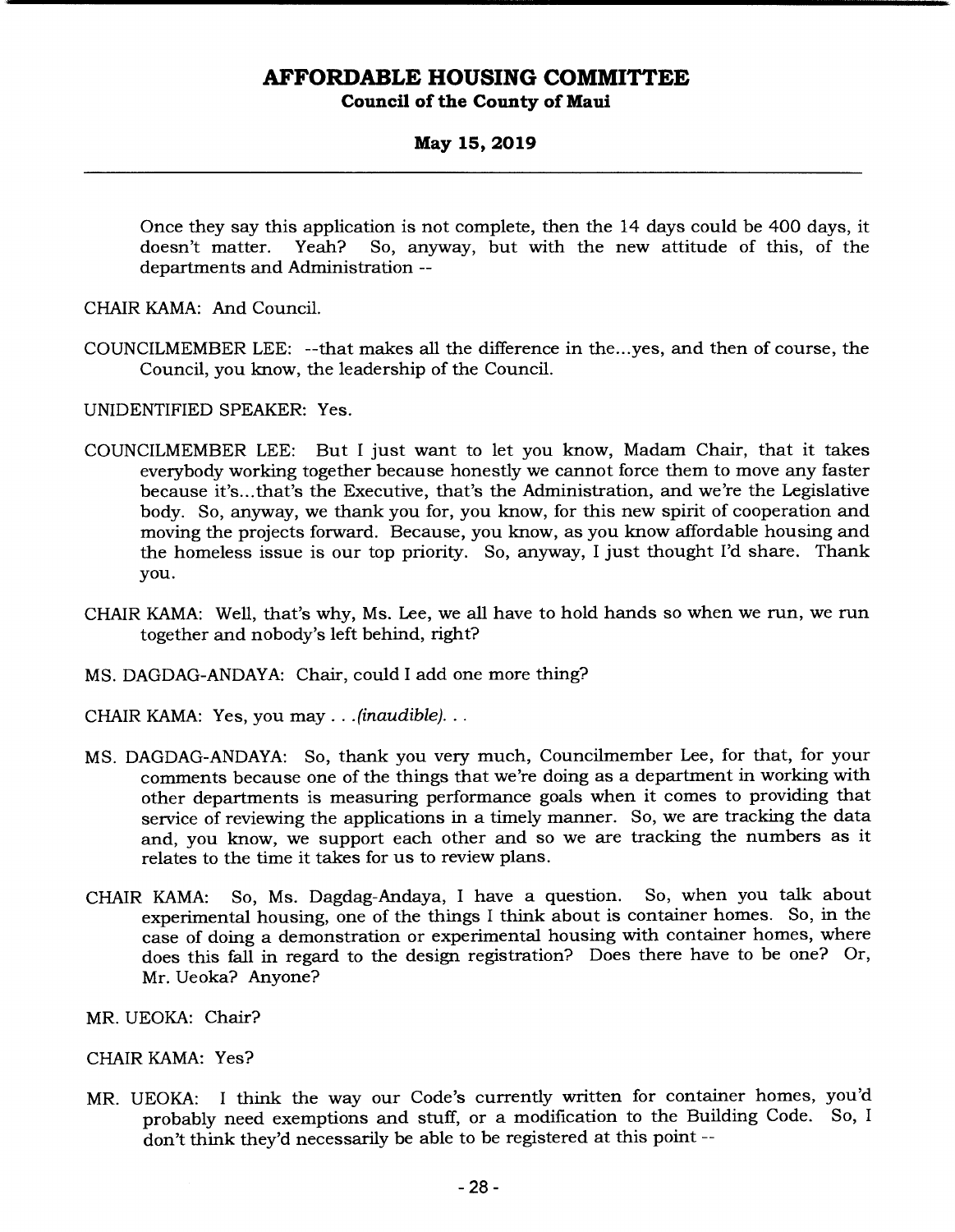### **May 15, 2019**

CHAIR KAMA: Okay.

MR. UEOKA: --without other Code changes.

CHAIR KAMA: Okay. But that would be a potential or possible experimental project?

MS. DAGDAG-ANDAYA: Chair, I believe --

CHAIR KAMA: Yes?

MS. DAGDAG-ANDAYA: --it could, but Corporation Counsel is correct, there would be.. .we would need to make amendments to the Code or some... provide some kind of exemptions. You know, I'm still not quite familiar with that, but I know that's one of the items in your Committee --

CHAIR KAMA: Yeah.

MS. DAGDAG-ANDAYA: --is the experimental housing.

CHAIR KAMA: Yeah.

MS. DAGDAG-ANDAYA: So, we can take a look at that as well.

CHAIR KAMA: Okay. So, we're not going to rush it to look but let's just hold hands and look together. Thank you. Are there any other questions, Members? Okay, if not, let me see. Okay, so, Members, without objection, I would like to be able to defer this item.

COUNCILMEMBERS VOICED NO OBJECTIONS. (Excused RH)

CHAIR KAMA: Thank you. So, we'll defer this item.

#### **ACTION: DEFER.**

### **AH-17(8) PRESENTATION RELATING TO THE KAUAI HOUSING SUMMIT HELD ON FEBRUARY 22, 2019**

CHAIR KAMA: And so, it brings us to AR- 17(8), and we're going to invite Ms. Linda Munsell up here. So, please, come join us. Let's have a party down here. Linda, do we need to have a... do we need a break or something to help you get set up? Okay, we're going to take a three-minute break. But I know you'll take five. .. . (*gavel).*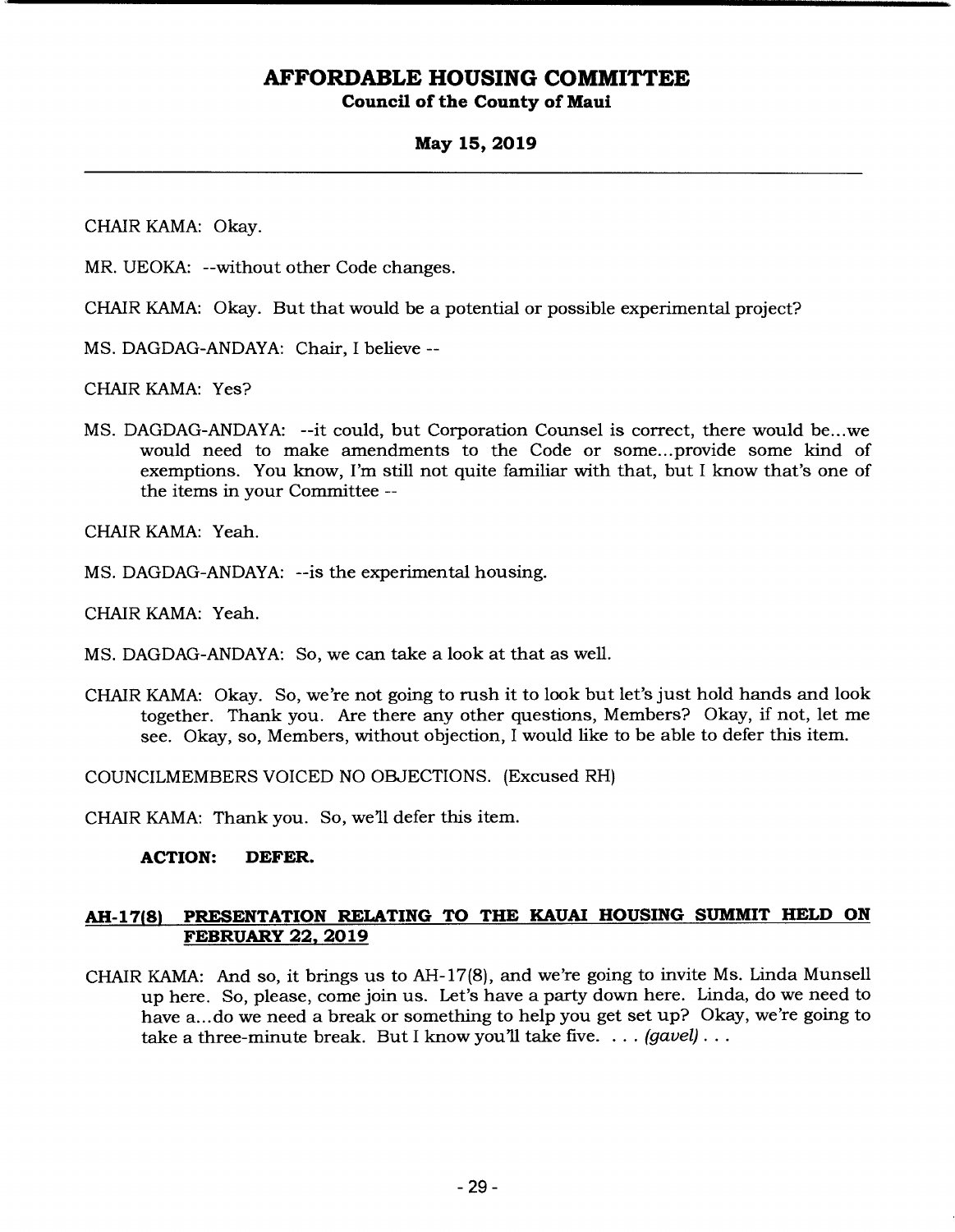**May 15, 2019** 

**RECESS: 2:45 p.m.** 

#### **RECONVENE: 2:48 p.m.**

CHAIR KAMA: . . . *(gavel)... ...(inaudible). . .* in 2019, well now reconvene. It is now 2:48 in the afternoon. And thank you, Members, for staying in place. Also joining us in the Chambers is Mr. Evan Dust, the Executive Assistant to the Affordable Housing Committee Chair, Tasha Kama. So, welcome, Evan.

MR. DUST: Aloha, Chair.

- CHAIR KAMA: So, this afternoon, this will be our final agenda item. Is a presentation by Deputy Director of Housing, Linda Munsell and Evan Dust, on the Kauai Housing Summit, which was held on February 22, 2019. Without objections, I would like to designate Evan Dust as a resource person pursuant to Rule 18(A) of the Rules of the Council.
- COUNCILMEMBERS: No objections.
- CHAIR KAMA: Thank you. So, at this time, Ms. Munsell, would you just please begin your presentation? And, Mr. Dust, when needed, you may add anything to it.
- MS. MUNSELL: Thank you, Chair. Good afternoon, Committee Members, I'm really pleased to be here. My name is Linda Munsell, I'm the Deputy Director for the Department of Housing and Human Concerns. And as you know, in February we had the opportunity to actually visit Kauai for their inaugural Summit on Affordable Housing. Kauai is a very exciting place for us to go and visit. They've got a lot of things that have been happening there and we like a lot of the new ideas that they're bringing to the table and that they've been implementing over the years. Technology here. So, I think that you guys received a copy of the presentation that I'm giving. You might have also gotten in your packet a copy of the presentation that was provided in Kauai. And I think that Councilmember Kama's Office supplied you with a brief summary. So, I'm not going to go through everything, I'm just going to try and do it very, very quickly. But the summit basically had two basic topics. The first one was what is affordable housing and what is the county's role, and then second, how does the county achieve affordable housing, which, of course, is the thing that makes us all very excited. Then they also had four breakout sessions. One was looking at housing policy itself, land and infrastructure, the state of homelessness on Kauai, and then there was the rental and program opportunities, which I forgot to put on my slide because none of us... there were only three of us at the summit, so we weren't able to attend that. Buddy Almeida, the Housing Administrator, he attended the housing policy section, I attended land and infrastructure, and Mr. Dust attended the state on homelessness. One thing that I want to make sure that I emphasize here is right from the very start of this summit, it was made really clear that the County of Kauai makes affordable housing its top priority. It was a theme that was started with the mayor who opened the session for us, and then it carried through the entire day of the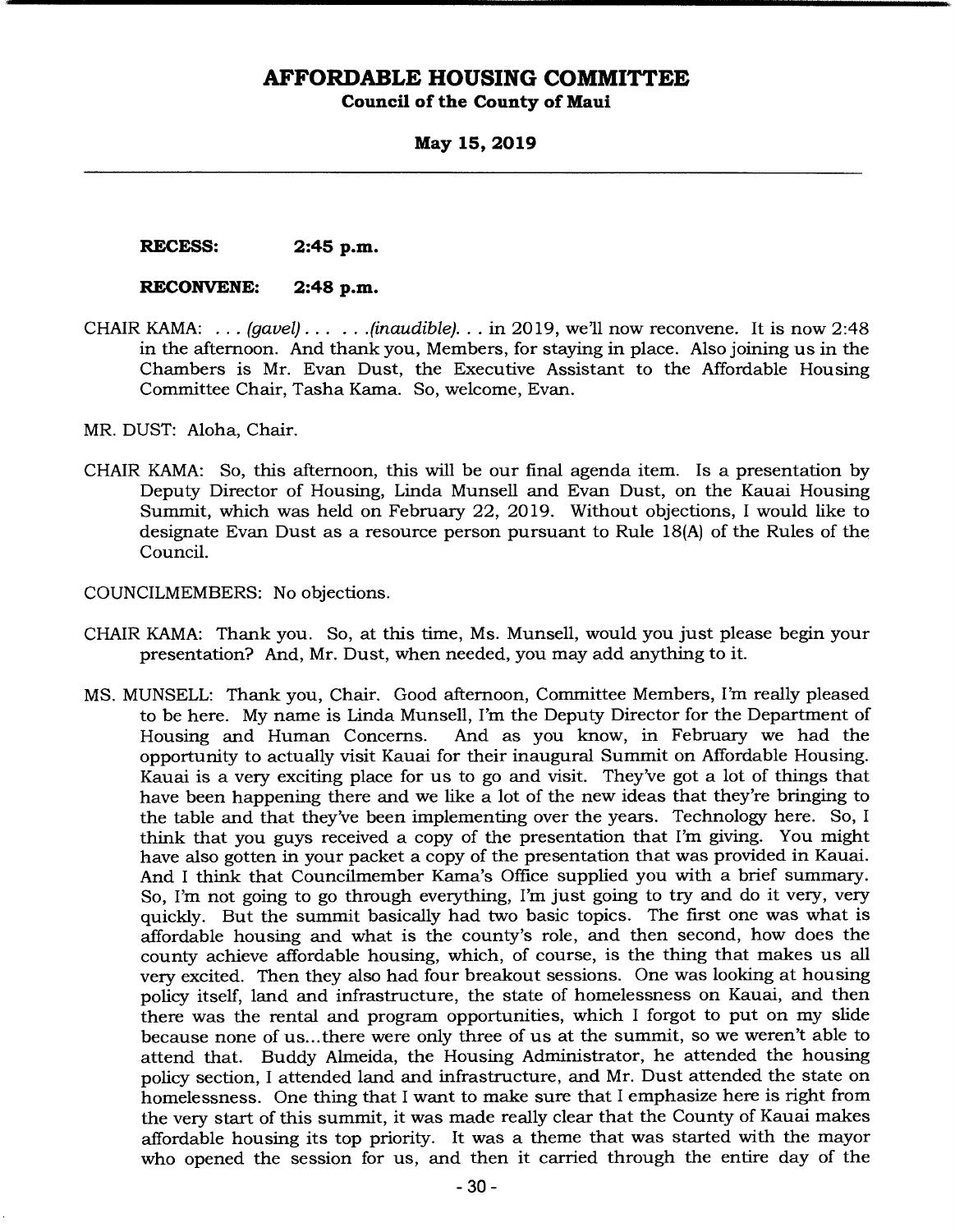**May 15, 2019** 

meetings. One of the things that the mayor noted was that very specifically the lack of housing affects the business environment and the County really does have to partner with the private sector and recognize that the economics of housing, of providing housing has got to be a partnership. The mayor also mentioned the role of the county Section 8 program and their other rental assistance programs which provides about \$6 million of rental subsidies in their county, and he noticed that in particular, the county was going to be focusing on its underutilized real estate and help address the land and infrastructure costs that was identified as a major roadblock to affordable housing. So, what is the role of.. .what is affordable housing and what is the county's role? And I know that you guys have heard a lot of this stuff already, so I'm not going to belabor it. But the panel for this topic included county staff and non-profit participants and they provided information that's very similar to what you've heard before, as I said. Essentially, affordability is based on income and what's affordable to one family isn't going to be affordable to another. The basic expectation, as you know, is that one family is... should be paying no more than 30 percent of their income for housing. And the way it's typically presented is using a chart based on the area median income, or AMI, and the AMI is provided by HUD every year for Kauai County as well as the other counties in the State, and then we calculate the for-sale price limits and the rental rates using the data that HUD provides. Some of the other parts, so, what is the role... some of the other things that their county does as well as Maui County is we participate in studies, we participate in panels, we do coalitions. So, this is just an example of several of those. The Hawaii Housing Planning Study, which was last done in 2016 is being updated. It is used to help determine the needs of the county for the various income levels and to actually project housing demand into the future. The study uses a lot of different factors including births and deaths and migration both in and out of the county. Just like Maui County, Kauai participated in the special action team on affordable rental housing, and that team was tasked with recommending actions to increase the supply of rental housing throughout the State. They also participated in the Hawaii State Framework to address homelessness and also the Hawaii Interagency Council for Transit-Oriented Development. Part of the strategic plan in that council was to facilitate the development of TOD projects including affordable and rental housing on State lands. Okay, so, the County has gotten all this information, they've participated in that, but how does, you know, when the rubber hits the road, how does Kauai actually achieve affordable housing? The panel for this section was actually consisted of county staff, they also had private sector for-profit developers, as well as non-profit developers. Some of the ideas that are presented here by the panel are similar, again, to some of them that we do, but some of them are also new. Kauai was the first county in the State to implement a 100 percent electronic plan review process. This saves a lot of time in the review and allows for simultaneous review of plans by agencies that are involved. Kauai also provides fee exemptions for affordable housing projects. They do theirs on a sliding scale depending on the income target for the project. And then the County, as I said before, throughout.. .well, because they make it a priority, throughout the entire organization they provide expedited review for all of their affordable housing projects. In addition to those things that the county is doing, they also make it priority to seek out public-private partnerships for properties where the zoning and the permitting are aligned with the County's goals specifically. They are not afraid to try new things as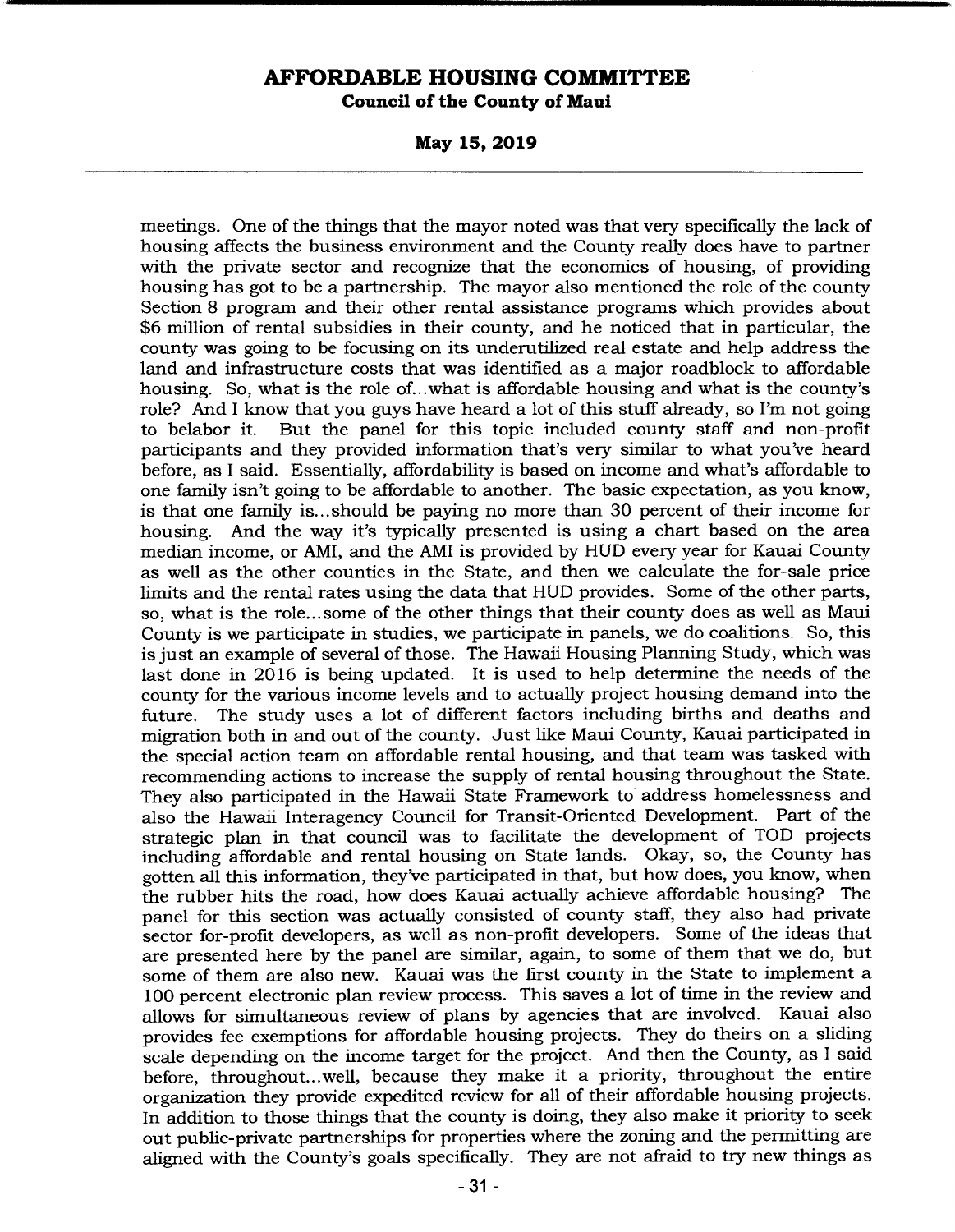**May 15, 2019** 

well. So, they are very, they try to be very flexible when they are able to do that with developers, they don't shy away from new challenges. The.. .they are also very good we're noting in leveraging their resources. They leverage everything that they can bring to the table, that includes CDBG for off-site infrastructure, as well as their HOME, and are very good at trying to attract LIHTC funding for the program, for their projects. So, we're entering into the breakout sessions, this is the session that Mr. Almeida attended. Kauai, like Maui County, has an inclusionary zoning policy. This is our... but it has never been used. This is very similar to our Maui County Code 2.96 that we talk about all the time. The participants in this section actually spent a bunch of time quizzing Mr. Almeida on our policy. And so, Buddy actually was able to provide a little bit of the history on the ordinance and how originally the ordinance had been a 50 percent requirement and now is a 25 percent requirement. He also was able to tell them that no units were built under the 50 percent requirement but since that requirement has changed to 25 percent, we're starting to see projects being built. We've actually seen a lot of projects being built under the 201H program. And although that does require a 51 percent affordable component to it, it also provides exemptions to the developers so that they can lower their costs. The higher number of affordable units is offset by some of the exemptions and other things that they get from the County. Kauai's inclusionary zoning policy is a 30 percent requirement. They are currently in the process of amending that, and they've just completed a residential nexus analysis is what they've called it. And they're going to be using that study to justify the changes that they're going to propose to that ordinance. The next session was land and infrastructure. I'm the one, I attended that section. And interestingly enough, they spent a lot of time quizzing me as well. Mostly it was about the "Show Me the Water" requirement that we have in the County, as well as whether it was true that Maui County puts the cost of developing infrastructure on the developers. So, once we got past those things, then we started talking about... the entire rest of the session was spent in talking about where Kauai specifically should build housing. And the bottom-line takeaway from that section was that infill projects and projects closest to existing infrastructure--no surprise there--should be Kauai's priority areas for development. The strategy is intended to help control the cost of building new roads, decrease the traffic issues that are caused by building outside of the significant business areas, as well as trying to keep the cost of developing water and sewer infrastructure as low as possible. Universally, it was agreed that the cost of developing infrastructure is a significant barrier to building housing. And so building outside of those areas closest was... increased the cost exponentially. The third section that we were able to attend had to do with homelessness. I'll let Mr. Dust address that. But just to make a couple of comments on it, the people who were attending this section were a cross-section of folks who were interested in addressing the homeless issue and those people who were currently serving the homeless community, as well as folks that were seeking some information. They talked about the ohana zone initiatives and they also talked about very interesting opportunity or device that they're employing there, which is temporary employment opportunities for homeless individuals who wish to work. Not one... I've seen that in other places, I didn't realize that we were doing it in State, so that's pretty exciting. So, the bottom line, just our takeaways from this, both counties have a really steep housing demand. Both counties provide developer incentives and fast-track permitting, both of those things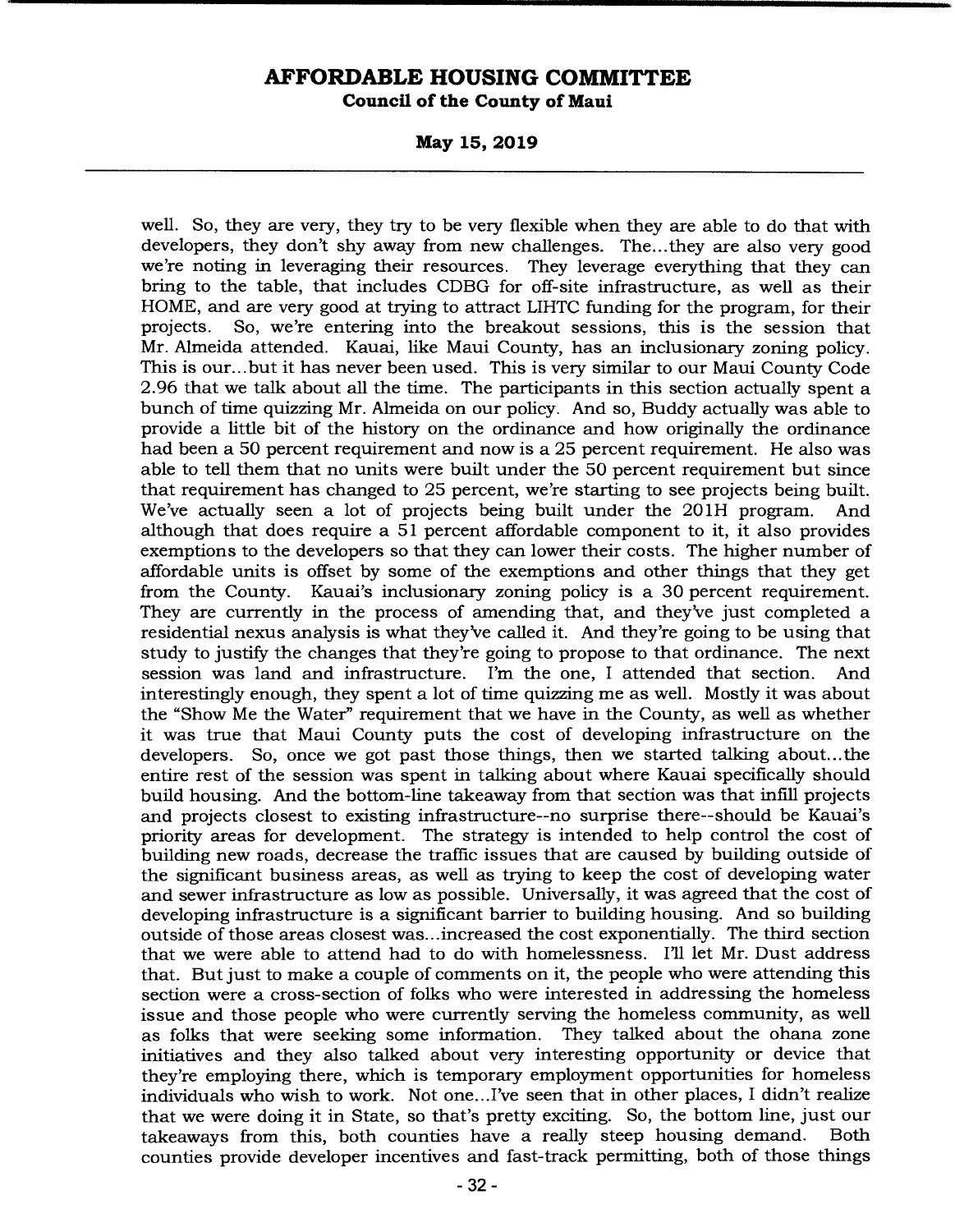**May 15, 2019** 

were cited as critical to moving housing projects forward. We both have partnerships with local non-profit developers and financial resources. It's, I think that Kauai probably is really, does push those two, that envelope on both of those things much farther than we do here in Maui County, and those are things that we know that we need to address. They also have the same challenges that we have in infrastructure and homelessness. The differences are, you know, other than their higher emphasis on leveraging and the partnerships, is their electronic plan review. They also, because of the way they're structured, they're able to use their CDBG funds to leverage affordable housing projects. We don't do that in Maui County. Kauai County Housing Agency, again, their structure is different than ours. They are focused on housing, housing, housing. That's what they do and that's what they're good at. So, that's a very significant advantage that they have. considering changing that. I would encourage them not to do so. And then also, there's really a countywide alignment, and this is across the entire county starting with the mayor all the way down to council, all the agencies, all the developers, and the public, they are all on board with this. They all see the need for affordable housing for the population living there in Kauai County. And that's all I have; I'll turn it over to Mr. Dust to add.

COUNCILMEMBER LEE: No questions?

CHAIR KAMA: Do you want to ask questions now or later? Up to you, you're... go ahead.

- COUNCILMEMBER LEE: Okay, thank you, Madam Chair. Linda, yeah, some of the differences are pretty major because in our case the public is against, in most cases, affordable housing near them. That's one. And secondly, on Kauai, do the Kauai...does the Kauai government require developers of housing to provide their own water?
- MS. MUNSELL: Not that I'm aware of.
- COUNCILMEMBER LEE: Yeah.
- MS. MUNSELL: I mean, they.. .1 mean, that was the very first thing that they asked me, was "Show Me the Water," "Show Me the Water," "Show Me the Water." And, frankly, the facilitator of that section got tired of them quizzing us about that, they wanted to move on to their own. So, no, I don't believe that they, you know, or if there is some requirement, it's through a partnership to develop that.
- COUNCILMEMBER LEE: Okay. Because that is the major problem for us. The other thing is you mentioned CDBG, but CDBG shares the money every year with all the three counties, right, or four counties? So, in other words, like, Kauai gets 5 million this year, Maui gets 5 million the following year, so forth. That was my understanding from talking to Joe Pontanilla.

CHAIR KAMA: Yes, go ahead.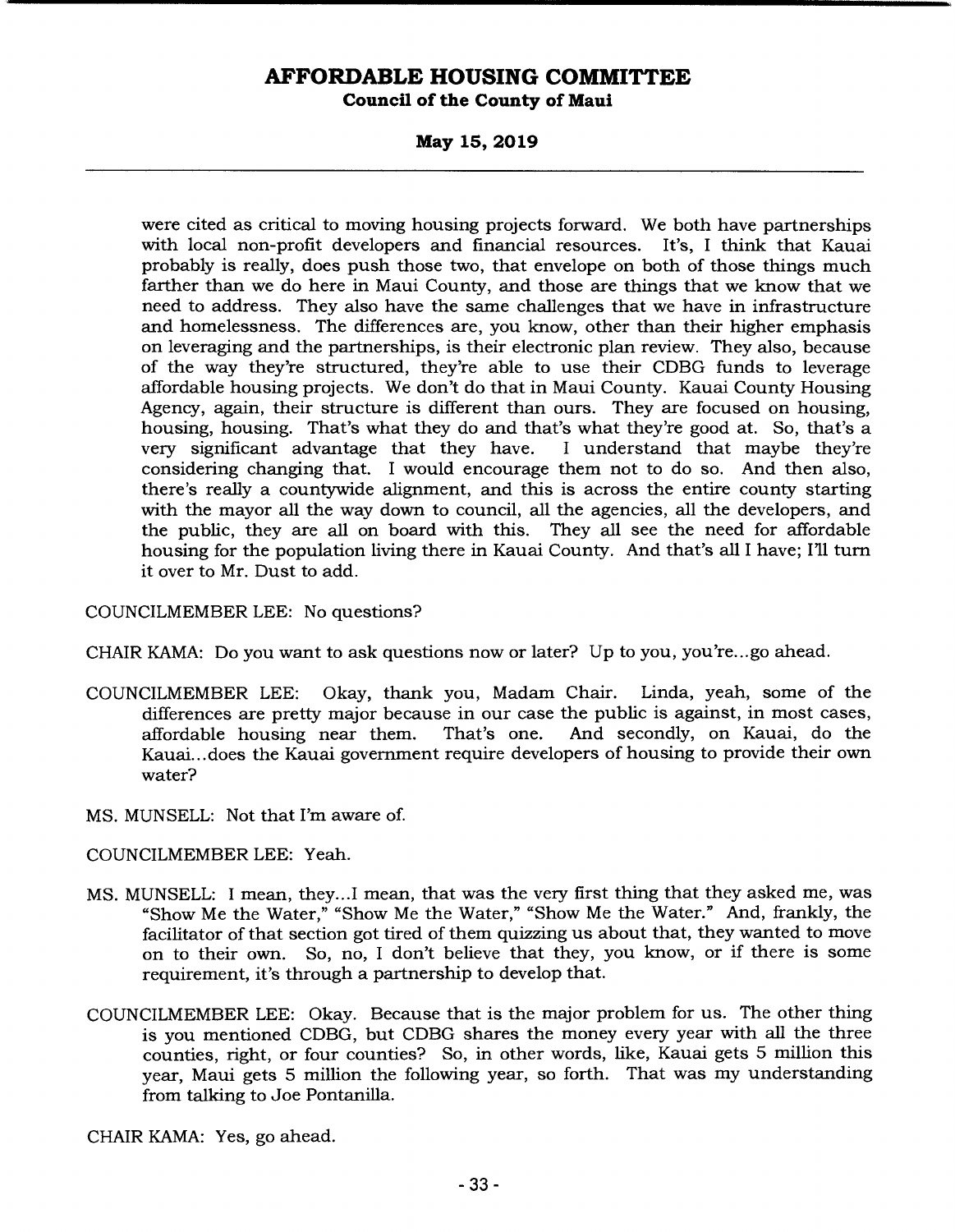#### **May 15, 2019**

MS. MUNSELL: My.. .they get an allocation, CDBG gets an allocation of funding every single year. And, yeah, they come, it comes directly from HUD. We do get a rotation of funding for the HOME and the Housing Trust Fund. And that's about 3 million for the HOME fund and about, you know, 1.5 million for the HTF funds.

COUNCILMEMBER LEE: So, you don't think there's a rotation for CDBG funds?

- MS. MUNSELL: Not that I'm aware of.
- COUNCILMEMBER LEE: Yeah, okay, and then finally you mentioned something about them working on revising their housing requirement, which is 30 now and they're going up higher?
- MS. MUNSELL: They have just completed a study and they haven't, I haven't seen the results of that. They're always happy to share with us. And so, when it is complete I'm going to get, I'll get a copy of it. My impression it was not going to go higher. They haven't developed one single unit under their current 30 percent requirement. Now, there could be things, other things surrounding that too. I haven't seen their inclusionary zoning policy, or I haven't reviewed that thoroughly, but it's available to us to look at. But the point was that they felt that their program was not successful and that's why they were quizzing us on how successful we had been with ours. And...

COUNCILMEMBER LEE: So, what did you tell them?

MS. MUNSELL: I wasn't there, but Buddy was there.

COUNCILMEMBER LEE: Oh.

MS. MUNSELL: But he did tell them that there.. .we had not developed anything when the requirement was 50 percent.

COUNCILMEMBER LEE: Yeah.

MS. MUNSELL: It's now 25 percent and I saw numbers recently that said how many units, we had done a, sorry, a presentation to this Committee recently that actually articulated or showed the specific numbers that we were developing under 2.96 at this point.

COUNCILMEMBER LEE: Okay. And you don't know that at.. .you don't know that offhand?

MS. MUNSELL: I didn't bring that number with me.

COUNCILMEMBER LEE: Okay.

MS. MUNSELL: Yeah.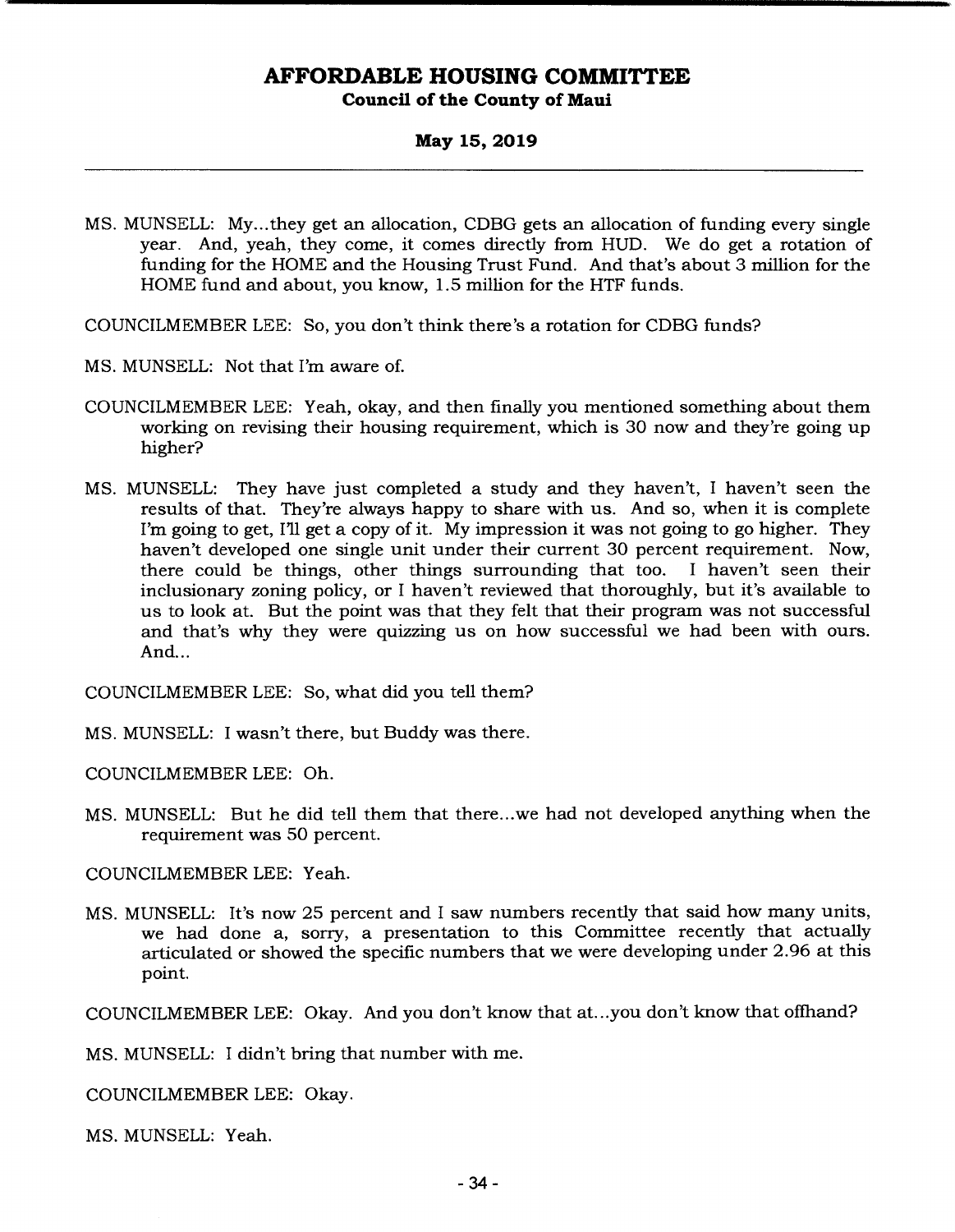### **May 15, 2019**

COUNCILMEMBER LEE: Thank you.

CHAIR KAMA: Without objections, I'd like to ask Mr. Dust to do his presentation.

COUNCILMEMBERS: No objections.

CHAIR KAMA: Thank you.

- MR. DUST: Excellent. I'll thank Linda for giving a very comprehensive and complete presentation of the summit. The only thing that I would like to add is what was very clear in attending that summit was the unity of purpose. There weren't people really standing up and saying, "not in my backyard." It was more like, "okay, we know we need affordable housing, we know there's some places we'd like to see it happen, what do we need to do to make it happen?" Sort of along the lines of, Councilmember Lee, of your "can do." It was really that type of attitude and you had that message coming from all segments of the industry. Those who are with the agencies, those who were elected officials, those who were community leaders representing the public, and the development community.
- CHAIR KAMA: Questions, Members? I have a couple of questions for you, Ms. Munsell. So, do you know of or have any intentions of having a housing summit for Maui County?
- MS. MUNSELL: Thank you for the question. Actually, the intent or the hope is that we will have a housing summit in all of the counties, probably on a rotating basis. That was something, you know, in talking to their staff is that their hope is that it won't be a one of, but that well have an opportunity to do those, that kind of presentation in each of the counties and give each of... and give us all an opportunity to learn from each other.
- CHAIR KAMA: Okay. So, my second question is the Kauai County Housing Agency, is it a separate part of the county? Is it its own authority or does it come under the County of Kauai Department of Housing?
- MS. MUNSELL: It is called the, it is a housing agency, they're part of the county, I'm not exactly sure what their formal structure is, but they're county employees.
- CHAIR KAMA: Okay. So, it also says that the Housing Agency has a position designated, the County Housing Development Coordinator or Manager. We don't have something like that in our County, do we?
- MS. MUNSELL: I would have to look at their structure. What they have is a director, and then they have got development staff that work for them and they're dedicated to doing this. Unlike us, where we've got a director and a deputy and we're run the entire gamut, you know, everything from, you know, early childhood to taking care of our elders, they're focused on housing. I understand that they're talking about changing that structure, I think it's a financial decision. But, you know, I'm concerned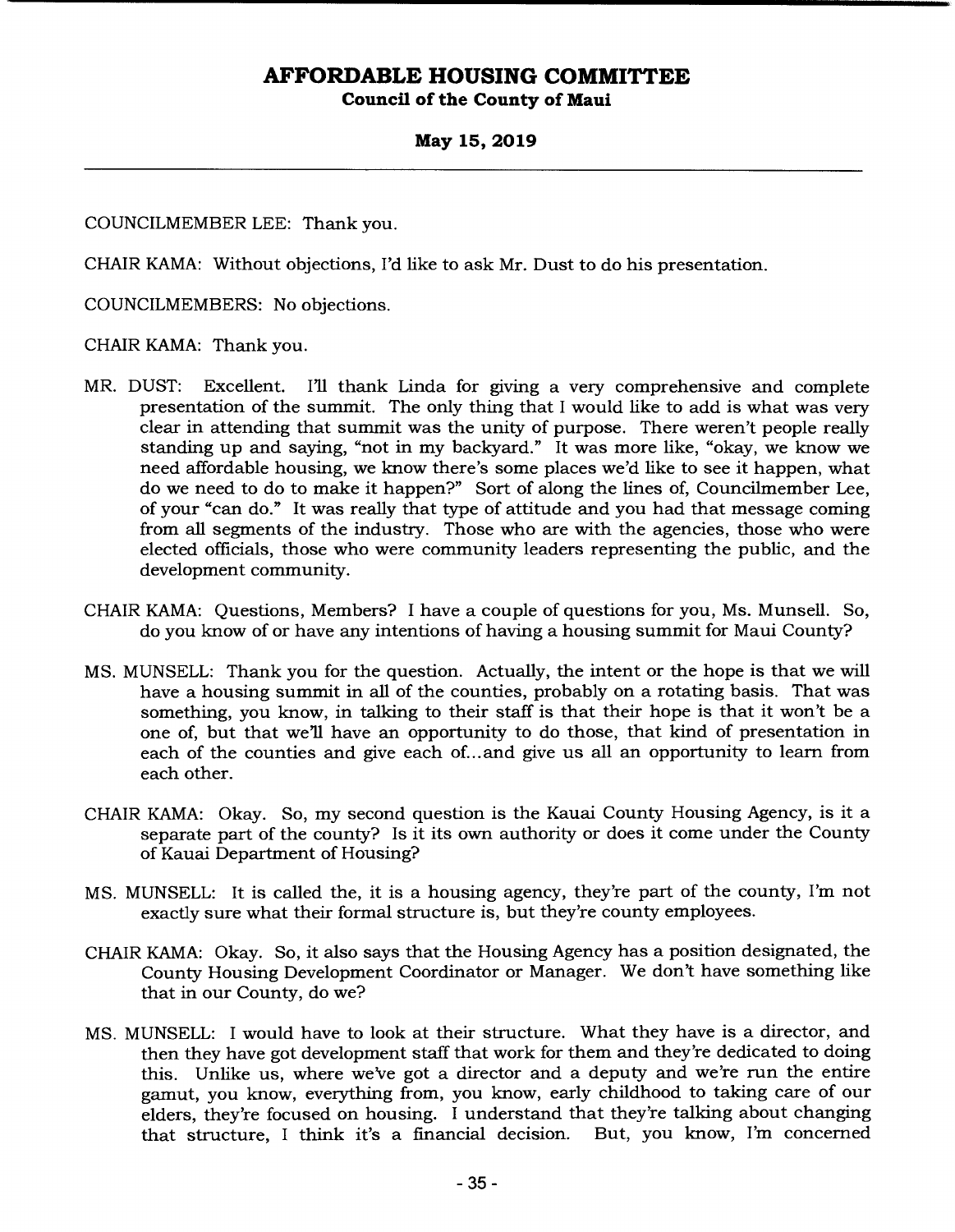**May 15, 2019** 

about... they've succeeded. They are our role model in success in developing affordable housing.

- CHAIR KAMA: And what do you attribute that success? I know we heard earlier about the public, and the administration, and the council, and the private, and the public sector being in sync, so where do you think Maui falls in terms of falling in line? I mean, where are we... where is the line being crooked? And you don't have to answer today. Maybe we can work on it. Thank you. Members, do we have any other questions? Yes, Member Molina?
- VICE-CHAIR MOLINA: Yeah, thank you, Madam Chair. Good afternoon, Ms. Munsell. Any, were there any discussions as far as their permitting process as it compares to ours? I mean, from the observations that you made, and Mr. Dust made, do they seem to expedite permits on a much expeditious manner than us?
- MS. MUNSELL: Well, they've got two things going for them, they've got the electronic plan review process, right, that they've implemented. It's all done online. The other thing that they have is their fast-track permitting, which we stole from them directly. We have implemented that as well, and you heard about that, the little, the pink slips. So, yes, they're, you know, other than that one thing, I'm not sure, you know, and I don't know how much time that cuts off of their process. But I think, I would think it was significant. All the developers said that they loved it.

VICE-CHAIR MOLINA: It's interesting to hear that. Thank you.

- CHAIR KAMA: Member Sinenci?
- COUNCILMEMBER SINENCI: Thank you, Chair. And thank you for that report comparing Maui County with Kauai County. I guess I had a question about our, you know, contracting resources here on island. I know we've got a, you know, a number of the larger construction firms and then we have the smaller construction firms. And then we kind of would want to see as far as planning our construction, maybe, you know, if we did have some larger infrastructural projects, you know, we would kind of, you know, okay, we've got some bigger infrastructure projects paired with some smaller housing projects. And so, I guess my question would be how do you feel as for those smaller construction firms that want to do maybe smaller affordable housing projects, is... do they need more incentives than just the 201H process to get them more involved? I mean, this is just a, it's a heavy question but whatever you can answer to.
- MS. MUNSELL: Chair? You're a little outside of my area of expertise. I think that there are plenty of projects for both large and small developers here. A lot of the time if you're trying to develop a, especially affordable housing project, the financing is more challenging because, you know, when banks look at a, especially a rental project for instance, they're going to look at what is your income level that you're addressing, you know. What is your rent going to be? How much income are they going to develop from this project? Which means, how much debt can they carry? The larger the project, the more it costs to do and if we're driving down the AMIs for instance, which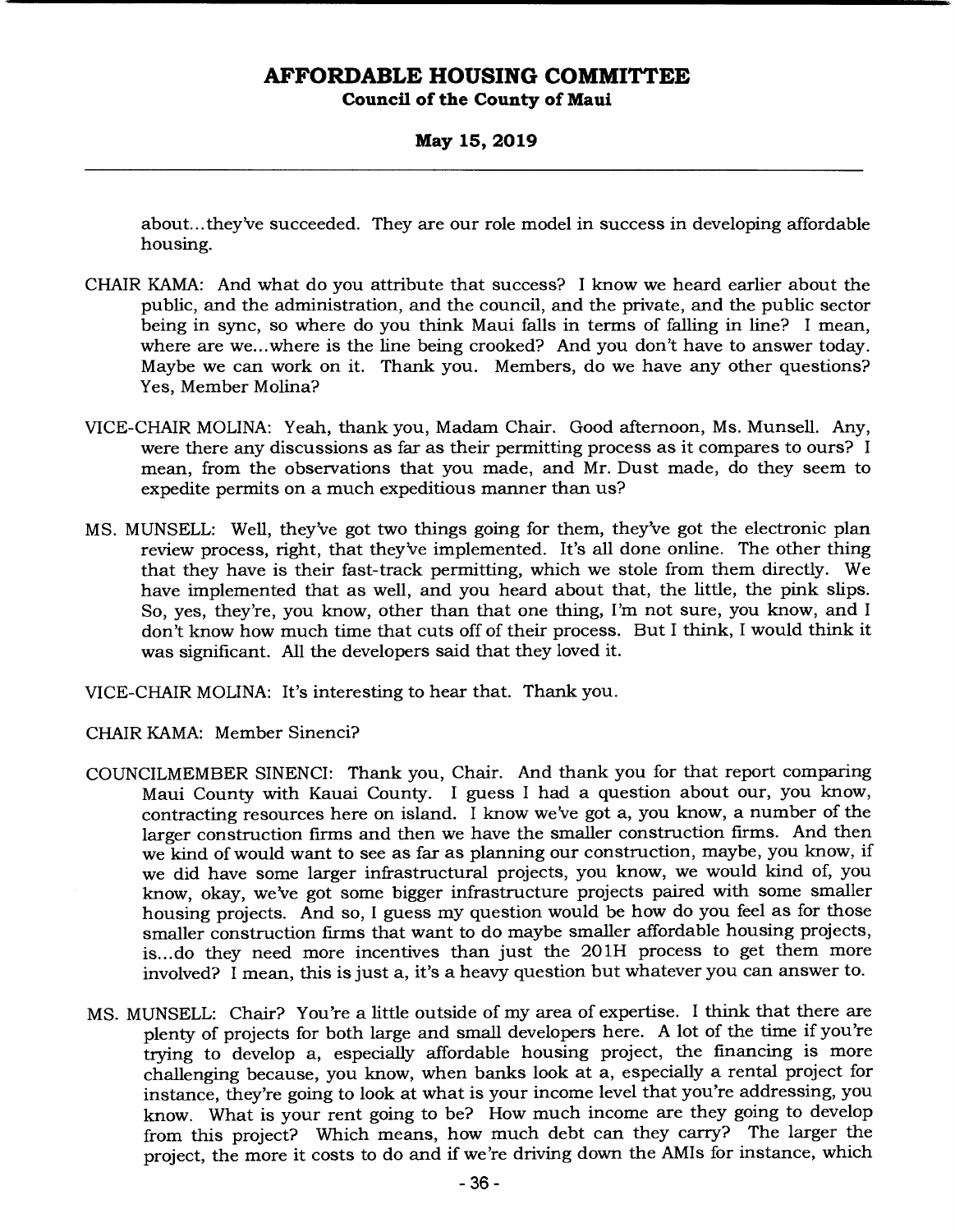**May 15, 2019** 

is what we need, folks that are addressing the 80 percent and lower AMI levels, they're going to have to have financing assistance, and that process gets complicated. You're applying for financing from HHFDC, LIHTC, or Rental Housing Revolving Fund, you're probably getting gap funding from us, maybe you need some help with project-based vouchers, there's all kinds of things; and all of that becomes very complicated. But I think there's room in the market for both large and small developers and large and small projects. And with that's going to come large and small contractors as well, so.

COUNCILMEMBER SINENCI: Okay, thank you for that. Thank you, Chair.

- CHAIR KAMA: You're welcome. Linda, did you mention in your presentation how many units the Kauai was able to build?
- MS. MUNSELL: I didn't put it in my presentation, I'm not sure it was included in their...

CHAIR KAMA: Just curiosity.

MS. MUNSELL: Yeah. But they have a regular pipeline of projects. And a lot, you know, part of that also comes with the personnel that they have, right? They had a program, or a project coordinator, a development coordinator, who was very skilled at those things. He knew the ins and outs of development and he had his fingers in all of the financing and so a lot of this also has to do with the personnel you have in your department. And that is certainly one thing that we do lack right now. We have got a position open for a development, a project development coordinator that we haven't been able to fill yet. We are actively recruiting for that.

CHAIR KAMA: Okay. So, what is the status of the strategic plan?

MS. MUNSELL: We're in the process of working on that. Of course, there's a lot of different things that come into that, you know, all those studies that we talked about as well as<br>the TIG, we're bringing all those things together. And so, as our Director, the TIG, we're bringing all those things together. Ms. Tsuhako, indicated, we expect to have something by the end of the fiscal year.

CHAIR KAMA: Oh, by the end of the fiscal year, which is June --

MS. MUNSELL: June 30th.

CHAIR KAMA: --our next meeting is June 19th.

MS. MUNSELL: We'll have an outline...

CHAIR KAMA: Will it be ready by then?

MS. MUNSELL: We'll have an outline for you.

CHAIR KAMA: Okay.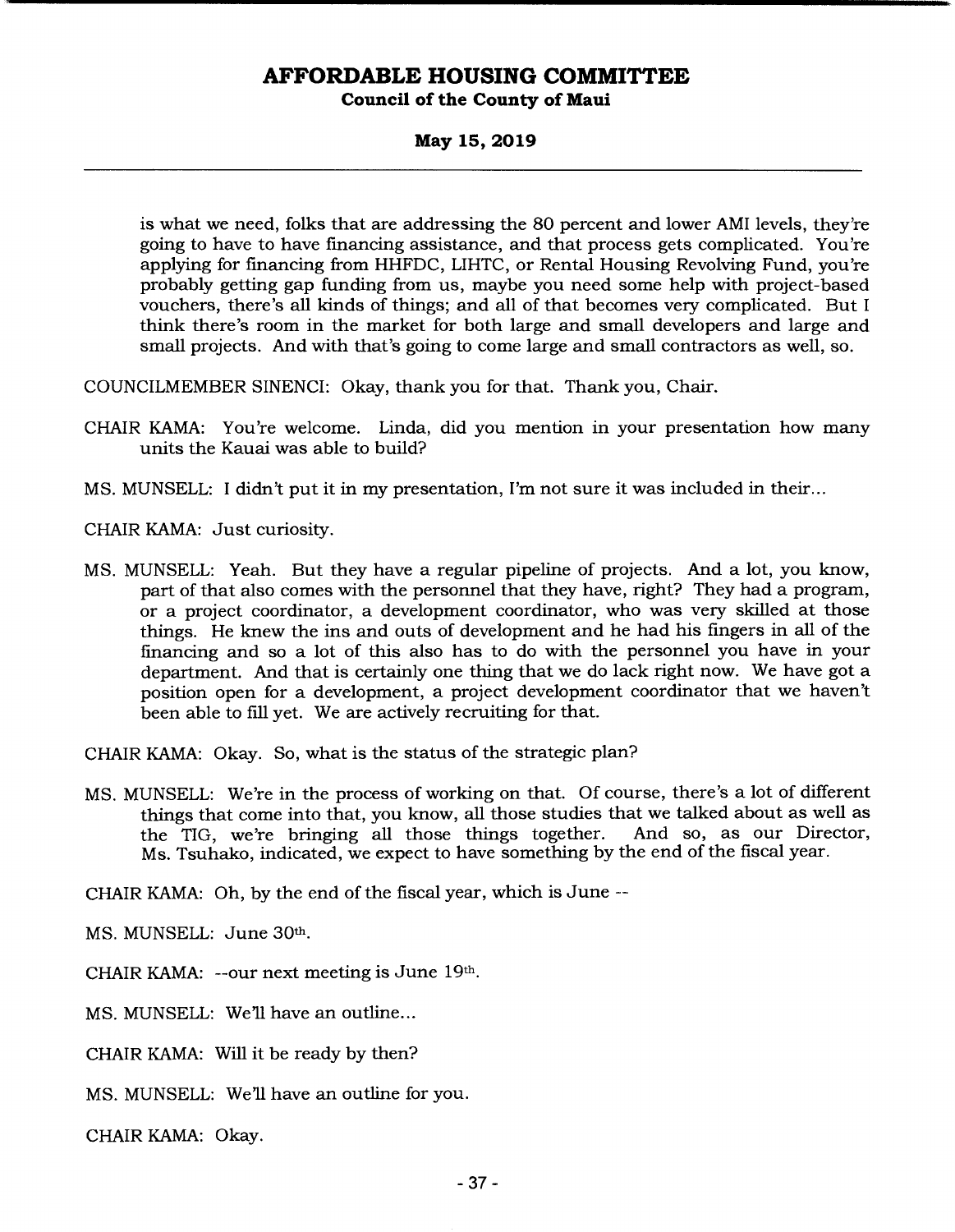#### **May 15, 2019**

MS. MUNSELL: It may not have, you know, all of the details, you know, specific pieces on hand. Although, you know, it might. We're going to, you know, we've got some pretty good things coming in this, but I don't want to raise your expectations, this is her thing, so.

CHAIR KAMA: Okay.

- MS. MUNSELL: Okay.
- CHAIR KAMA: Okay. Thank you. Yes, Ms. Lee?
- COUNCILMEMBER LEE: Madam Chair, Ms. Pursell...Munsell, I'm just combining all kinds of people's names. Now, I forgot the question. The question had to do with... oh, yes. The position that's open, the coordinator position, can you tell us how much it pays?

CHAIR KAMA: Go ahead, Ms. Munsell.

- MS. MUNSELL: So, the position is an SR-24. Because we've had difficulty recruiting it, we have just gotten permission to hire above grade. And so, I think the position is paying something just over \$72,000, that's the...
- COUNCILMEMBER LEE: Okay, so you couldn't find somebody at what price? At what pay level?
- MS. MUNSELL: I'm not sure where the based SR-24 was, but currently it's at 72,000. So, we just did our first round of interviews at the higher salary. We did not come up with a candidate that we...
- CHAIR KAMA: Sorry, Ms. Lee, but we're off topic, according to our Corp. Counsel.
- COUNCILMEMBER LEE: Okay, thank you. She brought up the project coordinator, not me.

CHAIR KAMA: Okay, thank you, Mr. Ueoka.

COUNCILMEMBER LEE: Thank you.

- CHAIR KAMA: Too bad the phone was there, no. Okay, Members, are there any other questions? Okay, if not, I would like to entertain a motion to recommend filing of County Communication 19-80.
- MS. MATrHEWS: Madam Chair?

CHAIR KAMA: Yes?

MS. MATTHEWS: This item was actually listed for no legislative action.

CHAIR KAMA: Okay.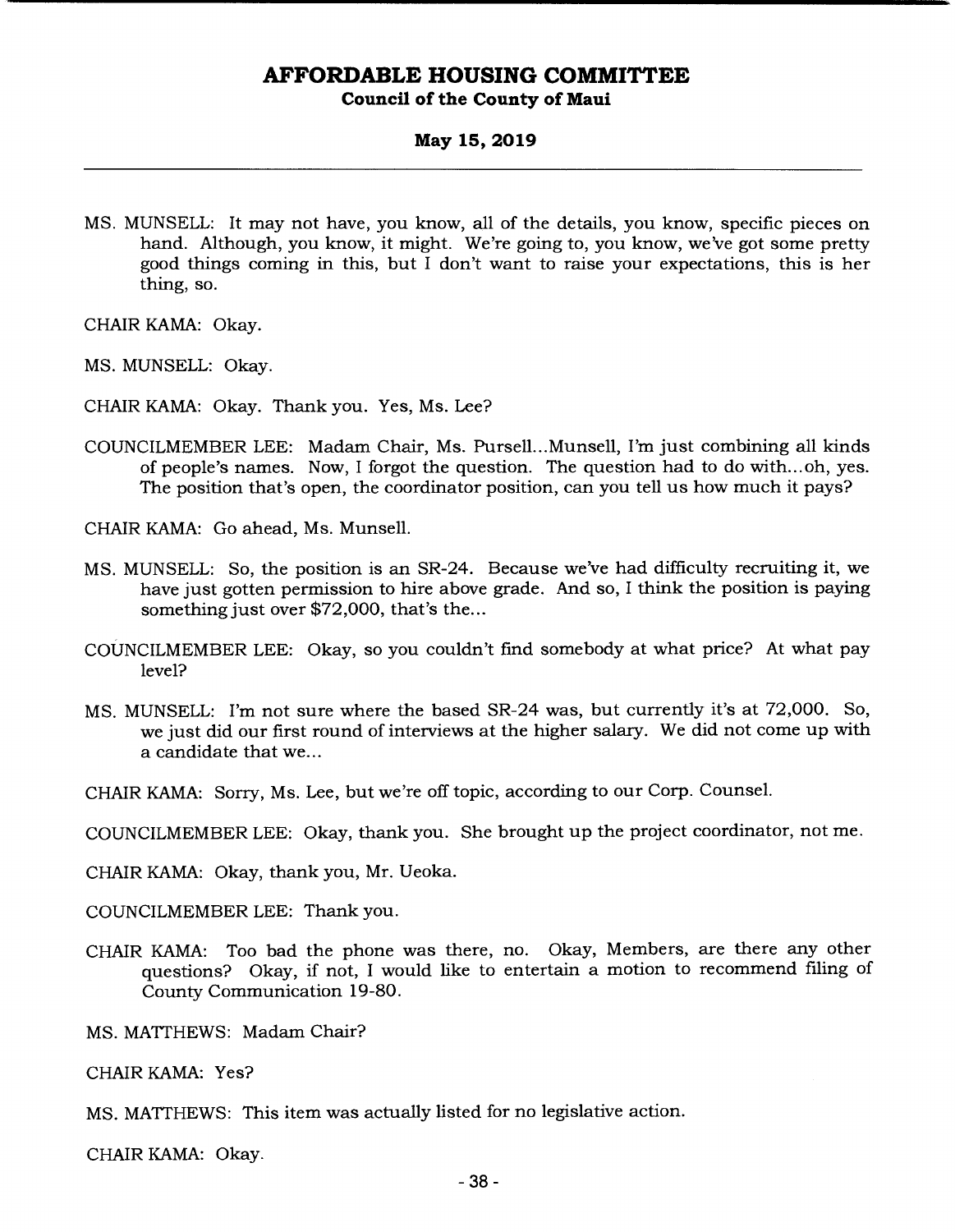**May 15, 2019** 

MS. MATTHEWS: Would you prefer to defer this item?

CHAIR KAMA: Yes. Okay, Members, sorry. Defer action.

COUNCILMEMBERS VOICED NO OBJECTIONS. (Excused RH)

#### **ACTION: DEFER.**

CHAIR KAMA: Thank you. Anyway, I was going to give it to the guys, just so that you know. So, the "ayes" have it. We're going to defer this. So, with no other business at hand, I'd like to thank our Corp. Counsel for being with us, and Mr. Dust, and Ms. Munsell, and this meeting of the Affordable Housing Committee is now adjourned. *(gavel)..* 

**ADJOURN: 3:19 p.m.** 

APPROVED BY:

TASHA KAMA, Chair Affordable Housing Committee

ah:min: 190503:cs Transcribed by: Crystal Sakai